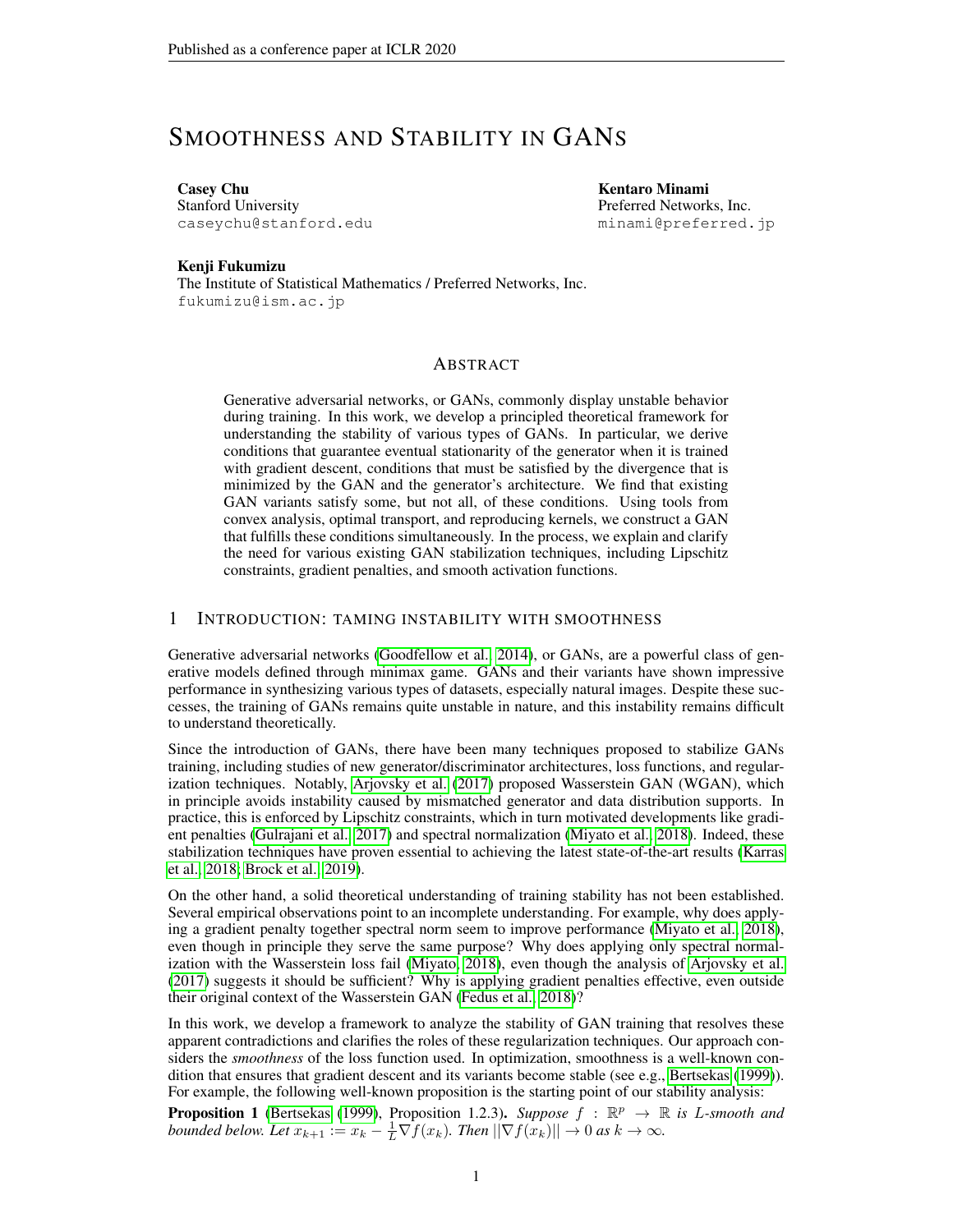This proposition says that under a smoothness condition on the function, gradient descent with a constant step size  $\frac{1}{L}$  approaches stationarity (i.e., the gradient norm approaches zero). This is a rather weak notion of convergence, as it does not guarantee that the iterates converge to a point, and even if the iterates do converge, the limit is a stationary point and not necessarily an minimizer.

Nevertheless, empirically, not even this stationarity is satisfied by GANs, which are known to frequently destabilize and diverge during training. To diagnose this instability, we consider the smoothness of the GAN's loss function. GANs are typically framed as minimax problems of the form

<span id="page-1-0"></span>
$$
\inf_{\theta} \sup_{\varphi} \mathcal{J}(\mu_{\theta}, \varphi),\tag{1}
$$

where  $\mathcal J$  is a loss function that takes a generator distribution  $\mu_\theta$  and discriminator  $\varphi$ , and  $\theta \in \mathbb{R}^p$ denotes the parameters of the generator. Unfortunately, the minimax nature of this problem makes stability and convergence difficult to analyze. To make the analysis more tractable, we define  $J(\mu)$  $\sup_{\varphi} \mathcal{J}(\mu, \varphi)$ , so that [\(1\)](#page-1-0) becomes simply

$$
\inf_{\theta} J(\mu_{\theta}). \tag{2}
$$

This choice corresponds to the common assumption that the discriminator is allowed to reach optimality at every training step. Now, the GAN algorithm can be regarded as simply gradient descent on the  $\mathbb{R}^p \to \mathbb{R}$  function  $\theta \mapsto J(\mu_\theta)$ , which may be analyzed using Proposition [1.](#page-0-0) In particular, if this function  $\theta \mapsto J(\mu_{\theta})$  satisfies the smoothness assumption, then the GAN training should be stable in that it should approach stationarity under the assumption of an optimal discriminator.

In the remainder of this paper, we investigate whether the smoothness assumption is satisfied for various GAN losses. Our analysis answers two questions:

- Q1. Which existing GAN losses, if any, satisfy the smoothness condition in Proposition [1?](#page-0-0)
- Q2. Are there choices of loss, regularization, or architecture that enforce smoothness in GANs?

As results of our analysis, our contributions are as follows:

- 1. We derive sufficient conditions for the GAN algorithm to be stationary under certain assumptions (Theorem [1\)](#page-3-0). Our conditions relate to the smoothness of GAN loss used as well as the parameterization of the generator.
- 2. We show that most common GAN losses do not satisfy the all of the smoothness conditions, thereby corroborating their empirical instability.
- 3. We develop regularization techniques that enforce the smoothness conditions. These regularizers recover common GAN stabilization techniques such as gradient penalties and spectral normalization, thereby placing their use on a firmer theoretical foundation.
- 4. Our analysis provides several practical insights, suggesting for example the use of smooth activation functions, simultaneous spectral normalization and gradient penalties, and a particular learning rate for the generator.

### 1.1 RELATED WORK

Divergence minimization Our analysis regards the GAN algorithm as minimizing a divergence between the current generator distribution and the desired data distribution, under the assumption of an optimal discriminator at every training step. This perspective originates from the earliest GAN paper, in which [Goodfellow et al.](#page-10-0) [\(2014\)](#page-10-0) show that the original minimax GAN implicitly minimizes the Jensen–Shannon divergence. Since then, the community has introduced a large number of GAN or GAN-like variants that learn generative models by implicitly minimizing various divergences, including f-divergences [\(Nowozin et al., 2016\)](#page-11-4), Wasserstein distance [\(Arjovsky et al.,](#page-10-1) [2017\)](#page-10-1), and maximum-mean discrepancy [\(Li et al., 2015;](#page-11-5) [Unterthiner et al., 2018\)](#page-12-0). Meanwhile, the non-saturating GAN [\(Goodfellow et al., 2014\)](#page-10-0) has been shown to minimize a certain Kullback– Leibler divergence [\(Arjovsky & Bottou, 2017\)](#page-10-5). Several more theoretical works consider the topological, geometric, and convexity properties of divergence minimization [\(Arjovsky & Bottou, 2017;](#page-10-5) [Liu et al., 2017;](#page-11-6) [Bottou et al., 2018;](#page-10-6) [Farnia & Tse, 2018;](#page-10-7) [Chu et al., 2019\)](#page-10-8), perspectives that we draw heavily upon. [Sanjabi et al.](#page-12-1) [\(2018\)](#page-12-1) also prove smoothness of GAN losses in the specific case of the regularized optimal transport loss. Their assumption for smoothness is entangled in that it involves a composite condition on generators and discriminators, while our analysis addresses them separately.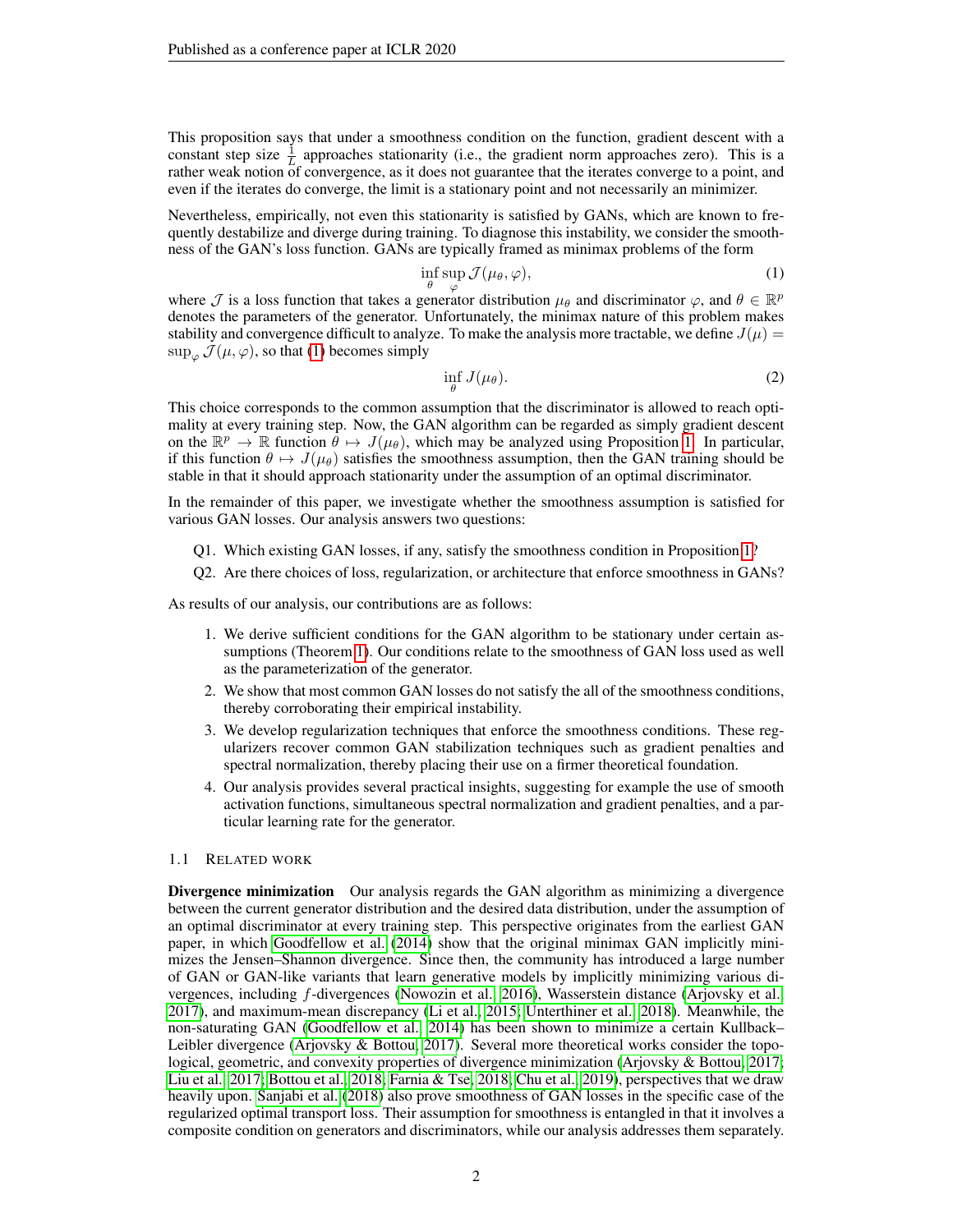|                    | Loss function $J(\mu)$                                      | Optimal discriminator $\Phi_{\mu}(x)$                                                            |
|--------------------|-------------------------------------------------------------|--------------------------------------------------------------------------------------------------|
| Minimax GAN        | $D_{\rm JS}(\mu    \mu_0)$                                  | $\frac{1}{2} \log \frac{\mu(x)}{\mu(x) + \mu_0(x)}$                                              |
| Non-saturating GAN | $D_{\text{KL}}(\frac{1}{2}\mu + \frac{1}{2}\mu_0    \mu_0)$ | $-\frac{1}{2}\log\frac{\mu_0(x)}{\mu(x)+\mu_0(x)}$                                               |
| Wasserstein GAN    | $W_1(\mu,\mu_0)$                                            | $\arg \max_{f \in \text{Lip}_1} \mathbb{E}_{y \sim \mu}[f(y)] - \mathbb{E}_{y \sim \mu_0}[f(y)]$ |
| GMMN, Coulomb GAN  | $\frac{1}{2}$ MMD <sup>2</sup> $(\mu, \mu_0)$               | $\mathbb{E}_{y\sim\mu}[K(x,y)] - \mathbb{E}_{y\sim\mu_0}[K(x,y)]$                                |
| <b>IPM-GAN</b>     | $IPM_{\mathcal{F}}(\mu,\mu_0)$                              | $\arg \max_{f \in \mathcal{F}} \mathbb{E}_{y \sim \mu}[f(y)] - \mathbb{E}_{y \sim \mu_0}[f(y)]$  |

<span id="page-2-1"></span>Table 1: Common GANs, their corresponding loss functions, and their optimal discriminators.

**Other approaches** Even though many analyses, including ours, operate under the assumption of an optimal discriminator, this assumption is unrealistic in practice. [Li et al.](#page-11-7) [\(2017b\)](#page-11-7) contrast this optimal discriminator dynamics with *first-order dynamics*, which assumes that the generator and discriminator use alternating gradient updates and is what is used computationally. As this is a differing approach from ours, we only briefly mention some results in this area, which typically rely on game-theoretic notions [\(Kodali et al., 2017;](#page-11-8) [Grnarova et al., 2018;](#page-10-9) [Oliehoek et al., 2018\)](#page-11-9) or local analysis [\(Nagarajan & Kolter, 2017;](#page-11-10) [Mescheder et al., 2018\)](#page-11-11). Some of these results rely on continuous dynamics approximations of gradient updates; in contrast, our work focuses on discrete dynamics.

### 1.2 NOTATION

Let  $\mathbb{R} := \mathbb{R} \cup \{\infty, -\infty\}$ . We let  $\mathcal{P}(X)$  denote the set of all probability measures on a compact set  $X \subseteq \mathbb{R}^d$ . We let  $\mathcal{M}(X)$  and  $\mathcal{C}(X)$  denote the dual pair consisting of the set of all finite signed measures on X and the set of all continuous functions  $X \to \mathbb{R}$ . For any statement A, we let  $\chi\{A\}$  be 0 if A is true and  $\infty$  if A is false. For a Euclidean vector x, its Euclidean norm is denoted by  $||x||_2$ , and the operator norm of a matrix A is denoted by  $||A||_2$ , i.e.,  $||A||_2 = \sup_{||x||_2 \leq 1} ||Ax||_2/||x||_2$ . A function  $f: X \to Y$  between two metric spaces is  $\alpha$ -Lipschitz if  $d_Y(f(x_1), f(x_2)) \leq \alpha d_X(x_1, x_2)$ . A function  $f : \mathbb{R}^d \to \mathbb{R}$  is  $\beta$ -smooth if its gradients are  $\beta$ -Lipschitz, that is, for all  $x, y \in \mathbb{R}^d$ ,  $\|\nabla f(x) - \nabla f(y)\|_2 \leq \beta \|x - y\|_2.$ 

## <span id="page-2-2"></span>2 SMOOTHNESS OF GAN LOSSES

This section presents Theorem [1,](#page-3-0) which provides concise criteria for the smoothness of GAN losses.

In order to keep our analysis agnostic to the particular GAN used, let  $J : \mathcal{P}(X) \to \mathbb{R}$  be an arbitrary convex loss function, which takes a distribution over  $X \subset \mathbb{R}^d$  and outputs a real number. Note that the typical minimax formulation of GANs can be recovered from just the loss function  $J$  using convex duality. In particular, recall that the **convex conjugate**  $J^* : \mathcal{C}(X) \to \mathbb{R}$  of J satisfies the following remarkable duality, known as the Fenchel–Moreau theorem:

<span id="page-2-0"></span>
$$
J^{\star}(\varphi) := \sup_{\mu \in \mathcal{M}(X)} \int \varphi(x) d\mu - J(\mu), \qquad J(\mu) = \sup_{\varphi \in \mathcal{C}(X)} \int \varphi(x) d\mu - J^{\star}(\varphi). \tag{3}
$$

Based on this duality, minimizing  $J$  can be framed as the minimax problem

<span id="page-2-3"></span>
$$
\inf_{\mu \in \mathcal{P}(X)} J(\mu) = \inf_{\mu \in \mathcal{P}(X)} \sup_{\varphi \in \mathcal{C}(X)} \int \varphi(x) \, d\mu - J^*(\varphi) := \inf_{\mu \in \mathcal{P}(X)} \sup_{\varphi \in \mathcal{C}(X)} \mathcal{J}(\mu, \varphi), \tag{4}
$$

recovering the well-known adversarial formulation of GANs. We now define the notion of an optimal discriminator for an arbitrary loss function  $J$ , based on this convex duality:

<span id="page-2-4"></span>**Definition 1** (Optimal discriminator). Let  $J : \mathcal{M}(X) \to \mathbb{R}$  be a convex, l.s.c., proper function. An *optimal discriminator for a probability distribution*  $\mu \in \mathcal{P}(X)$  *is a continuous function*  $\Phi_{\mu}: X \to Y$  $\hat{\mathbb{R}}$  *that attains the maximum of the second equation in* [\(3\)](#page-2-0), *i.e.*,  $J(\mu) = \int \Phi_{\mu}(x) d\mu - J^{\star}(\tilde{\Phi}_{\mu})$ .

This definition recovers the optimal discriminators of many existing GAN and GAN-like algorithms [\(Farnia & Tse, 2018;](#page-10-7) [Chu et al., 2019\)](#page-10-8), most notably those in Table [1.](#page-2-1) Our analysis will apply to any algorithm in this family of algorithms. See Appendix [B](#page-13-0) for more details on this perspective.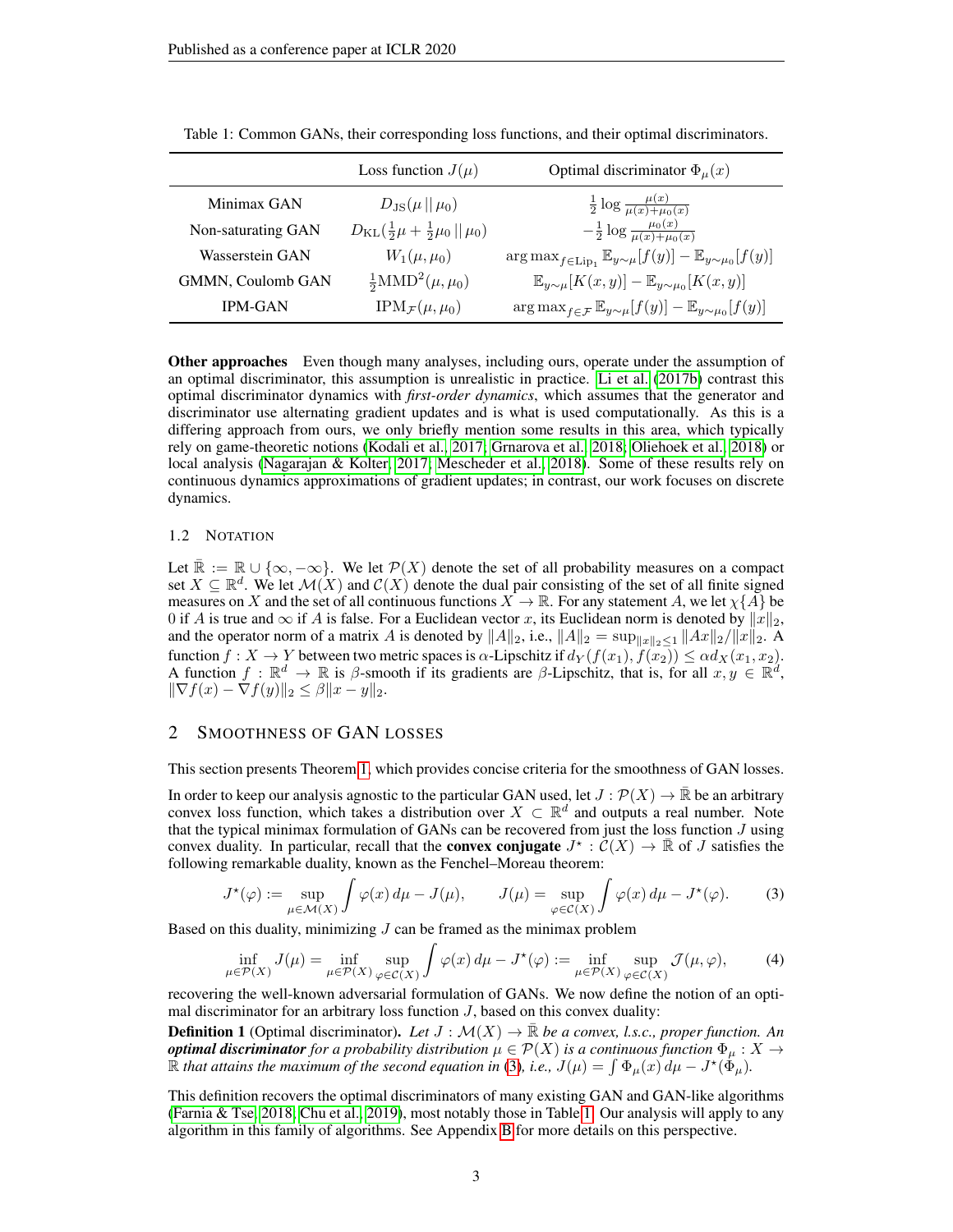We also formalize the notion of a family of generators:

Definition 2 (Family of generators). *A family of generators is a set of pushforward probability measures*  $\{\mu_{\theta} = f_{\theta\#}\omega : \theta \in \mathbb{R}^p\}$ , where  $\omega$  is a fixed probability distribution on Z (the **latent** *variable)* and  $f_{\theta}: Z \rightarrow X$  *is a measurable function (the generator).* 

Now, in light of Proposition [1,](#page-0-0) we are interested in the smoothness of the mapping  $\theta \mapsto J(\mu_{\theta})$ , which would guarantee the stationarity of gradient descent on this objective, which in turn implies stationarity of the GAN algorithm under the assumption of an optimal discriminator. The following theorem is our central result, which decomposes the smoothness of  $\theta \mapsto J(\mu_{\theta})$  into conditions on optimal discriminators and the family of generators.

<span id="page-3-0"></span>**Theorem 1** (Smoothness decomposition for GANs). Let  $J : \mathcal{M}(X) \to \mathbb{R}$  be a convex function *whose optimal discriminators*  $\Phi_{\mu}: X \to \mathbb{R}$  *satisfy the following regularity conditions:* 

- **(D1)**  $x \mapsto \Phi_{\mu}(x)$  *is*  $\alpha$ -*Lipschitz*,
- (D2)  $x \mapsto \nabla_x \Phi_u(x)$  *is*  $\beta_1$ -*Lipschitz*,

(D3)  $\mu \mapsto \nabla_x \Phi_\mu(x)$  *is*  $\beta_2$ -Lipschitz w.r.t. the 1-Wasserstein distance.

*Also, let*  $\mu_{\theta} = f_{\theta\#} \omega$  *be a family of generators that satisfies:* 

- (G1)  $\theta \mapsto f_{\theta}(z)$  *is A-Lipschitz in expectation for*  $z \sim \omega$ *, i.e.*,  $\mathbb{E}_{z \sim \omega}[\|f_{\theta_1}(z) f_{\theta_2}(z)\|_2]$  ≤  $A\|\theta_1-\theta_2\|_2$ *, and*
- (G2)  $\theta \mapsto D_{\theta}f_{\theta}(z)$  *is B-Lipschitz in expectation for*  $z \sim \omega$ , *i.e.*,  $\mathbb{E}_{z \sim \omega}[\Vert D_{\theta_1}f_{\theta_1}(z) D_{\theta_2} f_{\theta_2}(z) \|_2 \leq B \|\theta_1 - \theta_2\|_2.$

*Then*  $\theta \mapsto J(\mu_{\theta})$  *is L*-*smooth, with*  $L = \alpha B + A^2(\beta_1 + \beta_2)$ *.* 

Theorem [1](#page-3-0) connects the smoothness properties of the loss function  $J$  with the smoothness properties of the optimal discriminator  $\Phi_{\mu}$ , and once paired with Proposition [1,](#page-0-0) it suggests a quantitative value  $\frac{1}{L}$  for a stable generator learning rate. In order to obtain claims of stability for practically sized learning rates, it is important to tightly bound the relevant constants.

<span id="page-3-1"></span>In Sections [4](#page-5-0) to [6,](#page-7-0) we carefully analyze which GAN losses satisfy (D1), (D2), and (D3), and with what constants. We summarize our results in Table [2:](#page-3-1) it turns out that none of the listed losses, except for one, satisfy (D1), (D2), and (D3) simultaneously with a finite constant. The MMD-based loss satisfies the three conditions, but its constant for (D1) grows as  $\alpha = O(\sqrt{d})$ , which is an unfavorable dependence on the data dimension  $d$  that forces an unacceptably small learning rate. See for complete details of each condition. This failure of existing GANs to satisfy the stationarity conditions corroborates the observed instability of GANs.

Table 2: Regularity of common GAN losses.

|                     | (D1) | (D2) | (D3) |
|---------------------|------|------|------|
| Minimax GAN         |      |      |      |
| Non-saturating GAN  | x    |      |      |
| Wasserstein GAN     |      | х    |      |
| $IPM_{\mathcal{S}}$ |      |      | ?    |
| MMD <sup>2</sup>    |      |      |      |

Theorem [1](#page-3-0) decomposes smoothness into conditions on the generator and conditions on the discriminator, allowing a clean separation of concerns. In this paper, we focus on the discriminator conditions (D1), (D2), and (D3) and only provide an extremely simple example of a generator that satisfies (G1) and (G2), in Section [7.](#page-8-0) Because analysis of the generator conditions may become quite complicated and will vary with the choice of architecture considered (feedforward, convolutional, ResNet, etc.), we leave a detailed analysis of the generator conditions (G1) and (G2) as a promising avenue for future work. Indeed, such analyses may lead to new generator architectures or generator regularization techniques that stabilize GAN training.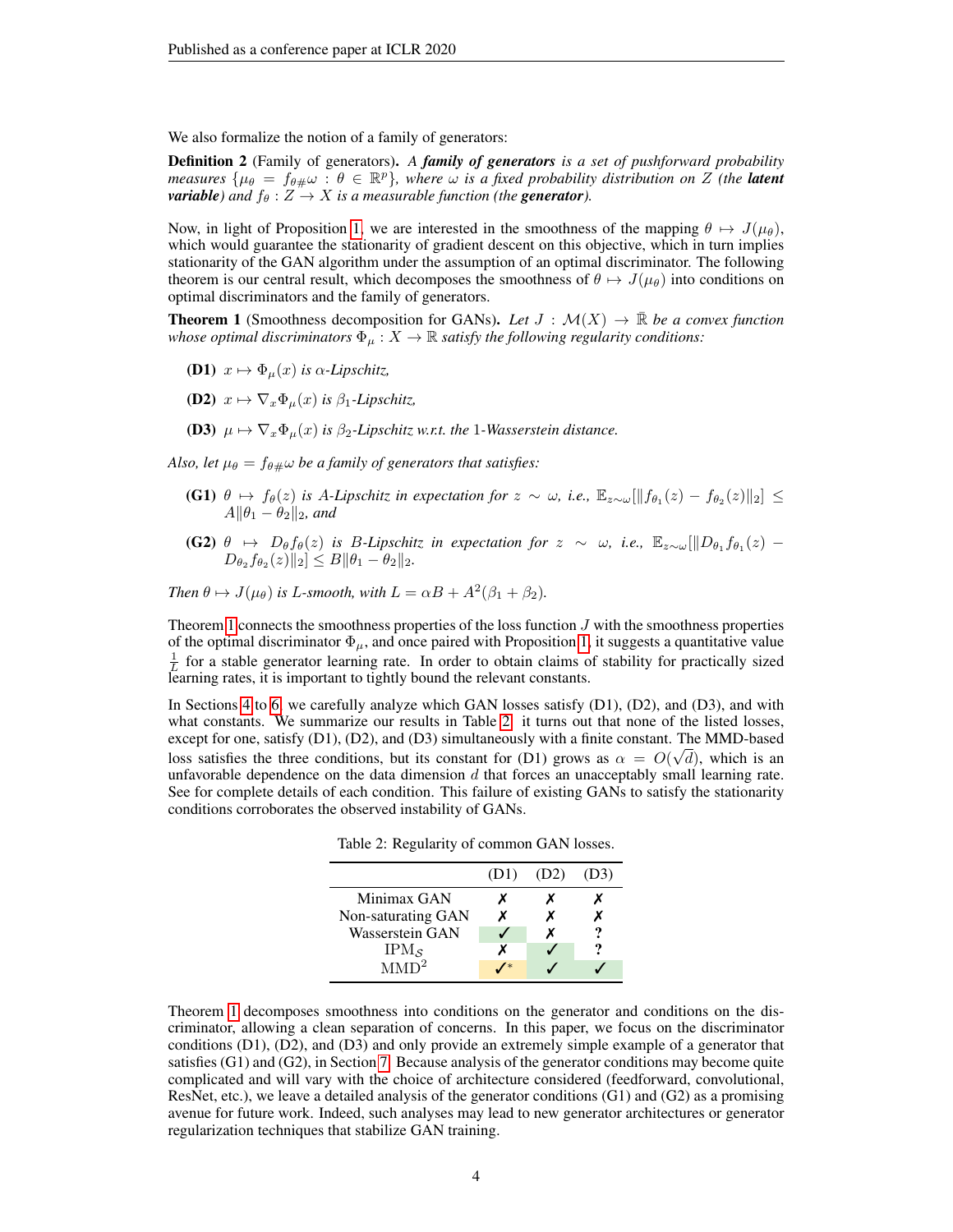## <span id="page-4-1"></span>3 ENFORCING SMOOTHNESS WITH INF-CONVOLUTIONS

In this section, we present a generic regularization technique that imposes the three conditions sufficient for stable learning on an arbitrary loss function  $J$ , thereby stabilizing training. In Section [2,](#page-2-2) we observe that the Wasserstein, IPM, and MMD losses respectively satisfy (D1), (D2), and (D3) individually, but not all of of them at the same time. Using techniques from convex analysis, we convert these three GAN losses into three regularizers that, when applied simultaneously, causes the resulting loss to satisfy all the three conditions. Here, we only outline the technique; the specifics of each case are deferred to Sections [4](#page-5-0) to [6.](#page-7-0)

We start with an arbitrary base loss function  $J$  to be regularized. Next, we take an existing GAN loss that satisfies the desired regularity condition and convert it into a **regularizer** function  $R$ :  $\mathcal{M}(X) \to \mathbb{R}$ . Then, we consider  $J \oplus R$ , which denotes the **inf-convolution** defined as

$$
(J \oplus R)(\xi) = \inf_{\tilde{\xi} \in \mathcal{M}(X)} J(\tilde{\xi}) + R(\xi - \tilde{\xi}).
$$
\n(5)

This new function  $J \oplus R$  inherits the regularity of R, making it a stable candidate as a GAN loss. Moreover, because the inf-convolution is a commutative operation, we can sequentially apply multiple regularizers  $R_1, R_2$ , and  $R_3$  without destroying the added regularity. In particular, if we carefully choose functions  $R_1$ ,  $R_2$ , and  $R_3$ , then  $J = J \oplus R_1 \oplus R_2 \oplus R_3$  will satisfy (D1), (D2), and (D3) simultaneously. Moreover, under some technical assumptions, this composite function  $\tilde{J}$  inherits the original minimizers of  $J$ , making it a sensible GAN loss:

**Proposition 2** (Invariance of minimizers). Let  $R_1(\xi) := ||\xi||_{\text{KR}}$ ,  $R_2(\xi) := ||\xi||_{\mathcal{S}*}$ , and  $R_3(\xi) :=$  $\frac{1}{2}$   $\|\hat{\xi}\|_{\mathcal{H}}^2$  be the three regularizers defined by [\(8\)](#page-5-1), [\(12\)](#page-6-0), and [\(19\)](#page-7-1) *respectively.* Assume that J :  $\mathcal{M}(X) \to \bar{\mathbb{R}}$  has a unique minimizer at  $\mu_0$  with  $J(\mu_0) = 0$ , and  $J(\mu) \geq c||\hat{\mu} - \hat{\mu}_0||_{\mathcal{H}}$  for some  $c > 0$ . Then the inf-convolution  $J = J \oplus R_1 \oplus R_2 \oplus R_3$  has a unique minimizer at  $\mu_0$  with  $J(\mu_0) = 0.$ 

The duality formulation [\(4\)](#page-2-3) provides a practical method for minimizing this composite function. We leverage the duality relation  $(J \oplus R_1 \oplus R_2 \oplus R_3)^* = J^* + R_1^* + R_2^* + R_3^*$  and apply [\(4\)](#page-2-3):

$$
\inf_{\mu} (J \oplus R_1 \oplus R_2 \oplus R_3)(\mu) = \inf_{\mu} \sup_{\varphi} \int \varphi \, d\mu - J^*(\varphi) - R_1^*(\varphi) - R_2^*(\varphi) - R_3^*(\varphi) \tag{6}
$$

<span id="page-4-2"></span>
$$
= \inf_{\mu} \sup_{\varphi} \mathcal{J}(\mu, \varphi) - R_1^{\star}(\varphi) - R_2^{\star}(\varphi) - R_3^{\star}(\varphi). \tag{7}
$$

This minimax problem can be seen as a GAN whose discriminator objective has three added regularization terms.

The concrete form of these regularizers are summarized in Table [3.](#page-4-0) Notably, we observe that we recover standard techniques for stabilizing GANs:

- (D1) is enforced by Lipschitz constraints (i.e., spectral normalization) on the discriminator.
- (D2) is enforced by spectral normalization and a choice of Lipschitz, smooth activation functions for the discriminator.

<span id="page-4-0"></span>Table 3: Smoothness-inducing regularizers and their convex conjugates. To enforce a regularity condition on a loss function  $J$ , we take a source loss that satisfies it and view it as a regularizer  $R$ . We then consider the inf-convolution  $J \oplus R$ , which corresponds to an added regularization term  $R^*$ on the discriminator  $\varphi$ . These regularization terms correspond to existing GAN techniques.

| Purpose | Source loss      | $R(\mathcal{E})$                    | $R^{\star}(\varphi)$                                                | GAN techniques                    |
|---------|------------------|-------------------------------------|---------------------------------------------------------------------|-----------------------------------|
| (D1)    | $W_1$            |                                     | $\ \xi\ _{\text{KR}} \quad \chi\{\ \varphi\ _{\text{Lip}} \leq 1\}$ | spectral norm                     |
| (D2)    | $IPM_{S}$        | $\ \xi\ _{\mathcal{S}*}$            | $\chi\{\varphi \in \mathcal{S}\}\$                                  | smooth activations, spectral norm |
| (D3)    | MMD <sup>2</sup> | $rac{1}{2}  \xi  _{{\mathcal H}}^2$ | $rac{1}{2}  \varphi  ^2_{\mathcal{H}}$                              | gradient penalties                |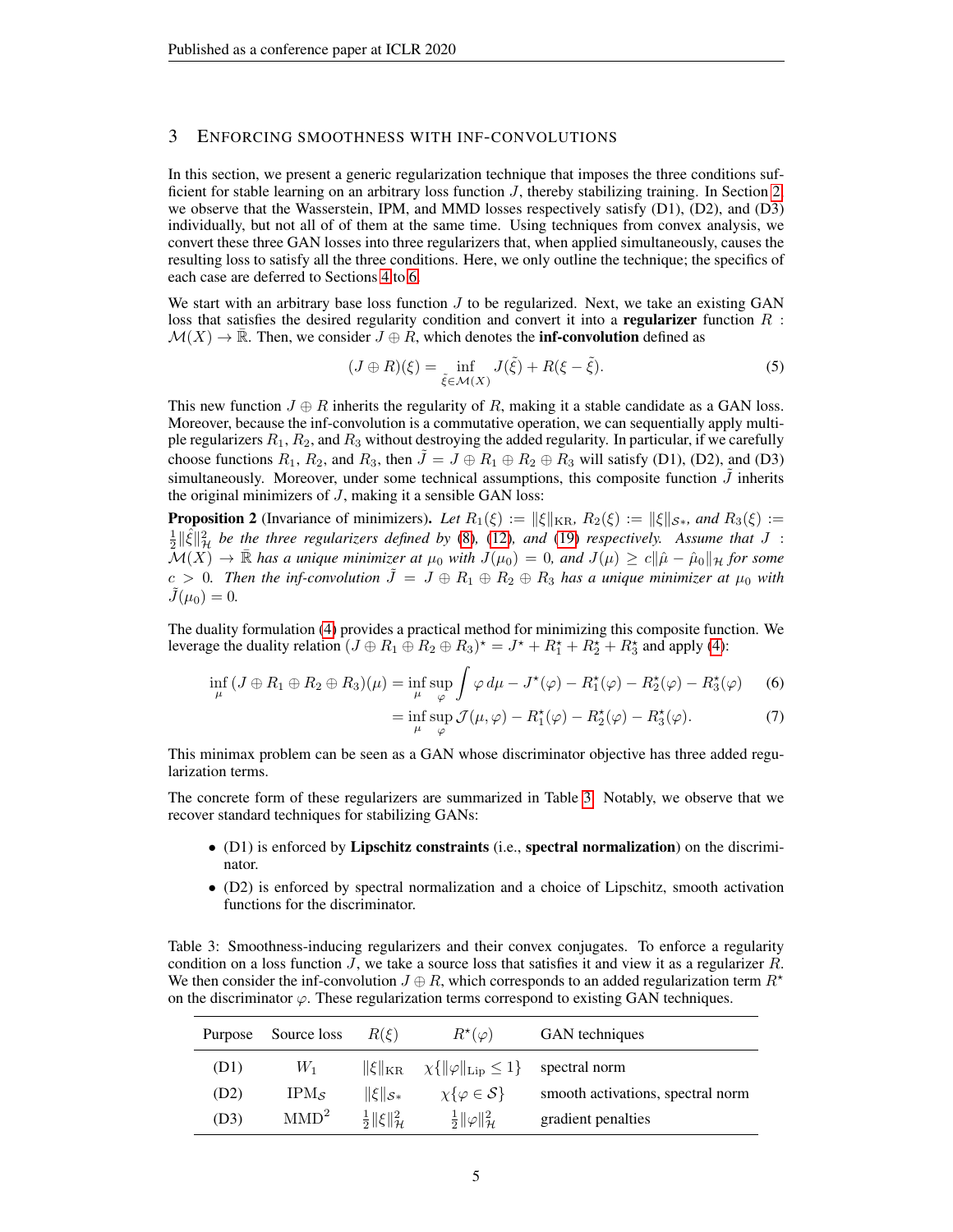• (D3) is enforced by gradient penalties on the discriminator.

Our analysis therefore puts these regularization techniques on a firm theoretical foundation (Proposition [1](#page-0-0) and Theorem [1\)](#page-3-0) and provides insight into their function.

## <span id="page-5-0"></span>4 ENFORCING (D1) WITH LIPSCHITZ CONSTRAINTS

In this section, we show that enforcing  $(D1)$  leads to techniques and notions commonly used to stabilize GANs, including the Wasserstein distance, Lipschitz constraints and spectral normalization. Recall that (D1) demands that the optimal discriminator  $\Phi_{\mu}$  is Lipschitz:

(D1)  $x \mapsto \Phi_{\mu}(x)$  *is*  $\alpha$ *-Lipschitz for all*  $\mu \in \mathcal{P}(X)$ *, i.e.,*  $|\Phi_{\mu}(x) - \Phi_{\mu}(y)| \leq \alpha ||x - y||_2$ *.* 

If  $\Phi_{\mu}$  is differentiable, this is equivalent to that the optimal discriminator has a gradient with bounded norm. This is a sensible criterion, since a discriminator whose gradient norm is too large may push the generator too hard and destabilize its training.

To check (D1), the following proposition shows that it suffices to check whether  $|J(\mu) - J(\nu)| \le$  $\alpha W_1(\mu, \nu)$  for all distributions  $\mu, \nu$ :

<span id="page-5-2"></span>Proposition 3. *(D1) holds if and only if* J *is* α*-Lipschitz w.r.t. the Wasserstein-1 distance.*

[Arjovsky et al.](#page-10-1) [\(2017\)](#page-10-1) show that this property does not hold for common divergences based on the Kullback–Leibler or Jensen–Shannon divergence, while it does hold for the Wasserstein-1 distance. Indeed, it is this desirable property that motivates their introduction of the Wasserstein GAN. Framed in our context, their result is summarized as follows:

<span id="page-5-3"></span>**Proposition 4.** The minimax and non-saturating GAN losses do not satisfy (D1) for some  $\mu_0$ .

<span id="page-5-4"></span>**Proposition 5.** *The Wasserstein GAN loss satisfies (D1) with*  $\alpha = 1$  *for any*  $\mu_0$ *.* 

Our stability analysis therefore deepens the analysis of [Arjovsky et al.](#page-10-1) [\(2017\)](#page-10-1) and provides an alternative reason that the Wasserstein distance is desirable as a metric: it is part of a sufficient condition that ensures stationarity of gradient descent.

### 4.1 FROM WASSERSTEIN DISTANCE TO LIPSCHITZ CONSTRAINTS

Having identified the Wasserstein GAN loss as one that satisfies (D1), we next follow the strategy outlined in Section [3](#page-4-1) to convert it into a regularizer for an arbitrary loss function. Towards this, we define the regularizer  $R_1 : \mathcal{M}(X) \to \bar{\mathbb{R}}$  and compute its convex conjugate  $R_1^* : \mathcal{C}(X) \to \bar{\mathbb{R}}$ :

<span id="page-5-1"></span>
$$
R_1(\xi) := \alpha \|\xi\|_{\text{KR}} = \alpha \sup_{\substack{f \in \mathcal{C}(X) \\ ||f||_{\text{Lip}} \le 1}} \int f \, d\xi, \qquad R_1^{\star}(\varphi) = \begin{cases} 0 & ||\varphi||_{\text{Lip}} \le \alpha \\ \infty & \text{otherwise.} \end{cases} \tag{8}
$$

This norm is the Kantorovich–Rubinstein norm (KR norm), which extends the Wasserstein-1 distance to  $\mathcal{M}(X)$ ; it holds that  $\|\mu-\nu\|_{\text{KR}} = W_1(\mu,\nu)$  for  $\mu,\nu \in \mathcal{P}(X)$ . Then, its inf-convolution with an arbitrary function inherits the Lipschitz property held by  $R_1$ :

**Proposition 6** (Pasch–Hausdorff). Let  $J : \mathcal{M}(X) \to \mathbb{R}$  be a function, and define  $\tilde{J} := J \oplus R_1$ . Then  $\tilde{J}$  is  $\alpha$ -Lipschitz w.r.t. the distance induced by the KR norm, and hence the Wasserstein-1 distance *when restricted to*  $\mathcal{P}(X)$ *.* 

Due to Proposition [3,](#page-5-2) we now obtain a transformed loss function  $J$  that automatically satisfies (D1). This function is a generalization of the **Pasch–Hausdorff envelope** (see Chapter 9 in Rockafeller  $\&$ [Wets](#page-12-2) [\(1998\)](#page-12-2)), also known as Lipschitz regularization or the McShane–Whitney extension [\(McShane,](#page-11-12) [1934;](#page-11-12) [Whitney, 1934;](#page-12-3) [Kirszbraun, 1934;](#page-11-13) [Hiriart-Urruty, 1980\)](#page-11-14).

The convex conjugate computation in [\(8\)](#page-5-1) shows that  $\tilde{J}$  can be minimized in practice by imposing Lipschitz constraints on discriminators. Indeed, by [\(4\)](#page-2-3),

$$
\inf_{\mu} (J \oplus \alpha ||\cdot||_{\text{KR}})(\mu) = \inf_{\mu} \sup_{\varphi} \mathbb{E}_{x \sim \mu} [\varphi(x)] - J^{\star}(\varphi) - \chi \{ ||\varphi||_{\text{Lip}} \le \alpha \}
$$
(9)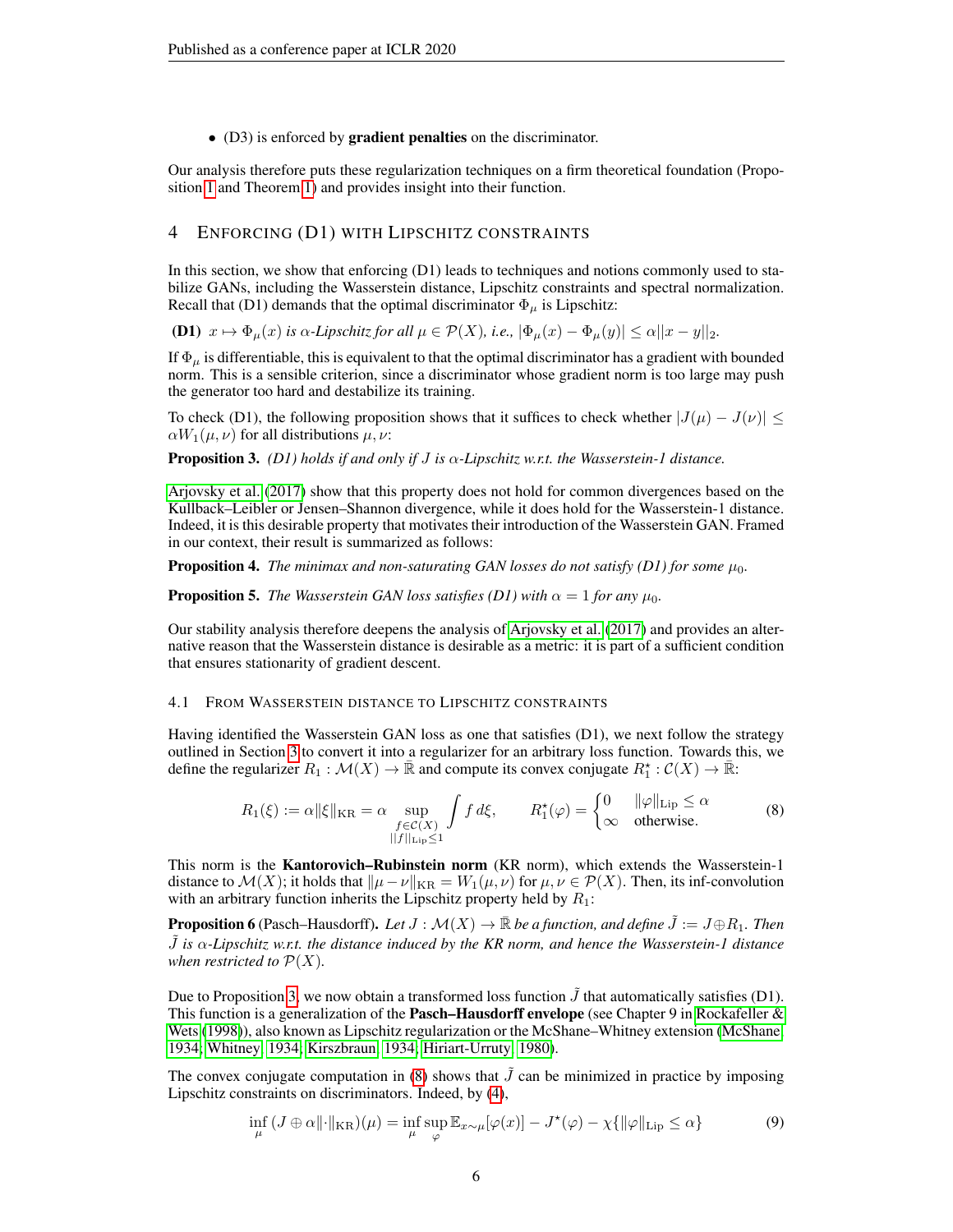$$
= \inf_{\mu} \sup_{\varphi: \|\varphi\|_{\text{Lip}} \le \alpha} \mathcal{J}(\mu, \varphi). \tag{10}
$$

[Farnia & Tse](#page-10-7) [\(2018\)](#page-10-7) consider this loss  $\tilde{J}$  in the special case of an f-GAN with  $J(\mu) = D_f(\mu, \mu_0)$ ; they showed that minimizing  $\tilde{J}$  corresponds to training a f-GAN normally but constraining the discriminator to be  $\alpha$ -Lipschitz. We show that this technique is in fact generic for any J: minimizing the transformed loss can be achieved by training the GAN as normal, but imposing a Lipschitz constraint on the discriminator.

Our analysis therefore justifies the use of Lipschitz constraints, such as spectral normalization [\(Miy](#page-11-1)[ato et al., 2018\)](#page-11-1) and weight clipping [\(Arjovsky & Bottou, 2017\)](#page-10-5), for general GAN losses. However, Theorem [1](#page-3-0) also suggests that applying only Lipschitz constraints may not be enough to stabilize GANs, as (D1) alone does not ensure that the GAN objective is smooth.

## <span id="page-6-2"></span>5 ENFORCING (D2) WITH DISCRIMINATOR SMOOTHNESS

(D2) demands that the optimal discriminator  $\Phi_{\mu}$  is smooth:

(D2)  $x \mapsto \nabla \Phi_{\mu}(x)$  is  $\beta_1$ -Lipschitz for all  $\mu \in \mathcal{P}(X)$ , i.e.,  $\|\nabla \Phi_{\mu}(x) - \nabla \Phi_{\mu}(y)\|_2 \leq \beta_1 \|x - y\|_2$ .

Intuitively, this says that for a fixed generator  $\mu$ , the optimal discriminator  $\Phi_{\mu}$  should not provide gradients that change too much spatially.

Although the Wasserstein GAN loss (D1), we see that it, along with the minimax GAN and the non-saturating GAN, do not satisfy (D2):

Proposition 7. *The Wasserstein, minimax, and non-saturating GAN losses do not satisfy (D2) for some*  $\mu_0$ *.* 

We now construct a loss that by definition satisfies (D2). Let S be the class of 1-smooth functions, that is, for which  $\|\nabla f(x) - \nabla f(y)\|_2 \leq ||x - y||_2$ , and consider the **integral probability metric** (IPM) (Müller, 1997) w.r.t.  $S$ , defined by

<span id="page-6-0"></span>
$$
IPM_{\mathcal{S}}(\mu,\nu) := \sup_{f \in \mathcal{S}} \int f \, d\mu - \int f \, d\nu. \tag{11}
$$

The optimal discriminator for the loss  $IPM<sub>S</sub>(\mu, \mu_0)$  is the function that maximizes the supremum in the definition. This function by definition belongs to  $S$  and therefore is 1-smooth. Hence, this IPM loss satisfies (D2) with  $\beta_1 = 1$  by construction.

#### 5.1 FROM INTEGRAL PROBABILITY METRIC TO SMOOTH DISCRIMINATORS

Having identified the IPM-based loss as one that satisfies (D2), we next follow the strategy outlined in Section [3](#page-4-1) to convert it into a regularizer for an arbitrary loss function. To do so, we define a regularizer  $R_2 : \mathcal{M}(X) \to \bar{\mathbb{R}}$  and compute its convex conjugate  $R_2^* : \mathcal{C}(X) \to \bar{\mathbb{R}}$ :

$$
R_2(\xi) := \beta_1 \|\xi\|_{\mathcal{S}^*} = \beta_1 \sup_{f \in \mathcal{S}} \int f d\xi, \qquad R_2^{\star}(\varphi) = \begin{cases} 0 & \varphi \in \beta_1 \mathcal{S} \\ \infty & \text{otherwise.} \end{cases}
$$
 (12)

The norm is the **dual norm** to  $S$ , which extends the IPM to signed measures; it holds that IPM<sub>S</sub> $(\mu, \nu) = ||\mu - \nu||_{\mathcal{S}^*}$  for  $\mu, \nu \in \mathcal{P}(X)$ . Similar to the situation in the previous section, inf-convolution preserves the smoothness property of  $R_2$ :

**Proposition 8.** Let  $J : \mathcal{M}(X) \to \mathbb{R}$  be a convex, proper, lower semicontinuous function, and define  $\tilde{J} := J \oplus R_2$ . Then the optimal discriminator for  $\tilde{J}$  is  $\beta_1$ -smooth.

Applying [\(4\)](#page-2-3) and [\(12\)](#page-6-0), we see that we can minimize this transformed loss function by restricting the family of discriminators to only  $\beta_1$ -smooth discriminators:

$$
\inf_{\mu} (J \oplus \beta_1 \| \cdot \|_{\mathcal{S}^*})(\mu) = \inf_{\mu} \sup_{\varphi} \mathbb{E}_{x \sim \mu} [\varphi(x)] - J^*(\varphi) - \chi \{ \varphi \in \beta_1 \mathcal{S} \}
$$
(13)

$$
= \inf_{\mu} \sup_{\varphi \in \beta_1 \mathcal{S}} \mathcal{J}(\mu, \varphi). \tag{14}
$$

<span id="page-6-1"></span>In practice, we can enforce this by applying spectral normalization [\(Miyato et al., 2018\)](#page-11-1) and using a Lipschitz, smooth activation function such as ELU [\(Clevert et al., 2016\)](#page-10-10) or sigmoid.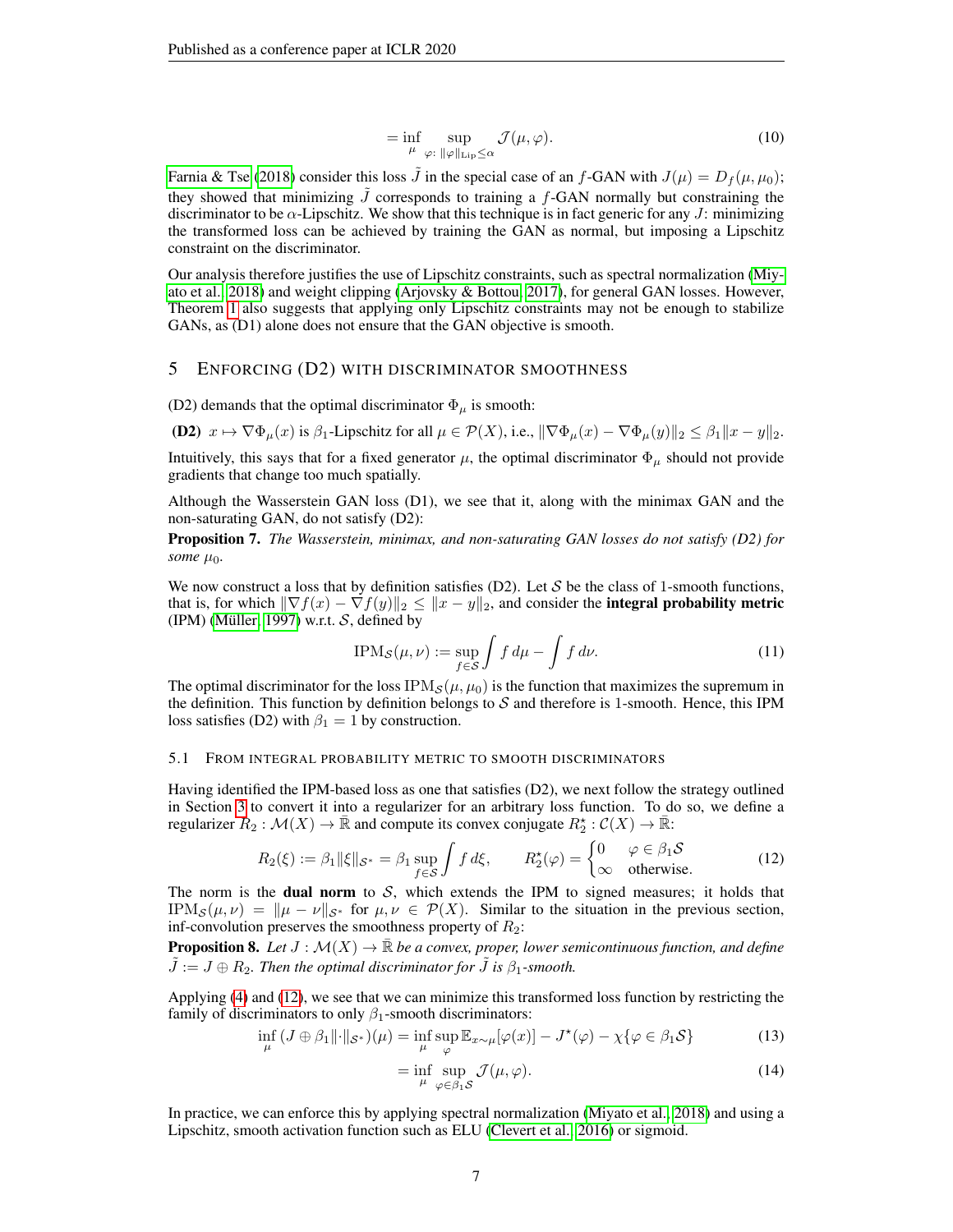**Proposition 9.** Let  $f : \mathbb{R}^d \to \mathbb{R}$  be a neural network consisting of k layers whose linear transfor*mations have spectral norm* 1 *and whose activation functions are* 1*-Lipschitz and* 1*-smooth. Then* f *is* k*-smooth.*

## <span id="page-7-0"></span>6 ENFORCING (D3) WITH GRADIENT PENALTIES

(D3) is the following smoothness condition:

**(D3)** 
$$
\mu \mapsto \nabla \Phi_{\mu}(x)
$$
 is  $\beta_2$ -Lipschitz for any  $x \in X$ , i.e.,  $\|\nabla \Phi_{\mu}(x) - \nabla \Phi_{\nu}(x)\|_2 \leq \beta_2 W_1(\mu, \nu)$ .

(D3) requires that the gradients of the optimal discriminator do not change too rapidly in response to changes in  $\mu$ . Indeed, if the discriminator's gradients are too sensitive to changes in the generator, the generator may not be able to accurately follow those gradients as it updates itself using a finite step size. In finite-dimensional optimization of a function  $f : \mathbb{R}^d \to \mathbb{R}$ , this condition is analogous to f having a Lipschitz gradient.

We now present an equivalent characterization of  $(D3)$  that is easier to check in practice. We define the **Bregman divergence** of a convex function  $J : \mathcal{M}(X) \to \mathbb{R}$  by

$$
\mathfrak{D}_J(\nu,\mu) := J(\nu) - J(\mu) - \int \Phi_\mu(x) d(\nu - \mu), \tag{15}
$$

where  $\Phi_{\mu}$  is the optimal discriminator for J at  $\mu$ . Then, (D3) is characterized in terms of the Bregman divergence and the KR norm as follows:

<span id="page-7-2"></span>**Proposition 10.** Let  $J : \mathcal{M}(X) \to \mathbb{R}$  be a convex function. Then J satisfies (D3) if and only if  $\mathfrak{D}_J(\nu,\mu) \leq \frac{\beta_2}{2} || \mu - \nu ||_{\text{KR}}^2$  for all  $\mu,\nu \in \mathcal{M}(X)$ .

It is straightforward to compute the Bregman divergence corresponding to several popular GANs:

$$
\mathfrak{D}_{D_{\text{JS}}(\cdot \, || \, \mu_0)}(\nu, \mu) = D_{\text{KL}}(\frac{1}{2}\nu + \frac{1}{2}\mu_0 \, || \, \frac{1}{2}\mu + \frac{1}{2}\mu_0) + \frac{1}{2}D_{\text{KL}}(\nu \, || \, \mu),\tag{16}
$$

$$
\mathfrak{D}_{D_{\text{KL}}\left(\frac{1}{2}\cdot+\frac{1}{2}\mu_0\right)\mid\mu_0\right)}(\nu,\mu) = D_{\text{KL}}\left(\frac{1}{2}\nu+\frac{1}{2}\mu_0\right\mid\frac{1}{2}\mu+\frac{1}{2}\mu_0\right),\tag{17}
$$

$$
\mathfrak{D}_{\frac{1}{2} \text{MMD}^2(\cdot,\mu_0)}(\nu,\mu) = \frac{1}{2} \text{MMD}^2(\nu,\mu).
$$
 (18)

The first two Bregman divergences are not bounded above by  $||\mu - \nu||_{\text{KR}}^2$  for reasons similar to those discussed in Section [4,](#page-5-0) and hence:

**Proposition 11.** *The minimax and non-saturating GAN losses do not satisfy (D3) for some*  $\mu_0$ *.* 

Even so, the Bregman divergence for the non-saturating loss is always less than that of the minimax GAN, suggesting that the non-saturating loss should be stable in more situations than the minimax GAN. On the other hand, the MMD-based loss [\(Li et al., 2015\)](#page-11-5) does satisfy (D3) when its kernel is the Gaussian kernel  $K(x, y) = e^{-\pi ||x - y||^2}$ :

**Proposition 12.** *The MMD loss with Gaussian kernel satisfies (D3) with*  $\beta_2 = 2\pi$  *for all*  $\mu_0$ *.* 

#### 6.1 FROM MAXIMUM MEAN DISCREPANCY TO GRADIENT PENALTIES

Having identified the MMD-based loss as one that satisfies (D3), we next follow the strategy outlined in Section [3](#page-4-1) to convert it into a regularizer for an arbitrary loss function. To do so, we define the regularizer  $R_3 : \mathcal{M}(X) \to \overline{\mathbb{R}}$  and compute its convex conjugate  $R_3^* : \mathcal{C}(X) \to \overline{\mathbb{R}}$ :

<span id="page-7-1"></span>
$$
R_3(\xi) := \frac{\beta_2}{4\pi} \|\hat{\xi}\|_{\mathcal{H}}^2, \qquad R_3^{\star}(\varphi) = \frac{\pi}{\beta_2} \|\varphi\|_{\mathcal{H}}^2.
$$
 (19)

The norm is the norm of a **reproducing kernel Hilbert space norm** (RKHS)  $H$  with Gaussian kernel; this norm extends the MMD to signed measures, as it holds that  $MMD(\mu, \nu) = ||\hat{\mu} - \hat{\nu}||_{\mathcal{H}}$ for  $\mu, \nu \in \mathcal{P}(X)$ . Here,  $\hat{\xi} = \int K(x, \cdot) \xi(dx) \in \mathcal{H}$  denotes the *mean embedding* of a signed measure  $\xi \in \mathcal{M}(X)$ ; we also adopt the convention that  $||\varphi||_{\mathcal{H}} = \infty$  if  $\varphi \notin \mathcal{H}$ . Similar to the situation in the previous sections, inf-convolution preserves the smoothness property of  $R_3$ :

**Proposition 13** (Moreau–Yosida regularization). Suppose  $J : \mathcal{M}(X) \to \overline{\mathbb{R}}$  is convex, and define  $\tilde{J} := J \oplus R_3$ . Then  $\tilde{J}$  is convex, and  $\mathfrak{D}_{\tilde{J}}(\nu,\mu) \leq \frac{\beta_2}{2} ||\mu - \nu||_{\text{KR}}^2$ .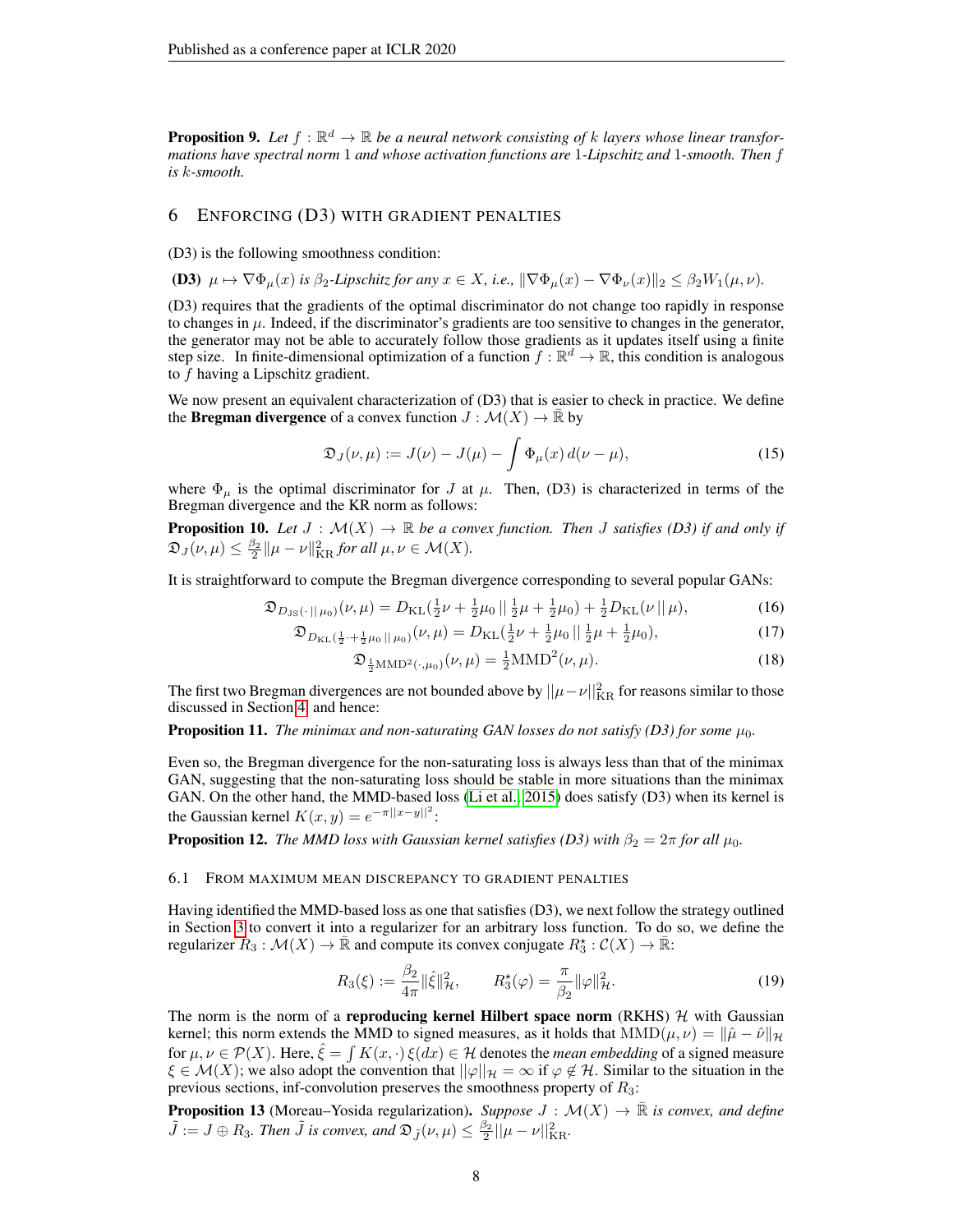By Proposition [10,](#page-7-2) this transformed loss function satisfies (D3), having inherited the regularity properties of the squared MMD. This transformed function is a generalization of **Moreau–Yosida regu**larization or the Moreau envelope (see Chapter 1 in [Rockafeller & Wets](#page-12-2) [\(1998\)](#page-12-2)). It is well-known that in the case of a function  $f : \mathbb{R}^n \to \mathbb{R}$ , this regularization results in a function with Lipschitz gradients, so it is unsurprising that this property carries over to the infinite-dimensional case.

Applying [\(4\)](#page-2-3) and [\(19\)](#page-7-1), we see that the transformed loss function can be minimized as a GAN by implementing an RKHS squared norm penalty on the discriminator:

$$
\inf_{\mu} \left( J \oplus \frac{\beta_2}{4\pi} || \cdot ||^2_{\mathcal{H}} \right)(\mu) = \inf_{\mu} \sup_{\varphi} \mathbb{E}_{x \sim \mu} [\varphi(x)] - J^{\star}(\varphi) - \frac{\pi}{\beta_2} ||\varphi||^2_{\mathcal{H}}.
$$
 (20)

Computationally, the RKHS norm is difficult to evaluate. We propose taking advantage of the following infinite series representation of  $||f||^2_{\mathcal{H}}$  in terms of the derivatives of f [\(Fasshauer & Ye, 2011;](#page-10-11) [Novak et al., 2018\)](#page-11-16):

**Proposition 14.** Let H be an RKHS with the Gaussian kernel  $K(x, y) = e^{-\pi ||x-y||^2}$ . Then for f ∈ H*,*

$$
||f||_{\mathcal{H}}^{2} = \sum_{k=0}^{\infty} (4\pi)^{-k} \sum_{k_{1}+\cdots+k_{d}=k} \frac{1}{\prod_{i=1}^{d} k_{i}!} ||\partial_{x_{1}}^{k_{1}} \cdots \partial_{x_{d}}^{k_{d}} f||_{L^{2}(\mathbb{R}^{d})}^{2}
$$
(21)

<span id="page-8-1"></span>
$$
=||f||_{L^{2}(\mathbb{R}^{d})}^{2}+\frac{1}{4\pi}||\nabla f||_{L^{2}(\mathbb{R}^{d})}^{2}+\frac{1}{16\pi^{2}}||\nabla^{2} f||_{L^{2}(\mathbb{R}^{d})}^{2}+other terms.
$$
 (22)

In an ideal world, we would use this expression as a penalty on the discriminator to enforce (D3). Of course, as an infinite series, this formulation is computationally impractical. However, the first two terms are very close to common GAN techniques like gradient penalties [\(Gulrajani et al., 2017\)](#page-11-0) and penalizing the output of the discriminator [\(Karras et al., 2018\)](#page-11-2). We therefore interpret these common practices as partially applying the penalty given by the RKHS norm squared, approximately enforcing (D3). We view the choice of only using the leading terms as a disadvantageous but practical necessity.

Interestingly, according to our analysis, gradient penalties and spectral normalization are not interchangeable, even though both techniques were designed to constrain the Lipschitz constant of the discriminator. Instead, our analysis suggests that they serve different purposes: gradient penalties enforce the variational smoothness (D3), while spectral normalization enforces Lipschitz continuity (D1). This demystifies the puzzling observation of [Miyato](#page-11-3) [\(2018\)](#page-11-3) that GANs using only spectral normalization with a WGAN loss do not seem to train well; it also explains why using both spectral normalization and a gradient penalty is a reasonable strategy. It also motivates the use of gradient penalties applied to losses other than the Wasserstein loss [\(Fedus et al., 2018\)](#page-10-3).

# <span id="page-8-0"></span>7 VERIFYING THE THEORETICAL LEARNING RATE

In this section, we empirically test the theoretical learning rate given by Theorem [1](#page-3-0) and Proposition [1](#page-0-0) as well as our regularization scheme [\(7\)](#page-4-2) based on inf-convolutions. We approximately implement our composite regularization scheme [\(7\)](#page-4-2) on a trivial base loss of  $J(\mu) = \chi {\mu = \mu_0}$  by alternating stochastic gradient steps on

<span id="page-8-3"></span>
$$
\inf_{\mu} \sup_{\varphi} \mathbb{E}_{x \sim \mu}[\varphi(x)] - \mathbb{E}_{x \sim \mu_0}[\varphi(x)] - \frac{\pi}{\beta_2} \mathbb{E}_{x \sim \tilde{\mu}}\Big[\varphi(x)^2 + \frac{1}{4\pi} ||\nabla \varphi(x)||^2\Big],\tag{23}
$$

where  $\tilde{\mu}$  is a random interpolate between samples from  $\mu$  and  $\mu_0$ , as used in [Gulrajani et al.](#page-11-0) [\(2017\)](#page-11-0). The regularization term is a truncation of the series for the squared RKHS norm [\(22\)](#page-8-1) and approximately enforces (D3). The discriminator is a 7-layer convolutional neural network with spectral normalization<sup>[1](#page-8-2)</sup> and ELU activations, an architecture that enforces (D1) and (D2). We include a final scalar multiplication by  $\alpha$  so that by Proposition [9,](#page-6-1)  $\beta_1 = 7\alpha$ . We take two discriminator steps for every generator step, to better approximate our assumption of an optimal discriminator.

<span id="page-8-2"></span><sup>1</sup>Whereas [Miyato et al.](#page-11-1) [\(2018\)](#page-11-1) divide each layer by the spectral norm of the convolutional kernel, we divide by the spectral norm of the convolutional operator itself, computed using the same power iteration algorithm applied to the operator. This is so that the layers are truly 1-Lipschitz, which is critical for our theory.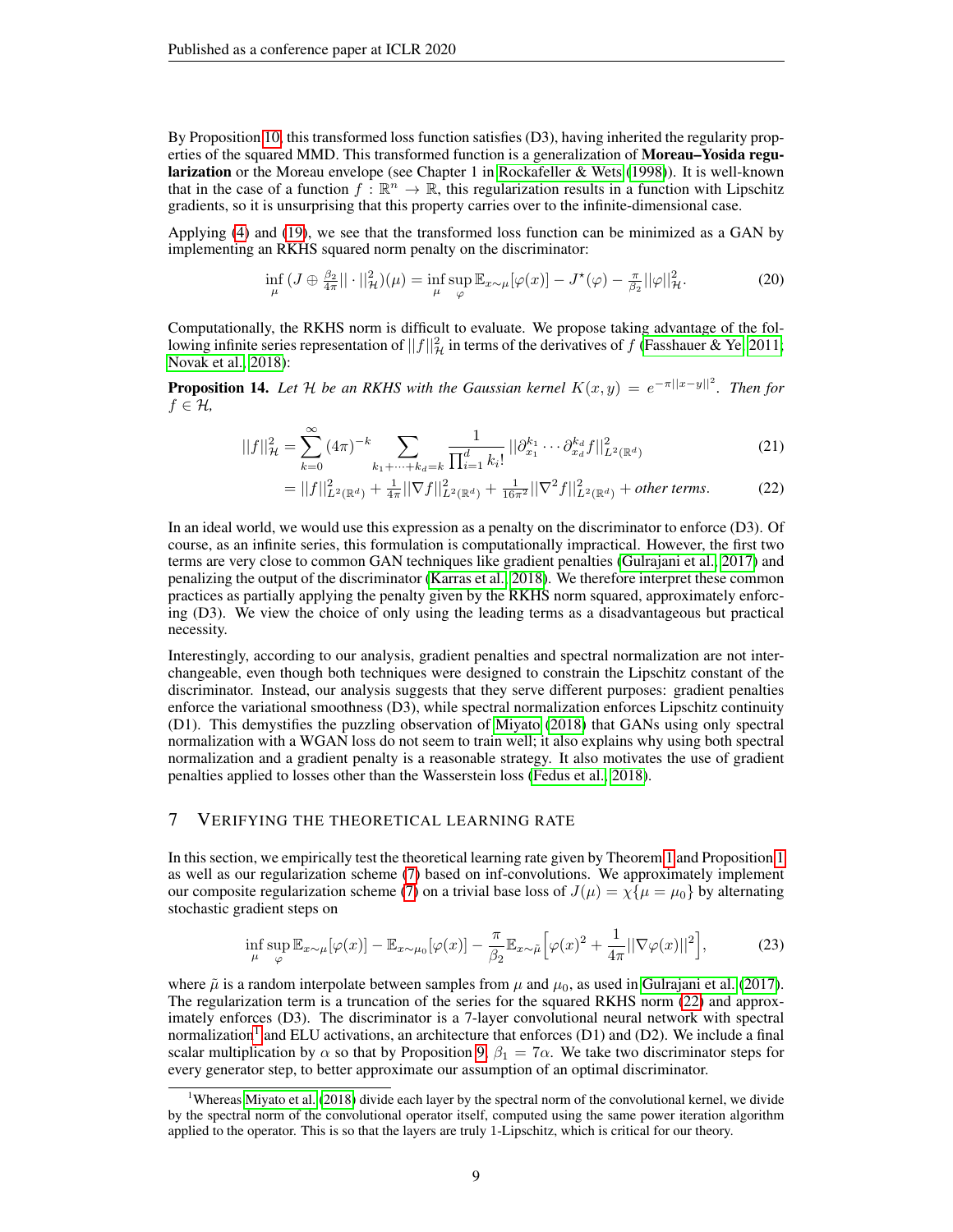

<span id="page-9-0"></span>Figure 1: FID of simple particle generators with various learning rates. The horizontal axis shows the ratio  $\gamma/\gamma_0$  between the actual learning rate  $\gamma$  and the theoretical learning rate  $\gamma_0$  suggested by Theorem [1](#page-3-0) and Proposition [1.](#page-0-0) The vertical axis shows the FID after 100,000 SGD iterations.

For the generator, we use an extremely simple particle-based generator which satisfies (G1) and (G2), in order to minimize the number of confounding factors in our experiment. Let  $\omega$  be the discrete uniform distribution on  $Z = \{1, \ldots, N\}$ . For an  $N \times d$  matrix  $\theta$  and  $z \in Z$ , define  $f_{\theta}: Z \to \mathbb{R}^d$  so that  $f_{\theta}(z)$  is the zth row of  $\theta$ . The particle generator  $\mu_{\theta} = f_{\theta \#} \omega$  satisfies (G1) with  $A=\frac{1}{\sqrt{2}}$  $\frac{1}{N}$ , since

$$
\mathbb{E}_z[\|f_{\theta}(z) - f_{\theta'}(z)\|_2] = \frac{1}{N} \sum_{z=1}^n \|\theta_z - \theta'_z\|_2 \le \frac{1}{\sqrt{N}} \|\theta - \theta'\|_{\mathcal{F}},\tag{24}
$$

and it satisfies (G2) with  $B = 0$ , since  $D_{\theta} f_{\theta}(z)$  is constant w.r.t.  $\theta$ . With this setup, Theorem [1](#page-3-0) suggests a theoretical learning rate of

$$
\gamma_0 = \frac{1}{L} = \frac{1}{\alpha B + A^2(\beta_1 + \beta_2)} = \frac{N}{7\alpha + \beta_2}.
$$
 (25)

We randomly generated hyperparameter settings for the Lipschitz constant  $\alpha$ , the smoothness constant  $\beta_2$ , the number of particles N, and the learning rate  $\gamma$ . We trained each model for 100,000 steps on CIFAR-10 and evaluate each model using the Frechet Inception Distance (FID) of [Heusel](#page-11-17) ´ [et al.](#page-11-17) [\(2017\)](#page-11-17). We hypothesize that stability is correlated with image quality; Figure [1](#page-9-0) plots the FID for each hyperparameter setting in terms of the ratio of the true learning rate  $\gamma$  and the theoretically motivated learning rate  $\gamma_0$ . We find that the best FID scores are obtained in the region where  $\gamma/\gamma_0$ is between 1 and 1000. For small learning rates  $\gamma/\gamma_0 \ll 1$ , we observe that the convergence is too slow to make a reasonable progress on the objective, whereas as the learning rate gets larger  $\gamma/\gamma_0 \gg 1$ , we observe a steady increase in FID, signalling unstable behavior. It also makes sense that learning rates slightly above the optimal rate produce good results, since our theoretical learning rate is a conservative lower bound. Note that our intention is to test our theory, not to generate good images, which is difficult due to our weak choice of generator. Overall, this experiment shows that our theory and regularization scheme are sensible.

#### 8 FUTURE WORK

Inexact gradient descent In this paper, we employed several assumptions in order to regard the GAN algorithm as gradient descent. However, real-world GAN algorithms must be treated as "inexact" descent algorithms. As such, future work includes: (i) relaxing the optimal discriminator assumption (cf. [Sanjabi et al.](#page-12-1) [\(2018\)](#page-12-1)) or providing a stability result for discrete simultaneous gradient descent (cf. continuous time analysis in [Nagarajan & Kolter](#page-11-10) [\(2017\)](#page-11-10); [Mescheder et al.](#page-11-11) [\(2018\)](#page-11-11)), (ii) addressing stochastic approximations of gradients (i.e., SGD), and (iii) providing error bounds for the truncated gradient penalty used in [\(23\)](#page-8-3).

Generator architectures Another important direction of research is to seek more powerful generator architectures that satisfy our smoothness assumptions (G1) and (G2). In practice, generators are often implemented as deep neural networks, and involve some specific architectures such as deconvolution layers [\(Radford et al., 2015\)](#page-12-4) and residual blocks (e.g., [Gulrajani et al.](#page-11-0) [\(2017\)](#page-11-0); [Miyato](#page-11-1) [et al.](#page-11-1) [\(2018\)](#page-11-1)). In this paper, we did not provide results on the smoothness of general classes of generators, since our focus is to analyze stability properties influenced by the choice of loss function J (and therefore optimal discriminators). However, our conditions (G1) and (G2) shed light on how to obtain smoothly parameterized neural networks, which is left for future work.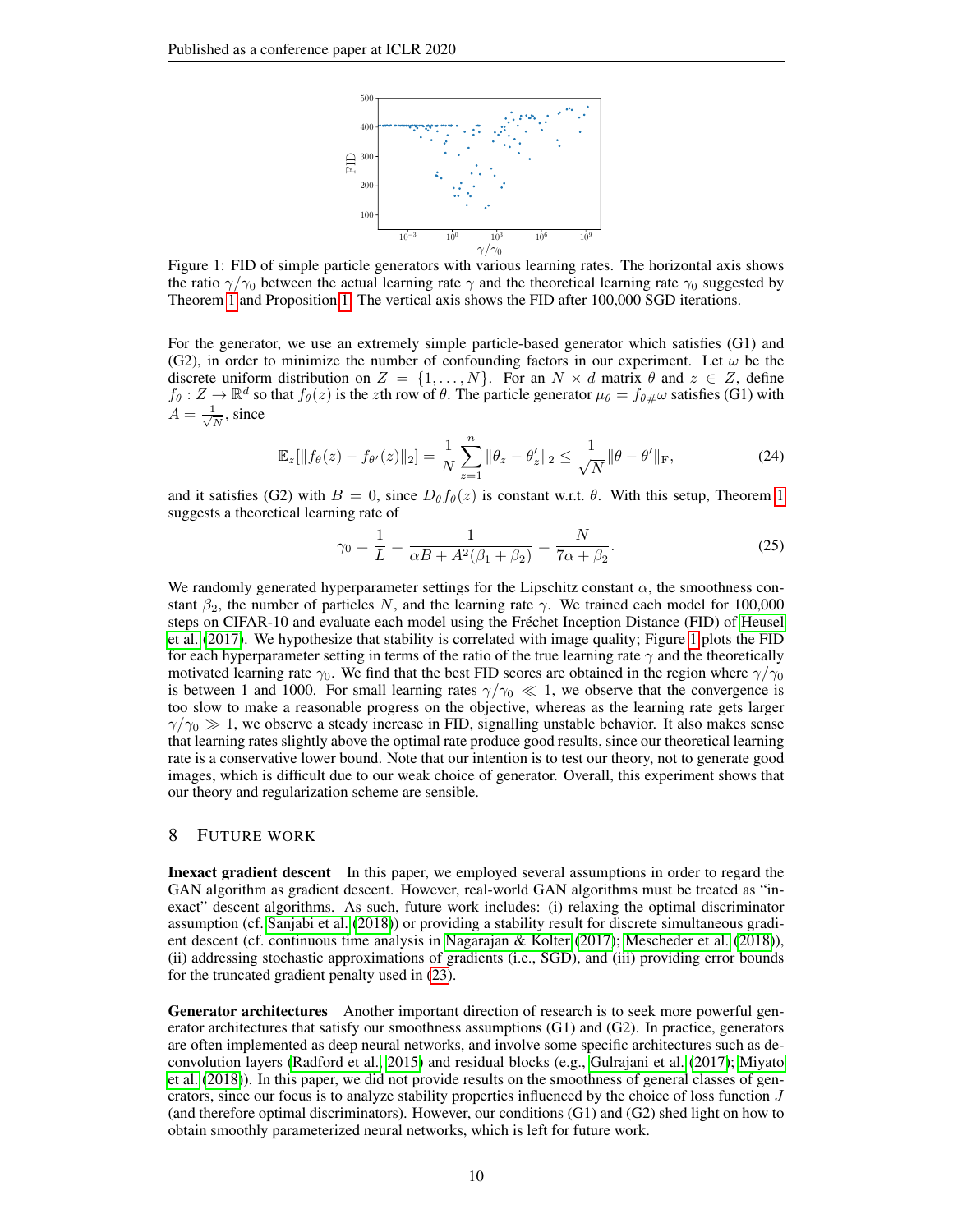#### ACKNOWLEDGMENTS

We would like to thank Kohei Hayashi, Katsuhiko Ishiguro, Masanori Koyama, Shin-ichi Maeda, Takeru Miyato, Masaki Watanabe, and Shoichiro Yamaguchi for helpful discussions.

#### **REFERENCES**

- <span id="page-10-16"></span>Luigi Ambrosio, Nicola Gigli, and Giuseppe Savare.´ *Gradient Flows in Metric Spaces and in the Space of Probability Measures*. Birkhäuser, second edition, 2008.
- <span id="page-10-14"></span>Michael Arbel, Dougal Sutherland, Mikołaj Binkowski, and Arthur Gretton. On gradient regular- ´ izers for MMD GANs. In *Advances in Neural Information Processing Systems*, pp. 6700–6710, 2018.
- <span id="page-10-5"></span>Martin Arjovsky and Leon Bottou. Towards principled methods for training generative adversarial networks. In *International Conference on Learning Representations*, 2017.
- <span id="page-10-1"></span>Martin Arjovsky, Soumith Chintala, and Léon Bottou. Wasserstein generative adversarial networks. In *International Conference on Machine Learning*, pp. 214–223, 2017.
- <span id="page-10-12"></span>Heinz H. Bauschke and Patrick L. Combettes. *Convex Analysis and Monotone Operator Theory in Hilbert Spaces*. Springer, 2011.
- <span id="page-10-4"></span>Dimitri P. Bertsekas. *Nonlinear Programming*. Athena Scientific, 2nd edition, 1999.
- <span id="page-10-6"></span>Leon Bottou, Martin Arjovsky, David Lopez-Paz, and Maxime Oquab. Geometrical insights for implicit generative modeling. In *Braverman Readings in Machine Learning. Key Ideas from Inception to Current State*, pp. 229–268. Springer, 2018.
- <span id="page-10-17"></span>Stephen Boyd and Lieven Vandenberghe. *Convex optimization*. Cambridge university press, 2004.
- <span id="page-10-2"></span>Andrew Brock, Jeff Donahue, and Karen Simonyan. Large scale GAN training for high fidelity natural image synthesis. In *International Conference on Learning Representations*, 2019.
- <span id="page-10-15"></span>Sébastien Bubeck. Convex optimization: Algorithms and complexity. Foundations and Trends in *Machine Learning*, 8(3-4):231–357, 2015.
- <span id="page-10-8"></span>Casey Chu, Jose Blanchet, and Peter Glynn. Probability functional descent: A unifying perspective on GANs, variational inference, and reinforcement learning. In *International Conference on Machine Learning*, 2019.
- <span id="page-10-10"></span>Djork-Arne Clevert, Thomas Unterthiner, and Sepp Hochreiter. Fast and accurate deep network ´ learning by exponential linear units (ELUs). 2016.
- <span id="page-10-7"></span>Farzan Farnia and David Tse. A convex duality framework for GANs. In *Advances in Neural Information Processing Systems*, pp. 5248–5258, 2018.
- <span id="page-10-11"></span>Gregory E Fasshauer and Qi Ye. Reproducing kernels of generalized Sobolev spaces via a Green function approach with distributional operators. *Numerische Mathematik*, 119(3):585–611, 2011.
- <span id="page-10-3"></span>William Fedus, Mihaela Rosca, Balaji Lakshminarayanan, Andrew M Dai, Shakir Mohamed, and Ian Goodfellow. Many paths to equilibrium: GANs do not need to decrease a divergence at every step. In *International Conference on Learning Representations*, 2018.
- <span id="page-10-0"></span>Ian Goodfellow, Jean Pouget-Abadie, Mehdi Mirza, Bing Xu, David Warde-Farley, Sherjil Ozair, Aaron Courville, and Yoshua Bengio. Generative adversarial nets. In *Advances in Neural Information Processing Systems*, pp. 2672–2680, 2014.
- <span id="page-10-13"></span>Arthur Gretton, Karsten M. Borgwardt, Malte J. Rasch, Bernhard Scholkopf, and Alexander Smola. ¨ A kernel two-sample test. *Journal of Machine Learning Research*, 13(1):723–773, 2012.
- <span id="page-10-9"></span>Paulina Grnarova, Kfir Y Levy, Aurelien Lucchi, Thomas Hofmann, and Andreas Krause. An online learning approach to generative adversarial networks. In *International Conference on Learning Representations*, 2018.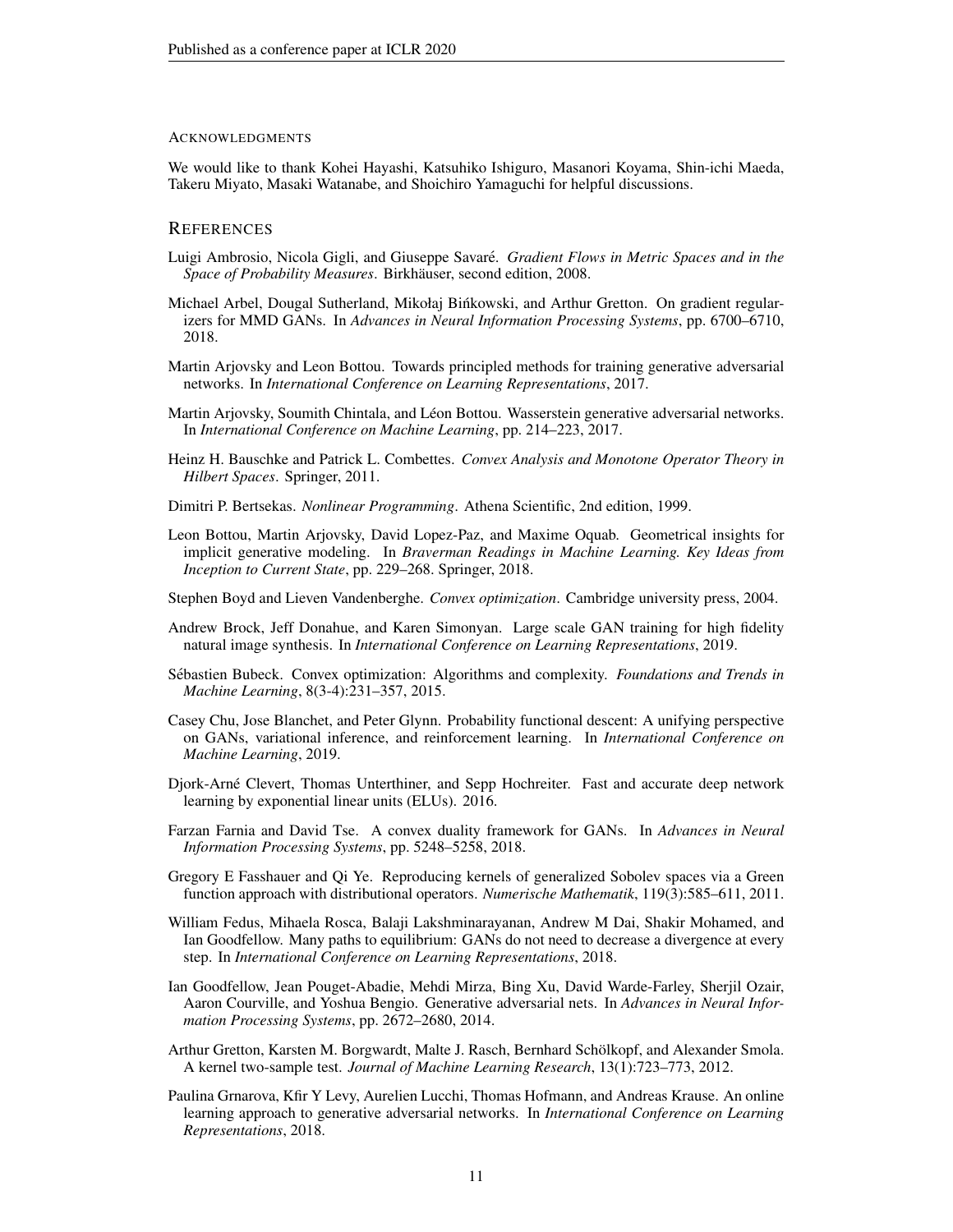- <span id="page-11-0"></span>Ishaan Gulrajani, Faruk Ahmed, Martin Arjovsky, Vincent Dumoulin, and Aaron C Courville. Improved training of Wasserstein GANs. In *Advances in Neural Information Processing Systems*, pp. 5767–5777, 2017.
- <span id="page-11-17"></span>Martin Heusel, Hubert Ramsauer, Thomas Unterthiner, Bernhard Nessler, and Sepp Hochreiter. GANs trained by a two time-scale update rule converge to a local nash equilibrium. In *Advances in Neural Information Processing Systems*, 2017.
- <span id="page-11-14"></span>J-B Hiriart-Urruty. Extension of Lipschitz functions. *Journal of Mathematical Analysis and Applications*, 77(2):539–554, 1980.
- <span id="page-11-2"></span>Tero Karras, Timo Aila, Samuli Laine, and Jaakko Lehtinen. Progressive growing of GANs for improved quality, stability, and variation. In *International Conference on Learning Representations*, 2018.
- <span id="page-11-13"></span>M Kirszbraun. Uber die zusammenziehende und Lipschitzsche Transformationen. *Fundamenta Mathematicae*, 22(1):77–108, 1934.
- <span id="page-11-8"></span>Naveen Kodali, Jacob Abernethy, James Hays, and Zsolt Kira. On convergence and stability of GANs. *arXiv preprint arXiv:1705.07215*, 2017.
- <span id="page-11-18"></span>Chun-Liang Li, Wei-Cheng Chang, Yu Cheng, Yiming Yang, and Barnabas Poczos. MMD GAN: Towards deeper understanding of moment matching network. In *Advances in Neural Information Processing Systems*, pp. 2203–2213, 2017a.
- <span id="page-11-7"></span>Jerry Li, Aleksander Madry, John Peebles, and Ludwig Schmidt. On the limitations of first-order approximation in GAN dynamics. In *International Conference on Machine Learning*, 2017b.
- <span id="page-11-5"></span>Yujia Li, Kevin Swersky, and Rich Zemel. Generative moment matching networks. In *International Conference on Machine Learning*, pp. 1718–1727, 2015.
- <span id="page-11-6"></span>Shuang Liu, Olivier Bousquet, and Kamalika Chaudhuri. Approximation and convergence properties of generative adversarial learning. In *Advances in Neural Information Processing Systems*, pp. 5545–5553, 2017.
- <span id="page-11-12"></span>Edward James McShane. Extension of range of functions. *Bulletin of the American Mathematical Society*, 40(12):837–842, 1934.
- <span id="page-11-11"></span>Lars Mescheder, Andreas Geiger, and Sebastian Nowozin. Which training methods for GANs do actually converge? In *International Conference on Machine Learning*, 2018.
- <span id="page-11-3"></span>Takeru Miyato. How to combine WGAN and spectral norm? [https://github.com/](https://github.com/pfnet-research/sngan_projection/issues/15) [pfnet-research/sngan\\_projection/issues/15](https://github.com/pfnet-research/sngan_projection/issues/15), 2018. Accessed: 2019-09-24.
- <span id="page-11-1"></span>Takeru Miyato, Toshiki Kataoka, Masanori Koyama, and Yuichi Yoshida. Spectral normalization for generative adversarial networks. In *International Conference on Learning Representations*, 2018.
- <span id="page-11-15"></span>Alfred Müller. Integral probability metrics and their generating classes of functions. *Advances in Applied Probability*, 29(2):429–443, 1997.
- <span id="page-11-10"></span>Vaishnavh Nagarajan and J. Zico Kolter. Gradient descent GAN optimization is locally stable. In *Advances in Neural Information Processing Systems*, 2017.
- <span id="page-11-16"></span>Erich Novak, Mario Ullrich, Henryk Woźniakowski, and Shun Zhang. Reproducing kernels of Sobolev spaces on  $\mathbb{R}^d$  and applications to embedding constants and tractability. *Analysis and Applications*, 16(05):693–715, 2018.
- <span id="page-11-4"></span>Sebastian Nowozin, Botond Cseke, and Ryota Tomioka. f-GAN: Training generative neural samplers using variational divergence minimization. In *Advances in Neural Information Processing Systems*, pp. 271–279, 2016.
- <span id="page-11-9"></span>Frans A Oliehoek, Rahul Savani, Jose Gallego, Elise van der Pol, and Roderich Groß. Beyond local Nash equilibria for adversarial networks. *arXiv preprint arXiv:1806.07268*, 2018.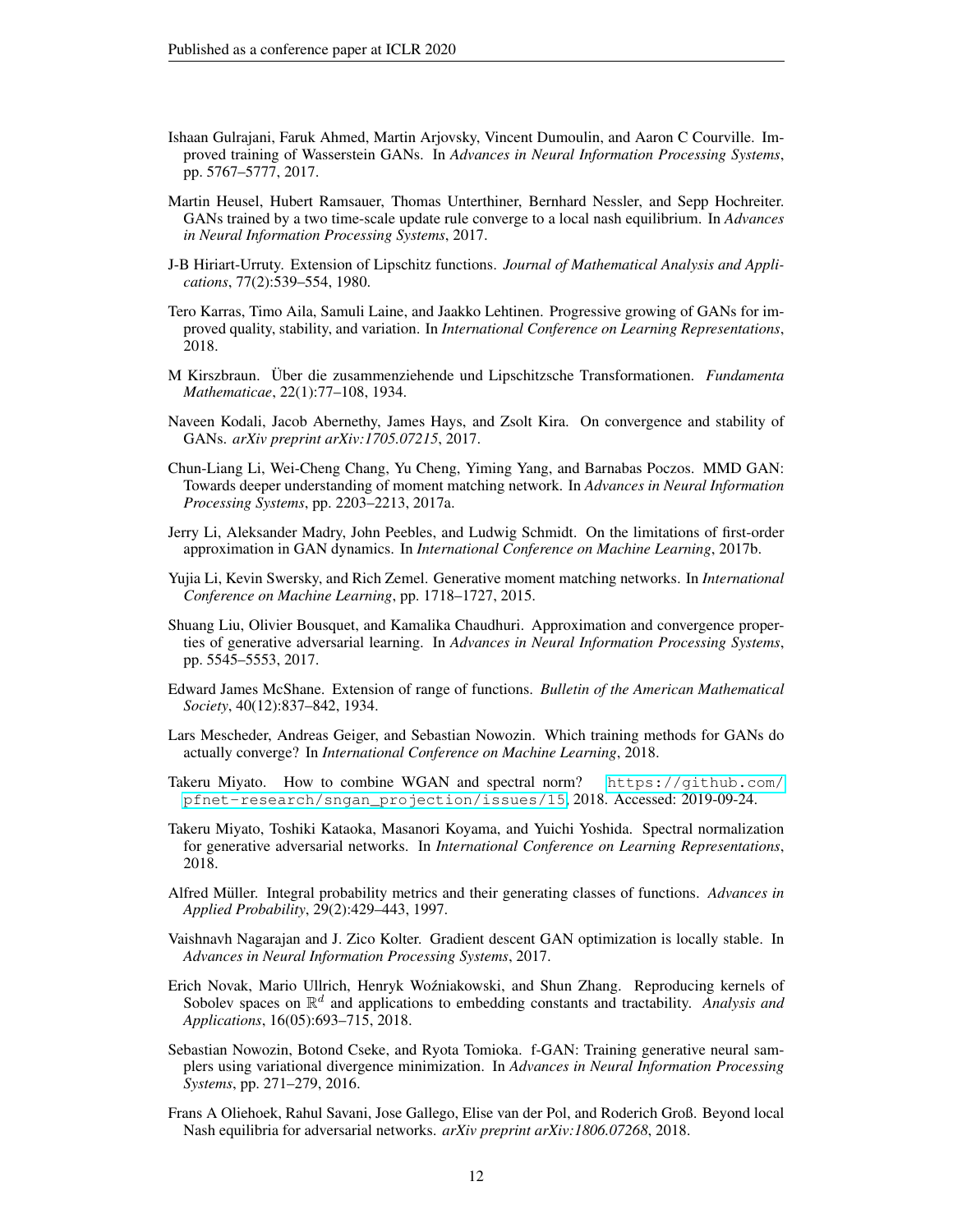- <span id="page-12-4"></span>Alec Radford, Luke Metz, and Soumith Chintala. Unsupervised representation learning with deep convolutional generative adversarial networks. *arXiv preprint arXiv:1511.06434*, 2015.
- <span id="page-12-2"></span>R. T. Rockafeller and R. J-B Wets. *Variational Analysis*, volume 317 of *Grundlehren der mathematischen Wissenschaften*. Springer-Verlag, Berlin, Heidelberg, 1998.
- <span id="page-12-11"></span>Walter Rudin. *The Principles of Mathematical Analysis*. McGraw-Hill New York, 3rd edition, 1964.
- <span id="page-12-1"></span>Maziar Sanjabi, Jimmy Ba, Meisam Razaviyayn, and Jason D Lee. On the convergence and robustness of training GANs with regularized optimal transport. In *Advances in Neural Information Processing Systems*, 2018.
- <span id="page-12-10"></span>Aaron Sidford. MS&E 213 / CS 269O : Chapter 5 - smooth convex generalizations, 2017. URL [http://www.aaronsidford.com/chap\\_5\\_extend\\_v7.pdf](http://www.aaronsidford.com/chap_5_extend_v7.pdf).
- <span id="page-12-6"></span>Bharath K Sriperumbudur, Kenji Fukumizu, Arthur Gretton, Gert R Lanckriet, and Bernhard Schölkopf. Kernel choice and classifiability for rkhs embeddings of probability distributions. In *Advances in neural information processing systems*, pp. 1750–1758, 2009.
- <span id="page-12-8"></span>Thomas Strömberg. The operation of infimal convolution. Instytut Matematyczny Polskiej Akademi Nauk, 1996. URL <http://eudml.org/doc/271746>.
- <span id="page-12-0"></span>Thomas Unterthiner, Bernhard Nessler, Calvin Seward, Gunter Klambauer, Martin Heusel, Hubert ¨ Ramsauer, and Sepp Hochreiter. Coulomb GANs: Provably optimal Nash equilibria via potential fields. In *International Conference on Learning Representations*, 2018.
- <span id="page-12-5"></span>Cédrik Villani. Optimal Transport: Old and New. Springer, 2009.
- <span id="page-12-3"></span>Hassler Whitney. Analytic extensions of differentiable functions defined in closed sets. *Transactions of the American Mathematical Society*, 36(1):63–89, 1934.
- <span id="page-12-9"></span>Xingyu Zhou. On the Fenchel duality between strong convexity and Lipschitz continuous gradient. *arXiv preprint arXiv:1803.06573*, 2018.

# A INF-CONVOLUTION IN  $\mathbb{R}^d$

To gain intuition on the inf-convolution, we present a finite-dimensional analogue of the techniques in Section [3.](#page-4-1) For simplicity of presentation, we will omit any regularity conditions (e.g., lower semicontinuity). We refer readers to Chapter 12 of [Bauschke & Combettes](#page-10-12)  $(2011)$  for a detailed introduction.

Let J and R be convex functions on  $\mathbb{R}^d$ . The inf-convolution of J and R is a function  $J \star R$  defined as

$$
(J \oplus R)(x) := \inf_{z \in \mathbb{R}^d} J(z) + R(x - z).
$$

The inf-convolution is often called the epigraphic sum since the epigraph of  $J \star R$  coincides with the Minkowski sum of epigraphs of  $J$  and  $R$ , as Figure [2](#page-13-1) illustrates. The inf-convolution is associative and commutative operation; that is, it is always true that  $(J_1 \oplus J_2) \oplus J_3 = J_1 \oplus (J_2 \oplus J_3) =$  $J_1 \oplus J_2 \oplus J_3$  and  $J_1 \oplus J_2 = J_2 \oplus J_1$ .

There are two important special cases of inf-convolutions: The first one is the Pasch–Hausdorff envelope  $J_{\alpha}$ , which is the inf-convolution between  $J$  and  $\alpha ||\cdot||_2$  ( $\alpha > 0$ ). It is known that  $J_{\alpha}$  becomes  $\alpha$ -Lipschitz. The second important example is the Moreau envelope  $J^{\beta} = J \oplus \frac{1}{2\beta} ||\cdot||_2^2$ , i.e., the inf-convolution with the quadratic regularizer  $\frac{1}{2\beta} ||\cdot||_2^2$ . The Moreau envelope  $J^{\beta}$  is always differentiable, and the gradient of  $J^{\beta}$  is  $\beta$ -Lipschitz (thus  $J^{\beta}$  is  $\beta$ -smooth).

It is worth noting that the set of minimizers does not change after these two operations. More generally, we have the following result:

<span id="page-12-7"></span>**Proposition 15.** Let  $J, R : \mathbb{R}^d \to \bar{\mathbb{R}}$  be proper and lower semicontinuous functions with  $\min J >$  $-\infty$  *and* min  $R = 0$ *. Suppose*  $R(0) = 0$  *and*  $R(x) \ge \psi(||x||_2)$  for some increasing function  $\psi : \mathbb{R}_{\geq 0} \to \mathbb{R}$ . Then,  $\min J \oplus R = \min J$  and  $\arg \min J \oplus R = \arg \min J$ .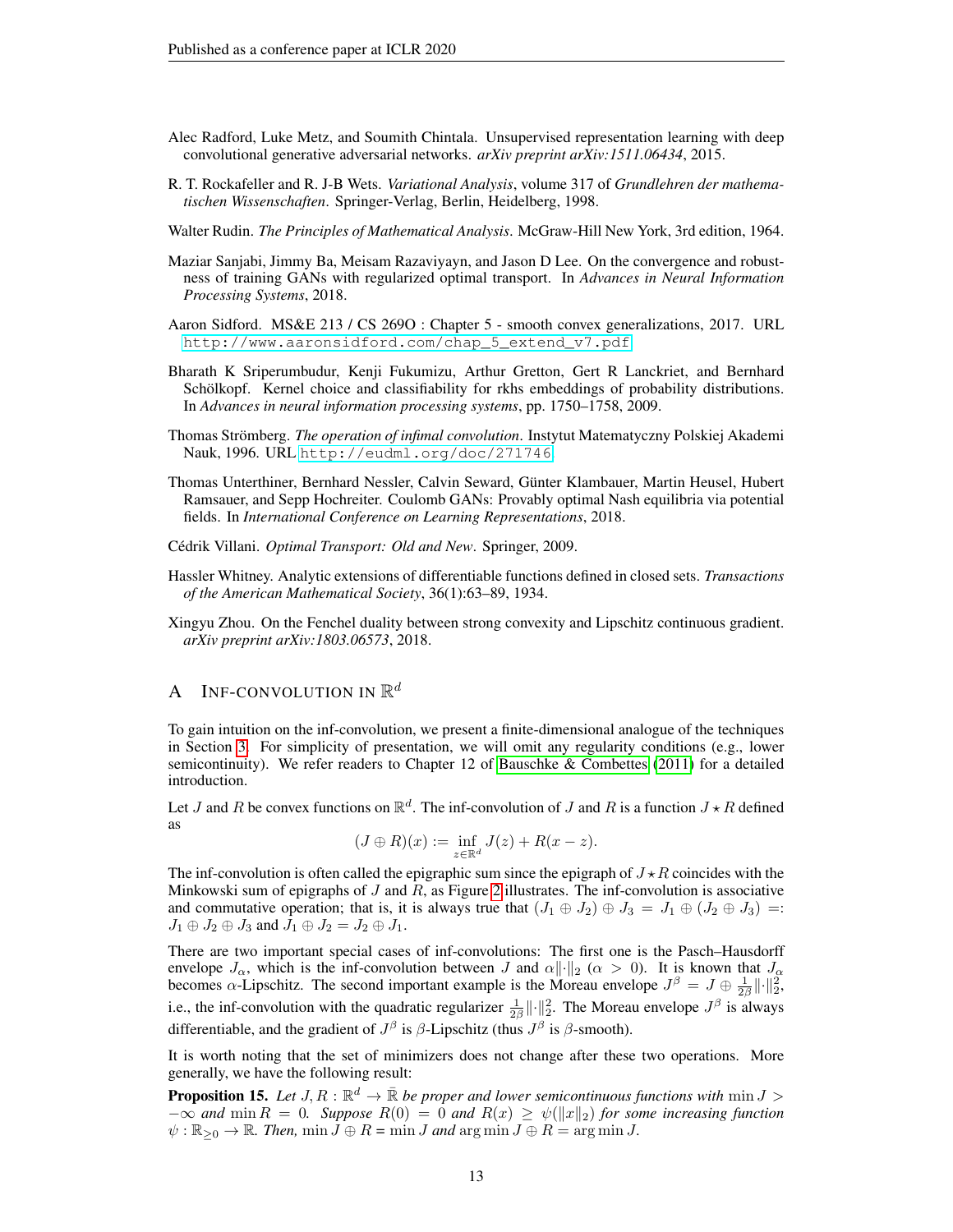<span id="page-13-1"></span>

Figure 2: Illustration of inf-convolutions and their convex conjugates in  $\mathbb{R}$ . **Top row**: Generally, inf-convolutions inherit the regularity of their parent functions. In this example,  $J_1(x) = |x|$  is 1-Lipschitz but not smooth, while  $J_2(x) = x^2/2$  is 1-smooth but not Lipschitz. The inf-convolution  $J_1 \oplus J_2$  is the well-known Huber function, which is both 1-Lipschitz and 1-smooth. Bottom row: Convex conjugates of the functions in the top row. The conjugate of  $J_1 \oplus J_2$  is given as the sum of conjugates  $J_1^*(z) = \chi\{|z| \le 1\}$  and  $J_2^*(z) = z^2/2$ .

To sum up, given a function J, we can always construct a regularized alternative  $J_{\alpha}^{\beta}$  that is  $\alpha$ -Lipschitz and  $\beta$ -smooth and has the same minimizers as  $J$ .

The next question is how to implement the inf-convolution in GAN-like optimization problems. For this, it is convenient to consider the convex conjugate. Recall that the Fenchel–Moreau theorem says that there is a duality between a convex function J and its convex conjugate  $J^*$  as  $J(x)$  =  $\sup_{z\in\mathbb{R}^d} \langle x, z \rangle - J^*(z)$  and  $J^*(z) = \sup_{x\in\mathbb{R}^d} \langle x, z \rangle - J(x)$ . The important property is that the convex conjugate of the inf-convolution is the sum of convex conjugates, that is, we always have

$$
(J \oplus R)^{\star}(z) = J^{\star}(z) + R^{\star}(z).
$$

This property can be useful for implementing the regularized objective  $J_{\alpha}^{\beta}$  as follows. First, we can check that the convex conjugates of the norm and the squared norm are given as  $(\|\cdot\|_2)^* = \chi \{\|\cdot\| \leq$ 1} and  $(\frac{1}{2} \|\cdot\|_2^2)^* = \frac{1}{2} \|\cdot\|_2^2$ . Hence, we have

$$
J_{\alpha}^{\beta}(x):=\left(J\oplus \alpha\|\cdot\|_2\oplus \frac{1}{2\beta}\|\cdot\|_2^2\right)(x)=\sup_{z:\;\|z\|_2\leq \alpha}\langle x,z\rangle-J^{\star}(z)-\frac{\beta}{2}\|z\|_2^2,
$$

which means that minimizing  $J_{\alpha}^{\beta}$  can be recast in min-max problem with the norm clipping and  $\ell_2$ -regularization on the dual variable z.

# <span id="page-13-0"></span>B COMMON GAN LOSSES

For completeness and clarity, we explicitly write out the expressions for the losses listed in Table [1.](#page-2-1) For more detailed computations of optimal discriminators, see [Chu et al.](#page-10-8) [\(2019\)](#page-10-8); for more details on the convex duality interpretation, see [Farnia & Tse](#page-10-7) [\(2018\)](#page-10-7).

Minimax GAN [Goodfellow et al.](#page-10-0) [\(2014\)](#page-10-0) originally proposed the minimax GAN and showed that the corresponding loss function for the minimax GAN is the Jensen–Shannon divergence, defined as

$$
J(\mu) := D_{\text{JS}}(\mu \,||\, \mu_0) := \frac{1}{2} D_{\text{KL}}(\mu \,||\, \frac{1}{2}\mu + \frac{1}{2}\mu_0) + \frac{1}{2} D_{\text{KL}}(\mu_0 \,||\, \frac{1}{2}\mu + \frac{1}{2}\mu_0),
$$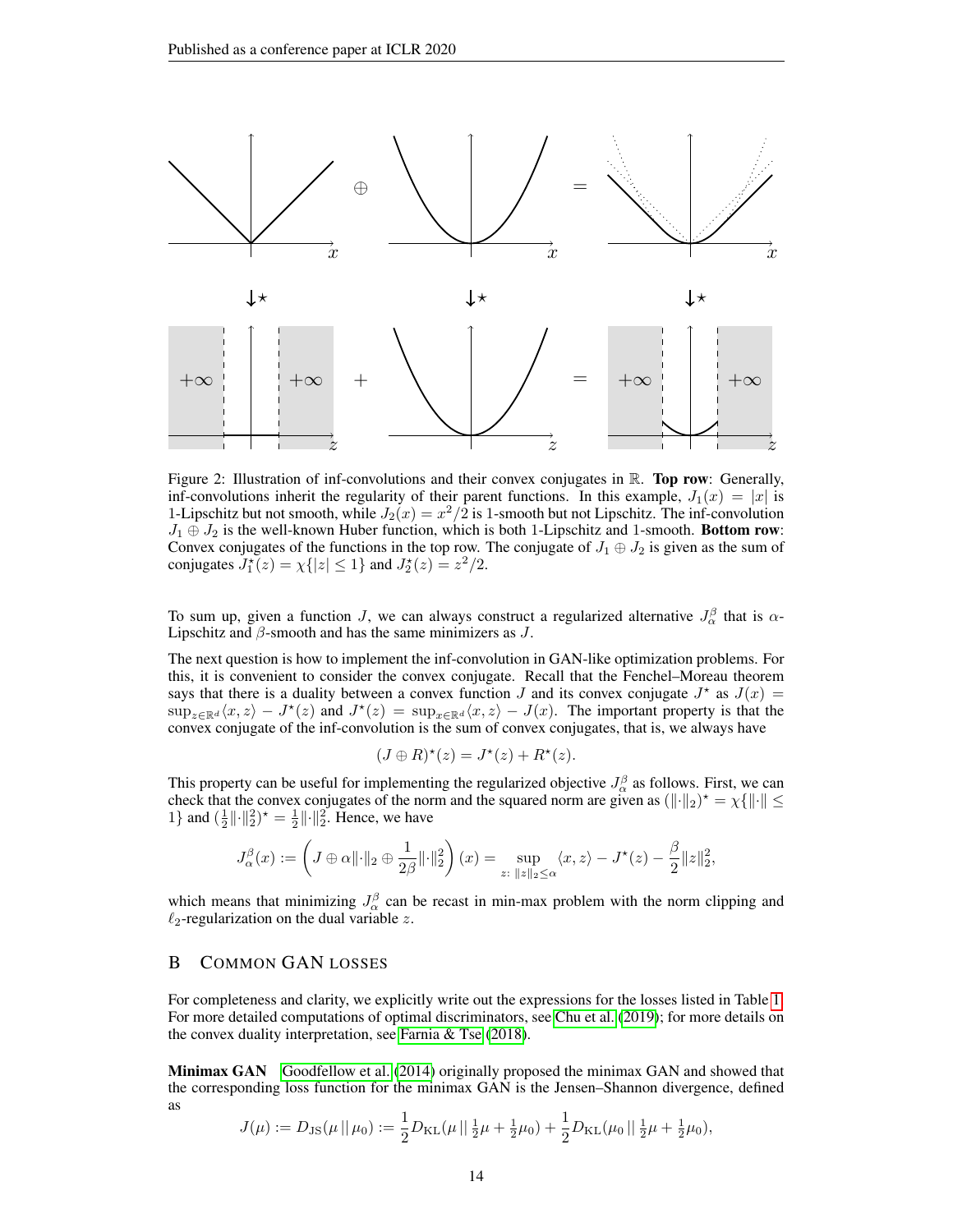where  $\mu_0 \in \mathcal{P}(X)$  is a fixed probability measure (usually the empirical measure of the data), and  $D_{\text{KL}}(\mu || \nu)$  is the Kullback–Leibler divergence between  $\mu$  and  $\nu$ . The optimal discriminator in the sense of Definition [1](#page-2-4) is given as

$$
\Phi_{\mu}(x) = \frac{1}{2} \log \frac{d\mu}{d(\mu + \mu_0)}(x),
$$

where  $\frac{d\mu}{d(\mu+\mu_0)}$  is the Radon–Nikodym derivative. If  $\mu$  and  $\mu_0$  have densities  $\mu(x)$  and  $\mu_0(x)$ , then

$$
\frac{d\mu}{d(\mu + \mu_0)}(x) = \frac{\mu(x)}{\mu(x) + \mu_0(x)},
$$

so our optimal discriminator matches that of [Goodfellow et al.](#page-10-0) [\(2014\)](#page-10-0) up to a constant factor and logarithm. To recover the minimax formulation, the convex duality [\(4\)](#page-2-3) yields:

$$
\inf_{\mu} D_{\text{JS}}(\mu, \mu_0) = \inf_{\mu} \sup_{\varphi} \mathbb{E}_{x \sim \mu} [\varphi(x)] - \underbrace{(-\frac{1}{2} \mathbb{E}_{x \sim \mu_0} [\log(1 - e^{2\varphi(x) + \log 2})] - \frac{1}{2} \log 2)}_{(D_{\text{JS}}(\cdot, \mu_0))^*(\varphi)}
$$
\n
$$
= \inf_{\mu} \sup_{D} \frac{1}{2} \mathbb{E}_{x \sim \mu} [\log(1 - D(x))] + \frac{1}{2} \mathbb{E}_{x \sim \mu_0} [\log D(x)],
$$

using the substitution  $\varphi = \frac{1}{2} \log(1 - D) - \frac{1}{2} \log 2$ .

Non-saturating GAN [Goodfellow et al.](#page-10-0) [\(2014\)](#page-10-0) also proposed the heuristic non-saturating GAN. Theorem 2.5 of [Arjovsky & Bottou](#page-10-5) [\(2017\)](#page-10-5) shows that the loss function minimized is

$$
J(\mu) := D_{\mathrm{KL}}(\frac{1}{2}\mu + \frac{1}{2}\mu_0 \|\mu_0) = \frac{1}{2}D_{\mathrm{KL}}(\mu \|\mu_0) - D_{\mathrm{JS}}(\mu \|\mu_0).
$$

The optimal discriminator is

$$
\Phi_{\mu}(x) = -\frac{1}{2} \log \frac{d\mu_0}{d(\mu + \mu_0)}(x).
$$

Wasserstein GAN [Arjovsky et al.](#page-10-1) [\(2017\)](#page-10-1) proposed the Wasserstein GAN, which minimizes the Wasserstein-1 distance between the input  $\mu$  and a fixed measure  $\mu_0$ :

$$
J(\mu):=W_1(\mu,\mu_0):=\inf_{\pi}\mathbb{E}_{(x,y)\sim\pi}[||x-y||],
$$

where the infimum is taken over all *couplings*  $\pi$ , probability distributions over  $X \times X$  whose marginals are  $\mu$  and  $\mu_0$  respectively. The optimal discriminator  $\Phi_{\mu}$  is called the Kantorovich potential in the optimal transport literature [\(Villani, 2009\)](#page-12-5). The convex duality [\(4\)](#page-2-3) recover the Wasserstein GAN:

$$
\inf_{\mu} W_1(\mu, \mu_0) = \inf_{\mu} \sup_{\varphi} \mathbb{E}_{x \sim \mu}[\varphi(x)] - (\underbrace{\mathbb{E}_{x \sim \mu_0}[\varphi(x)] + \chi\{||\varphi||_{\text{Lip}} \le 1\}}_{(W_1(\cdot, \mu_0))^*(\varphi)})
$$
\n
$$
= \inf_{\mu} \sup_{||\varphi||_{\text{Lip}} \le 1} \mathbb{E}_{x \sim \mu}[\varphi(x)] - \mathbb{E}_{x \sim \mu_0}[\varphi(x)],
$$

an expression of Kantorovich–Rubinstein duality. The Lipschitz constraint on the discriminator is typically enforced by spectral normalization [\(Miyato et al., 2018\)](#page-11-1), less frequently by weight clipping [\(Arjovsky et al., 2017\)](#page-10-1), or heuristically by gradient penalties [\(Gulrajani et al., 2017\)](#page-11-0) (although this work shows that gradient penalties may serve a different purpose altogether).

**Maximum mean discrepancy** Given a positive definite kernel  $K : X \times X \to \mathbb{R}$ , the maximum mean discrepancy (MMD, [Gretton et al.](#page-10-13) [\(2012\)](#page-10-13)) between  $\mu$  and  $\nu$  is defined by

$$
J(\mu) := \frac{1}{2} \text{MMD}_{K}^{2}(\mu, \nu) := \frac{1}{2} \int K(x, y) (\mu - \nu)(dx) (\mu - \nu)(dy).
$$

where  $(\mathcal{H}, \|\cdot\|_{\mathcal{H}})$  is the reproducing kernel Hilbert space (RKHS) for K. The generative momentmatching network (GMMN, [Li et al.](#page-11-5) [\(2015\)](#page-11-5)) and the Coulomb GAN [\(Unterthiner et al., 2018\)](#page-12-0) use the squared MMD as the loss function. The optimal discriminator in this case is

$$
\Phi_{\mu}(x) = \mathbb{E}_{y \sim \mu}[K(x, y)] - \mathbb{E}_{y \sim \mu_0}[K(x, y)],
$$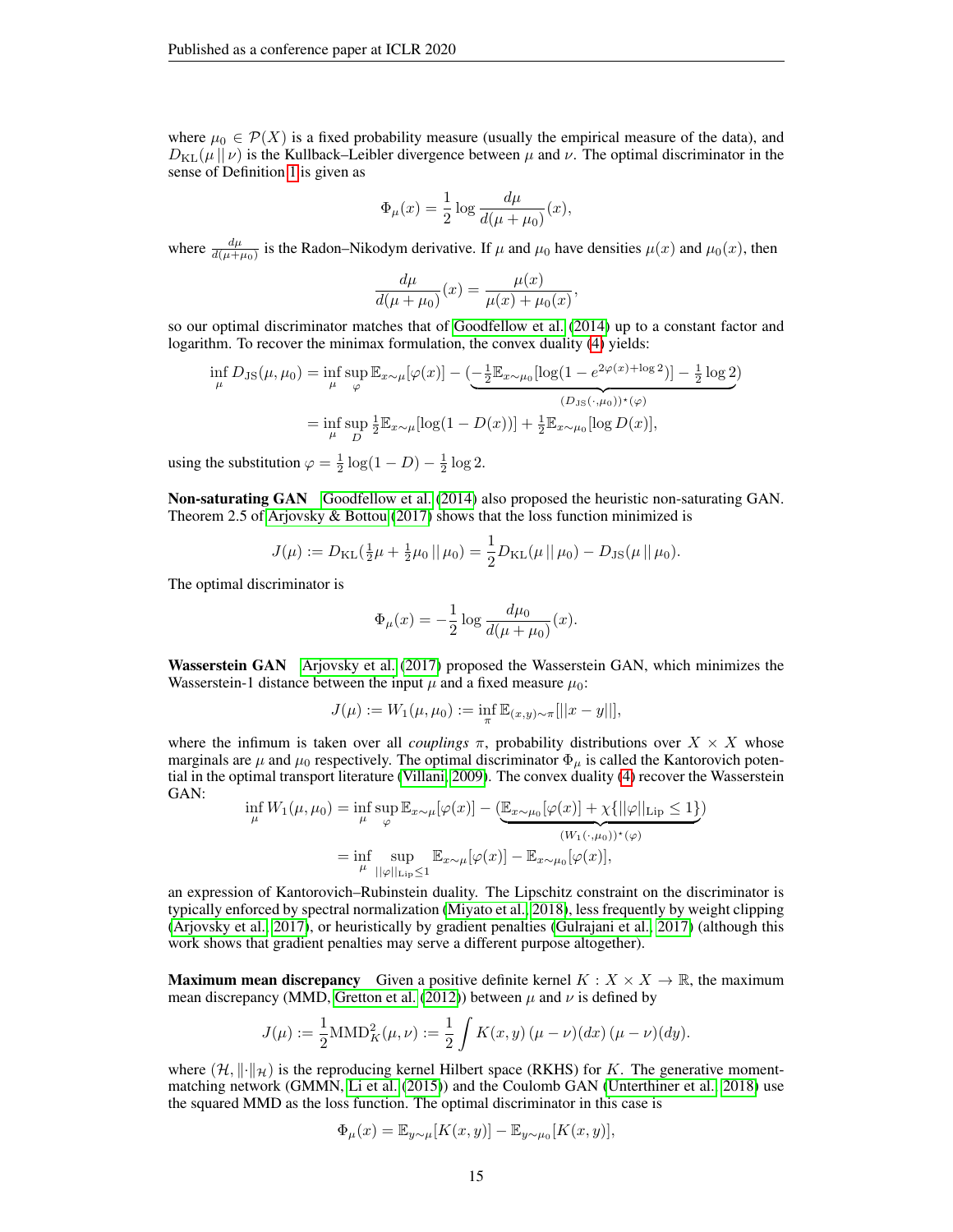which in constrast to other GANs, may be approximated by simple Monte Carlo, rather than an auxiliary optimization problem.

Note that MMD-GANs [\(Li et al., 2017a;](#page-11-18) [Arbel et al., 2018\)](#page-10-14) minimize a modified version of the MMD, the Optimized MMD [\(Sriperumbudur et al., 2009;](#page-12-6) [Arbel et al., 2018\)](#page-10-14). These MMD-GANs are adversarial in a way that does not arise from convex duality, so our theory currently does not apply to these GANs.

Integral probability metrics An integral probability metric (Müller, 1997) is defined by

$$
J(\mu) := \text{IPM}_{\mathcal{F}}(\mu, \mu_0) := \sup_{f \in \mathcal{F}} \int f d\mu - \int f d\mu_0,
$$

where  $\mathcal F$  is a class of functions. The optimal discriminator is the function that maximizes the supremum in the definition. The Wasserstein distance may be thought of as an IPM with  $\mathcal F$  containing all 1-Lipschitz functions. The MMD may be thought of as an IPM with  $\mathcal F$  all functions with RKHS norm at most 1, but no GANs based on MMD are actually trained this way, as it is difficult to constrain the discriminator to such functions.

## <span id="page-15-2"></span>C OPTIMAL DISCRIMINATORS ARE FUNCTIONAL DERIVATIVES

Let  $J : \mathcal{P}(X) \to \mathbb{R}$  be a convex function. Recall the definition of the optimal discriminator (Definition [1\)](#page-2-4):

$$
\Phi_{\mu} \in \underset{\varphi \in \mathcal{C}(X)}{\arg \max} \int \varphi \, d\mu - J^{\star}(\varphi).
$$

This definition can be understood as an infinite dimensional analogue of subgradients. In fact, in finite-dimensional convex analysis, z is a subgradient of  $f : \mathbb{R}^d \to \overline{\mathbb{R}}$  if and only if it can be written as  $z \in \arg \max_{z'} \langle z', x \rangle - f^*(z')$ . The calculus of subgradients shares many properties with the standard calculus of derivatives, such as chain rules [\(Rockafeller & Wets, 1998\)](#page-12-2). This motivate us to investigate derivative-like features of optimal discriminators.

We introduce the functional derivative, also known as the von Mises influence function:

<span id="page-15-0"></span>**Definition 3** (Functional derivative). Let  $J : \mathcal{P}(X) \to \mathbb{R}$  be a function of probability measures. We *say that a continuous function*  $\Phi_{\mu}: X \to \mathbb{R}$  *is a functional derivative of*  $\tilde{J}$  *at*  $\mu$  *if* 

$$
J(\mu + \epsilon \xi) = J(\mu) + \epsilon \int \Phi_{\mu} d\xi + O(\epsilon^2)
$$

*holds for any*  $\xi = \nu - \mu$  *with*  $\nu \in \mathcal{P}(X)$ *.* 

Under this definition, optimal discriminators are actually functional derivatives.

**Proposition 16** [\(Chu et al.](#page-10-8) [\(2019\)](#page-10-8), Theorem 2). Let  $J : \mathcal{M}(X) \to \mathbb{R}$  be a proper, lower semicon*tinuous, and convex function. If there exists a maximizer*  $\Phi_\mu$  *of*  $\varphi \mapsto \int \varphi \, d\mu - J^\star(\varphi)$ *, then*  $\Phi_\mu$  *is a functional derivative of* J *at* µ *in the sense of Definition [3.](#page-15-0)*

The following result relates the derivative of the loss function with the derivative of the optimal discriminator:

<span id="page-15-1"></span>**Proposition 17** [\(Chu et al.](#page-10-8) [\(2019\)](#page-10-8), Theorem 1). Let  $J : \mathcal{P}(X) \to \mathbb{R}$  be continuously differentiable, *in the sense that the functional derivative*  $\Phi_\mu$  *exists and*  $(\mu, \nu) \mapsto \mathbb{E}_{x \sim \nu}[\Phi_\mu(x)]$  *is continuous. Let*  $\theta \mapsto \mu_\theta$  be continuous in the sense that  $\frac{1}{\|h\|}(\mu_{\theta+h} - \mu_\theta)$  converges to a weak limit as  $\|h\| \to 0$ . *Then, we have*

$$
\nabla_{\theta} J(\mu_{\theta}) = \nabla_{\theta} \mathbb{E}_{x \sim \mu_{\theta}}[\hat{\Phi}(x)],
$$

where  $\hat{\Phi} = \Phi_{\mu_{\theta}}$  is treated as a function  $X \to \mathbb{R}$  that is not dependent on  $\theta$ .

We use this important computational tool in many of our proofs. For the case of the generator model  $\mu_{\theta} = f_{\theta\#}\omega$ , an important consequence of Proposition [17](#page-15-1) is that

$$
\nabla_{\theta} J(\mu_{\theta}) = \nabla_{\theta} \mathbb{E}_{z \sim \omega}[\hat{\Phi}(f_{\theta}(z))] = \mathbb{E}_{z \sim \omega}[\nabla_{x = f_{\theta}(z)} \Phi_{\mu}(f_{\theta}(z)) \cdot D_{\theta} f_{\theta}(z)].
$$

We use this fact in the proof of Theorem [1.](#page-3-0)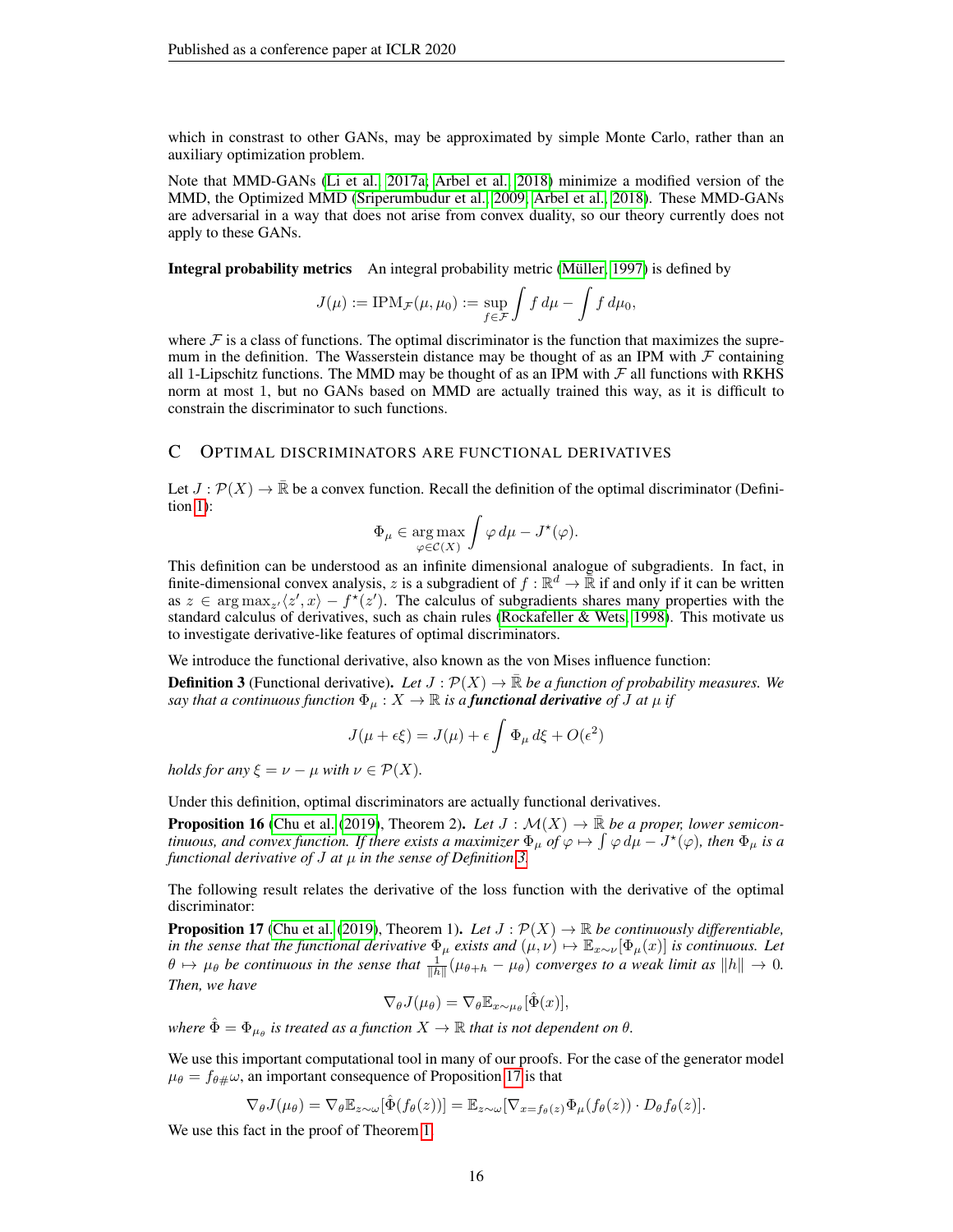# D PROOFS FOR SECTIONS [1](#page-0-1) AND [2](#page-2-2)

The following result is well known in the dynamical systems and the optimization literature. For the sake of completeness, we provide its proof.

**Proposition 1** [\(Bertsekas](#page-10-4) [\(1999\)](#page-10-4), Proposition 1.2.3). *Suppose*  $f : \mathbb{R}^p \to \mathbb{R}$  is *L*-smooth and *bounded below. Let*  $x_{k+1} := x_k - \frac{1}{L} \nabla f(x_k)$ *. Then*  $||\nabla f(x_k)|| \to 0$  *as*  $k \to \infty$ *.* 

*Proof.* It is known that if f is L-smooth, then

$$
f(y) \le f(x) + \langle \nabla f(x), y - x \rangle + \frac{L}{2} ||y - x||^2
$$

holds for any  $x, y \in \mathbb{R}^d$  (see e.g. Lemma 3.4 in [Bubeck](#page-10-15) [\(2015\)](#page-10-15)). Then, we have

$$
f(x_{k+1}) \le f(x_k) + \langle \nabla f(x_k), x_{k+1} - x_k \rangle + \frac{L}{2} ||x_{k+1} - x_k||^2
$$
  
\n
$$
\le f(x_k) - \frac{1}{L} ||\nabla f(x_k)||^2 + \frac{1}{2L} ||\nabla f(x_k)||^2
$$
  
\n
$$
= f(x_k) - \frac{1}{2L} ||\nabla f(x_k)||^2.
$$

Summing this inequality over  $k$ , we have

$$
\frac{1}{2L} \sum_{k=0}^{n-1} ||\nabla f(x_k)||^2 \le f(x_0) - f(x_n),
$$

from which we conclude that

$$
\min_{0 \le k \le n-1} ||\nabla f(x_k)||^2 \le \frac{2L}{n} (f(x_0) - \inf_x f(x)).
$$

Next, we move on to prove Theorem [1,](#page-3-0) which we restate here for readability.

**Theorem 1** (Smoothness decomposition for GANs). Let  $J : \mathcal{M}(X) \to \mathbb{R}$  be a convex function *whose optimal discriminators*  $\Phi_{\mu}: X \to \mathbb{R}$  *satisfy the following regularity conditions:* 

- **(D1)**  $x \mapsto \Phi_{\mu}(x)$  *is*  $\alpha$ -*Lipschitz*,
- (D2)  $x \mapsto \nabla_x \Phi_u(x)$  *is*  $\beta_1$ -*Lipschitz*,
- (D3)  $\mu \mapsto \nabla_x \Phi_u(x)$  *is*  $\beta_2$ -Lipschitz w.r.t. the 1-Wasserstein distance.

*Also, let*  $\mu_{\theta} = f_{\theta\#} \omega$  *be a family of generators that satisfies:* 

- (G1)  $\theta \mapsto f_{\theta}(z)$  *is A-Lipschitz in expectation for*  $z \sim \omega$ *, i.e.*,  $\mathbb{E}_{z \sim \omega}[\|f_{\theta_1}(z) f_{\theta_2}(z)\|_2]$  ≤  $A\|\theta_1 - \theta_2\|_2$ *, and*
- (G2)  $\theta \mapsto D_{\theta}f_{\theta}(z)$  *is B-Lipschitz in expectation for*  $z \sim \omega$ *, i.e.,*  $\mathbb{E}_{z \sim \omega}[\Vert D_{\theta_1}f_{\theta_1}(z) D_{\theta_2} f_{\theta_2}(z) \|_2 \leq B \|\theta_1 - \theta_2\|_2.$

Then 
$$
\theta \mapsto J(\mu_{\theta})
$$
 is L-smooth, with  $L = \alpha B + A^2(\beta_1 + \beta_2)$ .

Intuitively, Theorem [1](#page-3-0) can be understood as the chain rule. For simplicity, let us consider the smoothness of a composite function  $D \circ G$ , where D and G are functions on R. A sufficient condition for  $D \circ G$  to be smooth is that its second derivative is bounded. For this, suppose that (i) D is  $\alpha$ -Lipschitz and  $\beta$ -smooth and (ii) G is A-Lipschitz and B-smooth. By the chain rule, the second derivative is bounded as  $(D \circ G)'' = (D' \circ G)G'' + (D'' \circ G)(G')^2 \leq \alpha B + A^2 \beta$ , which has the same form as the consequence of Theorem [1.](#page-3-0) For GANs, we need somewhat more involved conditions; We need two types of smoothness (D2) and (D3) for the optimal discriminators. To this end, we utilize the functional gradient point of view that we explained in Appendix [C.](#page-15-2)

 $\Box$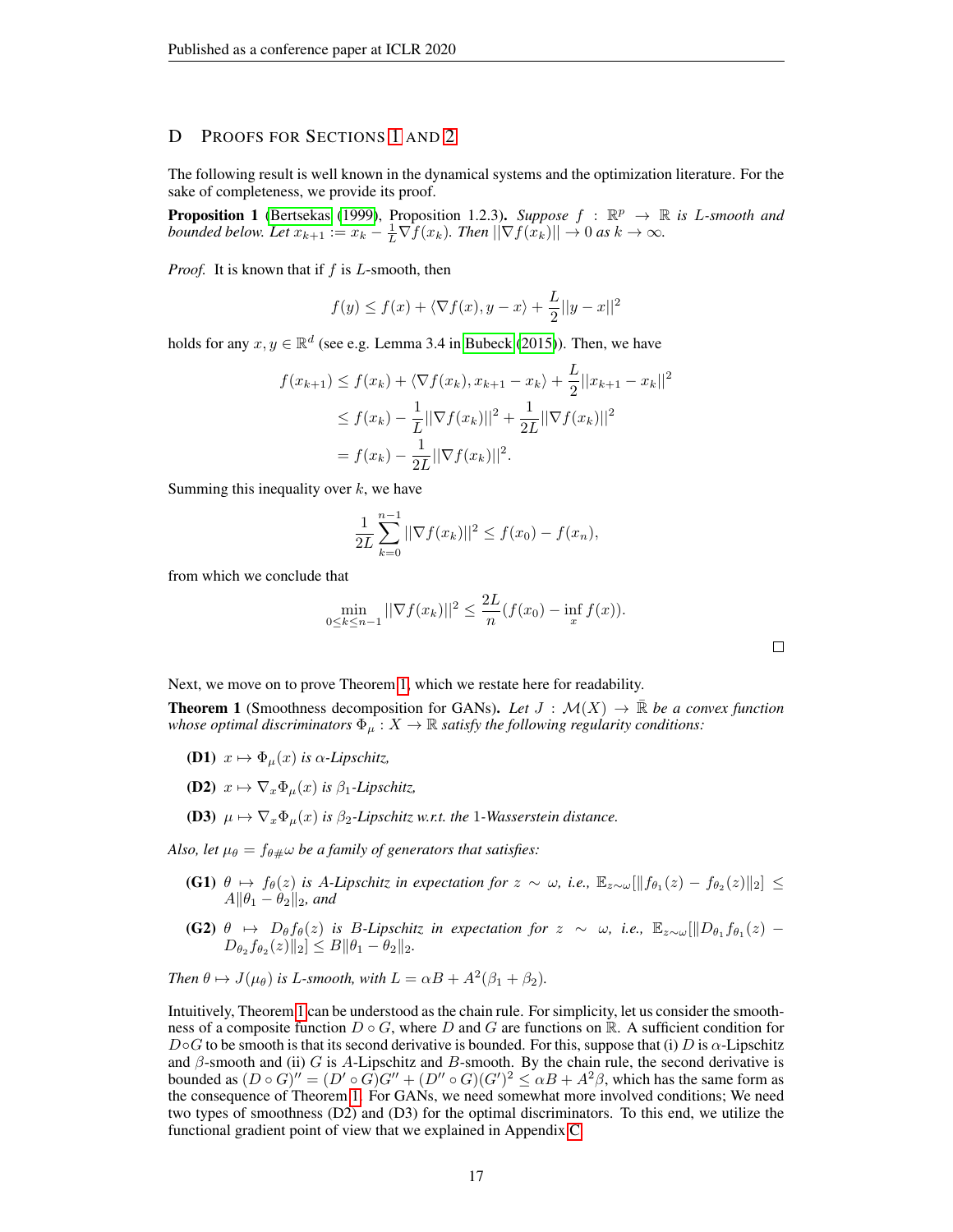*Proof of Theorem [1.](#page-3-0)* First, using the functional gradient interpretation of the optimal discriminator, we have

$$
\|\nabla_{\theta_{1}}J(\mu_{\theta_{1}}) - \nabla_{\theta_{2}}J(\mu_{\theta_{2}})\| \n= \|\mathbb{E}_{z\sim\omega}\left[\nabla\Phi_{\mu_{\theta_{1}}}(f_{\theta_{1}}(z)) \cdot D_{\theta_{1}}f_{\theta_{1}} - \nabla\Phi_{\mu_{\theta_{2}}}(f_{\theta_{2}}(z)) \cdot D_{\theta_{2}}f_{\theta_{2}}\right]\| \qquad \text{Proposition 17} \n= \|\mathbb{E}_{z\sim\omega}\left[\nabla\Phi_{\mu_{\theta_{1}}}(f_{\theta_{1}}(z)) \cdot (D_{\theta_{1}}f_{\theta_{1}} - D_{\theta_{2}}f_{\theta_{2}}) \right. \n+ \left(\nabla\Phi_{\mu_{\theta_{1}}}(f_{\theta_{1}}(z)) - \nabla\Phi_{\mu_{\theta_{2}}}(f_{\theta_{1}}(z))\right) \cdot D_{\theta_{2}}f_{\theta_{2}} \n+ \left(\nabla\Phi_{\mu_{\theta_{2}}}(f_{\theta_{1}}(z)) - \nabla\Phi_{\mu_{\theta_{2}}}(f_{\theta_{2}}(z))\right) \cdot D_{\theta_{2}}f_{\theta_{2}}\right]\| \n\leq \|\mathbb{E}_{z\sim\omega}[\nabla\Phi_{\mu_{\theta_{1}}}(f_{\theta_{1}}(z)) \cdot (D_{\theta_{1}}f_{\theta_{1}} - D_{\theta_{2}}f_{\theta_{2}})\| \qquad (a)
$$

$$
+ \| \mathbb{E}_{z \sim \omega} [ (\nabla \Phi_{\mu_{\theta_1}} (f_{\theta_1}(z)) - \nabla \Phi_{\mu_{\theta_2}} (f_{\theta_1}(z)) ) \cdot D_{\theta_2} f_{\theta_2}] \|
$$
 (b)

$$
+ \| \mathbb{E}_{z \sim \omega} [ (\nabla \Phi_{\mu_{\theta_2}} (f_{\theta_1}(z)) - \nabla \Phi_{\mu_{\theta_2}} (f_{\theta_2}(z)) ) \cdot D_{\theta_2} f_{\theta_2} ] \| .
$$
 (c)

By assumption, there are bounded non-negative numbers  $\alpha$ ,  $\beta_1$ ,  $\beta_2$ , A, and B such that

(D1') 
$$
\alpha = \sup_{\mu \in \mathcal{P}(X)} \sup_{x \sim \mu} \|\Phi_{\mu}(x)\|_{2},
$$
  
(D2') 
$$
\sup_{\mu \in \mathcal{P}(X)} \|\nabla_{x_{1}} \Phi_{\mu}(x_{1}) - \nabla_{x_{2}} \Phi_{\mu}(x_{2})\|_{2} \leq \beta_{1} \|x_{1} - x_{2}\|_{2}
$$

 $(D3')$  $\sup_{x \in X} \|\nabla_x \Phi_{\mu_1}(x) - \nabla_x \Phi_{\mu_2}(x)\|_2 \leq \beta_2 W_1(\mu_1, \mu_2),$ 

(G1') 
$$
A = \mathbb{E}_{z \sim \omega} \sup_{\theta} ||D_{\theta} f_{\theta}(z)||_{\text{op}}, \text{ and}
$$
  
(G2') 
$$
\mathbb{E}_{z \sim \omega} ||D_{\theta_1} f_{\theta_1}(z) - D_{\theta_2} f_{\theta_2}(z)||_{\text{op}} \leq B ||\theta_1 - \theta_2||.
$$

Here, we wrote 
$$
\sup_{x\sim\mu} f(x)
$$
 for the essential supremum of f w.r.t.  $\mu$ . From (D1') and (G2'), the first term (a) is bounded as

$$
\left\|\mathbb{E}_{z\sim\omega}[\nabla\Phi_{\mu_{\theta_1}}(f_{\theta_1}(z))\cdot(D_{\theta_1}f_{\theta_1}-D_{\theta_2}f_{\theta_2})]\right\|\leq\alpha B\|\theta_1-\theta_2\|.
$$

From (D3'), (G1'), and the Cauchy-Schwarz inequality, the second term (b) is bounded as

$$
\|\mathbb{E}_{z \sim \omega}[(\nabla \Phi_{\mu_{\theta_1}}(f_{\theta_1}(z)) - \nabla \Phi_{\mu_{\theta_2}}(f_{\theta_1}(z)) \cdot D_{\theta_2} f_{\theta_2}] \| \leq A\beta_2 W_1(\mu_{\theta_1}, \mu_{\theta_2}) \leq A\beta_2 \mathbb{E}_{z \sim \omega} \|f_{\theta_1}(z) - f_{\theta_2}(z) \| \leq A^2 \beta_2 \|\theta_1 - \theta_2\|,
$$

where the second inequality holds from the following optimal transport interpretation of  $W_1$ :

$$
W_1(\mu_{\theta_1}, \mu_{\theta_2}) = \inf_{\substack{\gamma \in \mathcal{P}(X \times X): \\ \text{coupling of } \mu_{\theta_1} \text{ and } \mu_{\theta_2}}} \int ||x - y|| \, d\gamma \leq \mathbb{E}_{z \sim \omega} ||f_{\theta_1}(z) - f_{\theta_2}(z)||.
$$

Lastly, from  $(D2')$ ,  $(G1')$  and the Cauchy-Schwarz inequality, the term  $(c)$  is bounded as

$$
\left\|\mathbb{E}_{z\sim\omega}\left[\left(\nabla\Phi_{\mu_{\theta_2}}(f_{\theta_1}(z)) - \nabla\Phi_{\mu_{\theta_2}}(f_{\theta_2}(z))\right) \cdot D_{\theta_2}f_{\theta_2}\right]\right\| \leq A\beta_1\mathbb{E}_{z\sim\omega}\|f_{\theta_1}(z) - f_{\theta_2}(z)\| \leq A^2\beta_1\|\theta_1 - \theta_2\|.
$$

Combining the above upper bounds for  $(a)$ – $(c)$ , we conclude that

$$
||\nabla_{\theta_1} J(\mu_{\theta_1}) - \nabla_{\theta_2} J(\mu_{\theta_2})|| \leq (\alpha B + A^2(\beta_1 + \beta_2)) ||\theta_1 - \theta_2||.
$$

 $\Box$ 

# E PROOFS FOR SECTION [3](#page-4-1)

In the finite-dimensional case, Proposition [15](#page-12-7) says that taking inf-convolution with a "coercive" regularizer does not change the set of minimizers of the original objective. A similar invariance holds for GAN objectives, which are defined on infinite-dimensional space of signed measures, for the regularizers  $R_1$ ,  $R_2$  and  $R_3$  introduced in Sections [4](#page-5-0) to [6:](#page-7-0)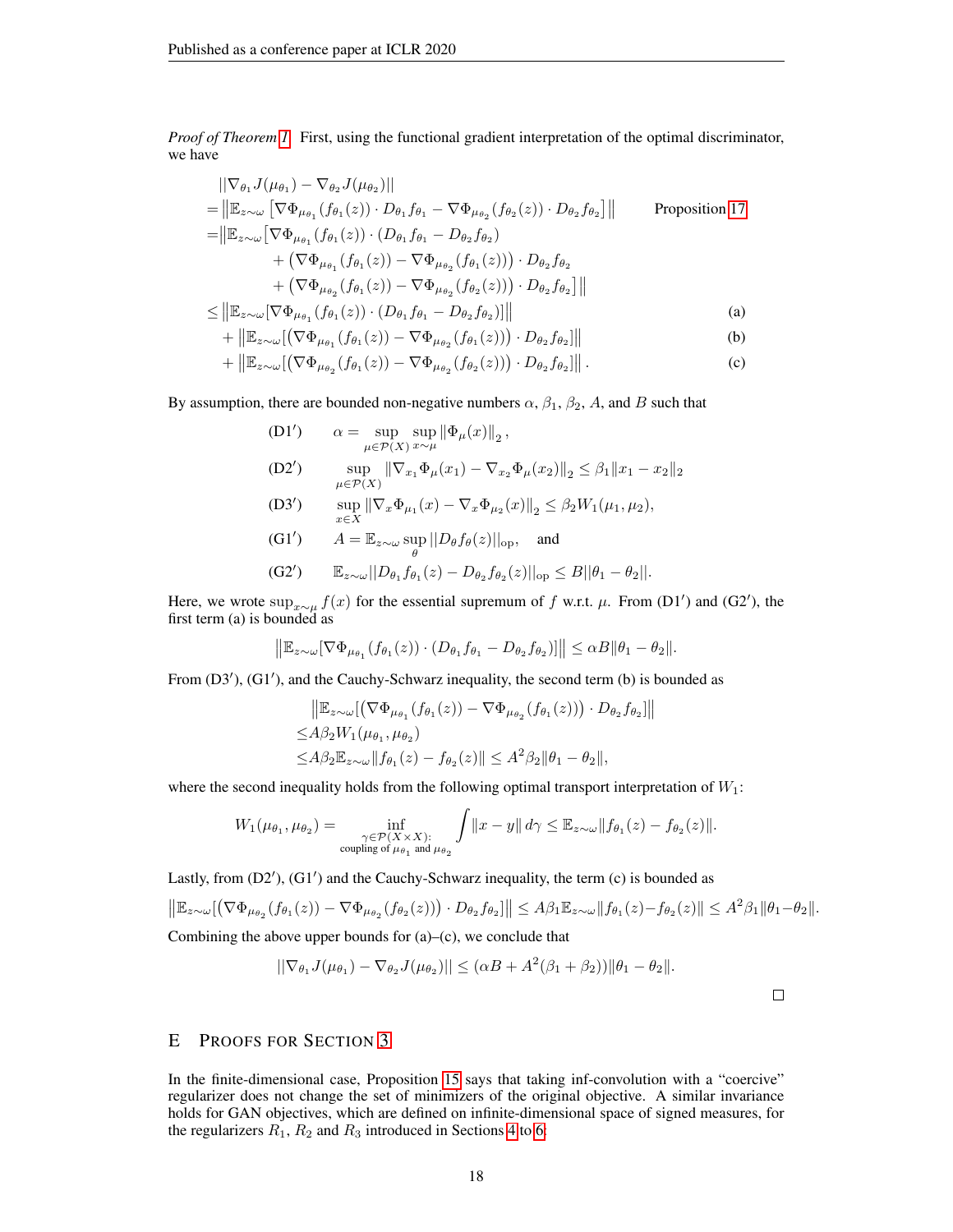**Proposition 2** (Invariance of minimizers). Let  $R_1(\xi) := ||\xi||_{\text{KR}}, R_2(\xi) := ||\xi||_{S_*},$  and  $R_3(\xi) :=$  $\frac{1}{2}$   $\|\hat{\xi}\|_{\mathcal{H}}^2$  be the three regularizers defined by [\(8\)](#page-5-1), [\(12\)](#page-6-0), and [\(19\)](#page-7-1) *respectively.* Assume that J :  $\mathcal{M}(X) \to \mathbb{R}$  *has a unique minimizer at*  $\mu_0$  *with*  $J(\mu_0) = 0$ *, and*  $J(\mu) \ge c \|\hat{\mu} - \hat{\mu}_0\|$  *H* for some  $c > 0$ . Then the inf-convolution  $\tilde{J} = J \oplus R_1 \oplus R_2 \oplus R_3$  has a unique minimizer at  $\mu_0$  with  $J(\mu_0) = 0.$ 

*Proof.* In the following, we endow  $\mathcal{M}(X)$  with the Gaussian RKHS norm  $\|\hat{\cdot}\|_{\mathcal{H}}$ , and for convenience  $\|\cdot\|$  will refer to this norm if not otherwise specified. To show the result, we apply Lemma [1](#page-18-0) three times, first on  $R_3$  and  $R_1$ , and then again on  $R_3 \oplus R_1$  and  $R_2$ , and then finally on  $R_3 \oplus R_1 \oplus R_2$ and  $J(\cdot + \mu_0)$ . The result follows from noting that  $\tilde{J}(\mu) = [R_3 \oplus R_1 \oplus R_2 \oplus J(\cdot + \mu_0)](\mu - \mu_0)$ .

In order to apply the lemma, it suffices to show that  $R_3$  is uniformly continuous on bounded sets and coercive, and that there exist constants  $c_1$  and  $c_2$  such that  $R_1(\xi) \geq c_1 ||\xi||$  and  $R_2(\xi) \geq c_2 ||\xi||$ .  $R_3$ is uniformly continuous on bounded sets: suppose  $\|\xi\| < C$  and  $\|\xi'\| < C$ ; then  $|R_3(\xi) - R_3(\xi')| =$  $|\frac{1}{2}||\xi||^2 - \frac{1}{2}||\xi'||^2| = |\frac{1}{2}\langle \xi - \xi', \xi + \xi' \rangle| \leq C||\xi - \xi'||$  by the Cauchy–Schwarz and triangle inequality.  $\overline{R}_3$  is also coercive, as  $R_3(\xi) = \frac{1}{2} ||\xi||^2 \to \infty$  when  $||\xi|| \to \infty$ .  $R_1$  satisfies  $R_1(\xi) \ge c_1 ||\xi||$  by Lemma [7.](#page-25-0)  $R_2$  satisfies  $R_2(\xi) \geq c_2 ||\xi||$  by Lemma [5.](#page-22-0)

Recall that a function F is said to be *coercive* if  $F(\xi) \to \infty$  when  $\|\xi\| \to \infty$ .

<span id="page-18-0"></span>**Lemma 1.** *Suppose*  $F : \mathcal{M}(X) \to \mathbb{R}$  *has a unique minimizer at* 0 *with*  $F(0) = 0$ *, and is uniformly continuous on bounded sets and coercive. Suppose*  $G : \mathcal{M}(X) \to \mathbb{R}$  *has a unique minimizer at* 0 *with*  $G(0) = 0$ , and  $G(\cdot) \geq c\|\cdot\|$  for some  $c > 0$ . Then the inf-convolution  $F \oplus G$  has a unique *minimizer at* 0 *with*  $(F \oplus G)(0) = 0$ , and is uniformly continuous on bounded sets, coercive, and *real-valued.*

*Proof.* From Theorem 2.3 of Strömberg [\(1996\)](#page-12-8), inf  $F \oplus G = 0$ , and  $0 \in \arg \min F \oplus G$ . To show that 0 is the unique minimizer, let  $\xi \in \arg \min F \oplus G$ . From the definition of inf-convolution, for every *n* there exists an  $\xi_n \in \mathcal{M}(X)$  that satisfies

$$
\lim_{n \to \infty} F(\xi_n) + G(\xi - \xi_n) = (F \oplus G)(\xi) = 0.
$$

Since F and G are non-negative,  $F(\xi_n) \to 0$  and  $G(\xi - \xi_n) \to 0$ . By our assumption that  $G(\cdot) \ge$ c|| · ||, the latter limit implies that  $\|\xi - \xi_n\| \to 0$ , which implies that  $F(\xi_n) \to F(\xi)$  by continuity of F. Comparing our two expressions for the limit of  $F(\xi_n)$ , we find that  $F(\xi) = 0$ , which implies that  $\xi = 0$ , since F has a unique minimizer at 0. Hence  $\arg \min F \oplus G = \{0\}.$ 

From Theorem 2.10 of Strömberg [\(1996\)](#page-12-8),  $F \oplus G$  is uniformly continuous on bounded sets and real-valued. To show that  $F \oplus G$  is coercive, we show the equivalent condition its sublevel sets are bounded (see Proposition 11.11 of [Bauschke & Combettes](#page-10-12) [\(2011\)](#page-10-12)). That is, we show that for all  $a > 0$ , there exists a constant b such that if  $(F \oplus G)(\xi) \leq a$ , then  $\|\xi\| \leq b$ . Let  $a > 0$ , and let  $\xi \in \mathcal{M}(X)$  be such that  $(F \oplus G)(\xi) \leq a$ . Let  $\epsilon > 0$ ; from the definition of inf-convolution, there exists a  $\tilde{\xi} \in \mathcal{M}(X)$  such that

$$
F(\tilde{\xi}) + G(\xi - \tilde{\xi}) \le (F \oplus G)(\xi) + \epsilon \le a + \epsilon.
$$

Because  $F$  and  $G$  are non-negative, we have that

$$
F(\tilde{\xi}) \le a + \epsilon, \qquad G(\xi - \tilde{\xi}) \le a + \epsilon.
$$

Using the fact that  $F$  is coercive and hence its sublevel sets are bounded, let  $b'$  be such that if  $F(\nu) \le a + \epsilon$ , then  $\|\nu\| \le b'$ . By the triangle inequality and our assumption that  $G(\cdot) \ge c \|\cdot\|$ ,

$$
\|\xi\| \le \|\tilde{\xi}\| + \|\xi - \tilde{\xi}\| \le b' + \frac{G(\xi - \tilde{\xi})}{c} \le b' + \frac{a + \epsilon}{c}.
$$

Because this constant is independent of  $\xi$ , this shows that  $F \oplus G$  is coercive.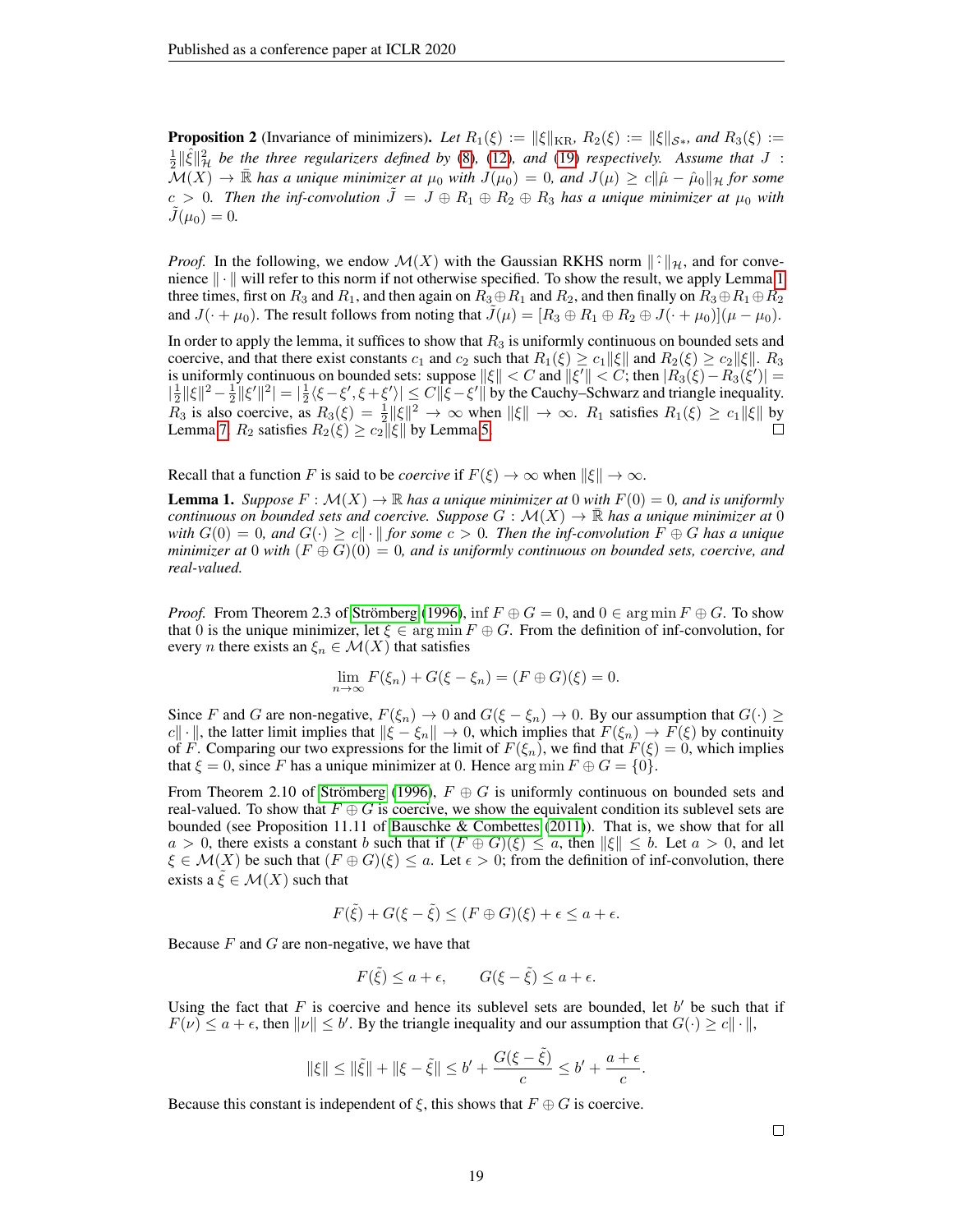# F PROOFS FOR SECTION [4](#page-5-0)

#### Proposition 3. *(D1) holds if and only if* J *is* α*-Lipschitz w.r.t. the Wasserstein-1 distance.*

*Proof.* First, we check the forward implication:

$$
|J(\mu)-J(\nu)|\leq \alpha W_1(\mu,\nu) \quad \Rightarrow \quad \sup_{x\sim \mu}\|\nabla_x\Phi_\mu(x)\|_2\leq \alpha.
$$

From the duality between  $L^{\infty}$ - and  $L^1$ -norms, we have

$$
\sup_{x \sim \mu} \|\nabla_x \Phi_\mu(x)\|_2 = \|\nabla_x \Phi_\mu(\cdot)\|_{L^\infty(\mu; \mathbb{R}^d)} = \sup_{\|v\|_{L^1(\mu; \mathbb{R}^d)} = 1} \int \nabla \Phi_\mu(x) \cdot v(x) \, d\mu(x). \tag{26}
$$

<span id="page-19-0"></span>r

Below, we will abbreviate  $\|\cdot\|_{L^1(\mu;\mathbb{R}^d)}$  as  $\|\cdot\|_{L^1}$ . We utilize the fact that the optimal discriminator  $\Phi_{\mu}$  is the functional gradient of  $\tilde{J}$  in the sense of Definition [3.](#page-15-0) For any  $t \ge 0$ , let  $\mu_t = (\mathrm{id} + tv)_{\mu} \mu$ be the law of  $x + tv(x)$  with  $x \sim \mu$ . Then,  $\mu_t$  converges weakly to  $\mu = \mu_0$  as  $t \to 0$  since  $W_1(\mu_t, \mu) \leq t \|v\|_{L^1(\mu)} \to 0$ . Applying Proposition [17](#page-15-1) to J and  $\mu_t$ , we have

$$
\frac{d}{dt}J(\mu_t)\Big|_{t=0} = \frac{d}{dt}\int \Phi_\mu(x+tv(x))\,d\mu(x)\Big|_{t=0} = \int \nabla \Phi_\mu(x)\cdot v(x)\,d\mu.
$$

In particular, the right-hand side of [\(26\)](#page-19-0) is bounded from above as

$$
\sup_{\|v\|_{L^{1}(\mu)}=1} \int \nabla \Phi_{\mu}(x) \cdot v(x) d\mu(x)
$$
\n
$$
= \sup_{\|v\|_{L^{1}(\mu)}=1} \frac{d}{dt} J(\mu_t) \Big|_{t=0}
$$
\n
$$
= \sup_{\|v\|_{L^{1}(\mu)}=1} \lim_{t \to 0} \frac{J(\mu_t) - J(\mu)}{t}
$$
\n
$$
\leq \sup_{\|v\|_{L^{1}(\mu)}=1} \lim_{t \to 0} \frac{\alpha W_1(\mu_t, \mu)}{t}
$$
\n
$$
\leq \sup_{\|v\|_{L^{1}(\mu)}=1} \lim_{t \to 0} \frac{\alpha W_1(\mu_t, \mu)}{t}
$$
\n
$$
= \sup_{\|v\|_{L^{1}(\mu)}=1} \lim_{t \to 0} \frac{\alpha t \|v\|_{L^{1}(\mu)}}{t}
$$
\n
$$
= \alpha,
$$

which proves the first half of the statement.

For the converse, we borrow some techniques from the optimal transport theory. Let  $p > 1$ , and let  $W_p(\mu, \nu)$  denote the Wasserstein-p distance between  $\mu$  and  $\nu$ . Suppose that  $\mu_t : [0,1] \to \mathcal{P}(X)$ is an  $\mathcal{P}_p(X)$ -absolutely continuous curve, that is, every  $\mu_t$  has a finite p-moment and there exists  $v \in L^1([0,1])$  such that  $W_p(\mu_s, \mu_t) \leq \int_s^t v(r) dr$  holds for any  $0 \leq s \leq t \leq 1$ . Then, the limit  $|\mu'|_{W_p}(t) := \lim_{h \to 0} |h|^{-1} W_p(\mu_{t+h}, \mu_t)$  exists for almost all  $t \in [0, 1]$  (see [Ambrosio et al.](#page-10-16) [\(2008\)](#page-10-16), Theorem 1.1.2). Such  $|\mu'|_{W_p}$  is called the metric derivative of  $\mu_t$ .

<span id="page-19-1"></span>**Lemma 2** [\(Ambrosio et al.](#page-10-16) [\(2008\)](#page-10-16), Theorem 8.3.1). Let  $\mu_t$  :  $[0,1] \to \mathcal{P}(X)$  be an  $\mathcal{P}_p(X)$ -absolutely *continuous curve, and let*  $|\mu'|_{W_p} \in L^1([0,1])$  *be its metric derivative. Then, there exists a vector*  $\text{field } v : (x, t) \mapsto v_t(x) \in \mathbb{R}^d \text{ such that}$ 

$$
v_t \in L^p(\mu_t; X), \quad ||v_t|| \leq |\mu'|_{W_p}(t)
$$

*for almost all*  $t \in [0, 1]$ *, and* 

$$
\int_0^1 \frac{d}{dt} \varphi(x, t) \mu_t(dx) dt = - \int_0^1 \langle v_t(x), \nabla_x \varphi(x, t) \rangle \mu_t(dx) dt
$$

*holds for any cylindrical function*  $\varphi(x, t)$ *.*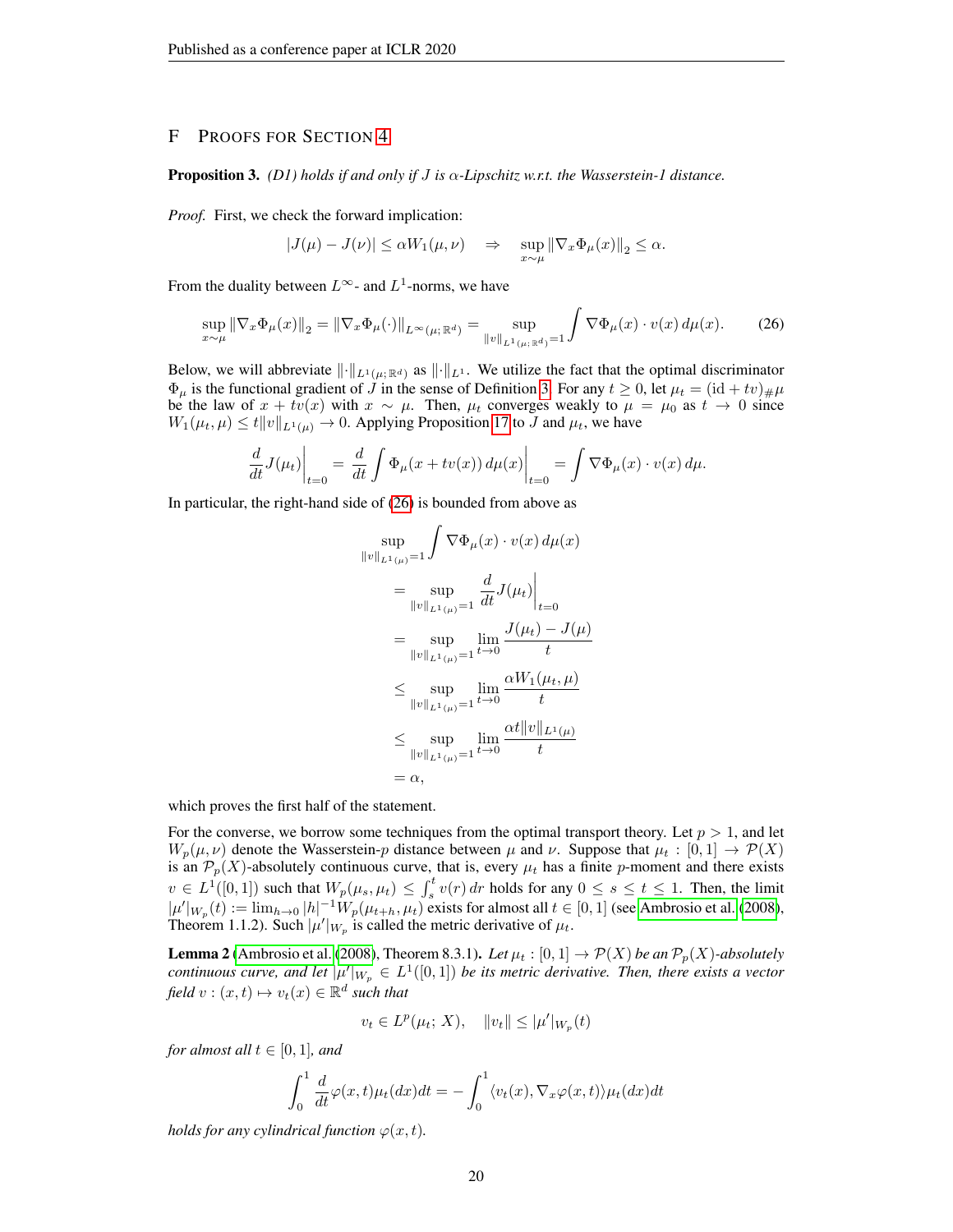Given  $p > 1$ , let  $\mu_t$  be a  $\mathcal{P}_p(X)$ -absolutely continuous curve such that  $\mu_0 = \mu$  and  $\mu_1 = \nu$ . Then

$$
|J(\mu) - J(\nu)| = \left| \int_0^1 \frac{d}{dt} J(\mu_t) dt \right|
$$
  
=  $\left| \int_0^1 \int v_t \cdot \nabla \Phi_{\mu_t} d\mu_t dt \right|$   
 $\leq \int_0^1 ||v_t||_{L^p(\mu_t)} ||\nabla \Phi_{\mu_t}||_{L^q(\mu_t)} dt$   
 $\leq \int_0^1 ||v_t||_{L^p(\mu_t)} dt \cdot \sup_{\tilde{\mu}} ||\nabla \Phi_{\tilde{\mu}}||_{L^q(\mu)}$   
 $\leq \int_0^1 |\mu_t'|_{W_p} dt \cdot \sup_{\tilde{\mu}} ||\nabla \Phi_{\tilde{\mu}}||_{L^q(\mu)},$ 

where  $|\mu'_t|$  is the metric derivative. The existence of  $v_t$  and the bound  $||v_t||_{L^p(\mu_t)} \leq |\mu'_t|_{W_p}$  is due to Lemma [2.](#page-19-1) Taking the infimum over all possible such curves, we find that

$$
|J(\mu) - J(\nu)| \leq W_p(\mu, \nu) \cdot \sup_{\tilde{\mu}} ||\nabla \Phi_{\tilde{\mu}}||_{L^q(\mu)}.
$$

To conclude, we consider the limit  $p \to 1$ . Using the fact that  $q \mapsto ||f||_{L^q(\mu)}$  is increasing in q, we have

$$
|J(\mu)-J(\nu)|\leq W_p(\mu,\nu)\cdot \sup_{\tilde \mu} \|\nabla \Phi_{\tilde \mu}\|_{L^\infty(\mu)}\leq \alpha W_p(\mu,\nu).
$$

Then

$$
|J(\mu) - J(\nu)| \le \inf_{p>1} \alpha W_p(\mu, \nu)
$$
  
=  $\alpha \inf_{\pi \in \Pi(\mu, \nu)} \inf_{p>1} ||x - y||_{L^p(\pi)}$   
=  $\alpha \inf_{\pi \in \Pi(\mu, \nu)} ||x - y||_{L^1(\pi)}$   
=  $\alpha W_1(\mu, \nu)$ .

 $\Box$ 

**Proposition 4.** The minimax and non-saturating GAN losses do not satisfy (D1) for some  $\mu_0$ . **Proposition 5.** *The Wasserstein GAN loss satisfies (D1) with*  $\alpha = 1$  *for any*  $\mu_0$ *.* 

*Proof for Proposition [4](#page-5-3) and Proposition [5.](#page-5-4)* The counterexample for Proposition [4](#page-5-3) is a slight simpli-fication of Example 1 of [Arjovsky et al.](#page-10-1) [\(2017\)](#page-10-1). Let  $\delta_x$  denote the distribution that outputs  $x \in \mathbb{R}$ with probability 1. Then, we have

$$
D_{\text{JS}}(\delta_x \mid \mid \delta_0) = \begin{cases} \log 2 & x \neq 0 \\ 0 & x = 0 \end{cases} \quad D_{\text{KL}}(\frac{1}{2}\delta_x + \frac{1}{2}\delta_0 \mid \mid \delta_0) = \begin{cases} \infty & x \neq 0 \\ 0 & x = 0 \end{cases} \quad \text{and} \quad W_1(\delta_x, \delta_0) = |x|.
$$

Therefore, for  $J(\mu) = D_{\text{JS}}(\mu \|\delta_0)$ , the inequality  $|J(\delta_x) - J(\delta_0)| \le \alpha W_1(\delta_x, \delta_0)$  cannot hold for sufficiently small  $x \neq 0$ , because the left-hand side equals log 2 while the right-hand side equals  $\alpha|x|$ . For  $J(\mu) = D_{\text{KL}}(\frac{1}{2}\mu + \frac{1}{2}\delta_0 || \delta_0)$ , the inequality will not hold for any  $x \neq 0$ .

Next, we verify Proposition [5.](#page-5-4) For  $J(\mu) = W_1(\mu, \mu_0)$ , we have  $J(\mu) - J(\nu) = W_1(\mu, \mu_0) W_1(\nu, \mu_0) \le W_1(\mu, \nu)$  by the triangle inequality (see e.g., Section 6 in [Villani](#page-12-5) [\(2009\)](#page-12-5)). Reversing the roles of  $\mu$  and  $\nu$ , we can conclude that  $|J(\mu) - J(\nu)| \leq W_1(\mu, \nu)$ . The result follows from Proposition 3. Proposition [3.](#page-5-2)

**Proposition 6** (Pasch–Hausdorff). Let  $J : \mathcal{M}(X) \to \mathbb{R}$  be a function, and define  $\tilde{J} := J \oplus R_1$ . Then J˜ *is* α*-Lipschitz w.r.t. the distance induced by the KR norm, and hence the Wasserstein-1 distance when restricted to*  $P(X)$ *.*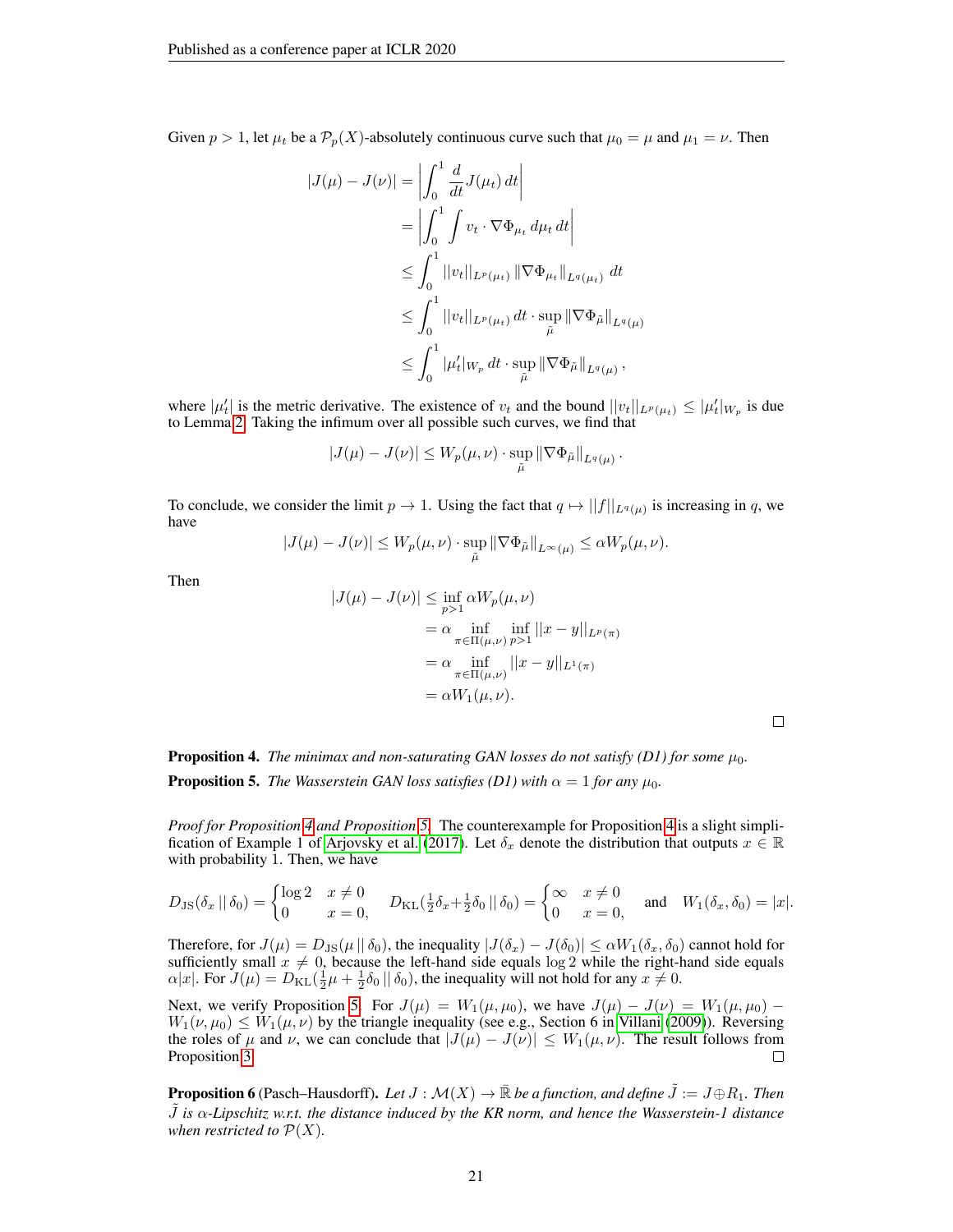*Proof.* Observe that by the triangle inequality,

$$
\tilde{J}(\mu) - \tilde{J}(\nu) = \sup_{\tilde{\nu}} \inf_{\tilde{\mu}} J(\tilde{\mu}) + \alpha W_1(\mu, \tilde{\mu}) - J(\tilde{\nu}) - \alpha W_1(\nu, \tilde{\nu})
$$
\n
$$
\leq \sup_{\tilde{\nu}} \alpha W_1(\mu, \tilde{\nu}) - \alpha W_1(\nu, \tilde{\nu})
$$
\n
$$
\leq \sup_{\tilde{\nu}} \alpha W_1(\mu, \nu)
$$
\n
$$
= \alpha W_1(\mu, \nu).
$$

Interchanging the roles of  $\mu$  and  $\nu$  completes the proof.

<span id="page-21-1"></span>**Lemma 3.** *The convex conjugate of*  $\mu \mapsto \alpha ||\mu||_{KR}$  *is given as*  $\varphi \mapsto \chi \{ ||\varphi||_{\text{Lip}} \leq \alpha \}.$ 

*Proof.* The convex conjugate is

$$
\sup_{\mu} \left[ \int f d\mu - \alpha ||\mu||_{\text{KR}} \right] = \sup_{\mu} \left[ \int f d\mu - \alpha \sup_{||g||_{\text{Lip}} \le 1} \int g d\mu \right]
$$
  

$$
= \sup_{\mu} \left[ \int f d\mu - \sup_{||g||_{\text{Lip}} \le \alpha} \int g d\mu \right]
$$
  

$$
= \sup_{\mu} \left[ \inf_{||g||_{\text{Lip}} \le \alpha} \int f d\mu - \int g d\mu \right]
$$
  

$$
= \inf_{||g||_{\text{Lip}} \le \alpha} \sup_{\mu} \left[ \int f d\mu - \int g d\mu \right]
$$
  

$$
= \inf_{||g||_{\text{Lip}} \le \alpha} \sup_{\mu} \left[ \int f d\mu - \int g d\mu \right]
$$
  

$$
= \inf_{||g||_{\text{Lip}} \le \alpha} \chi\{f = g\}
$$
  

$$
= \chi\{||f||_{\text{Lip}} \le \alpha\},
$$

where Sion's minimax theorem ensures that we can swap the inf and the sup.

 $\Box$ 

# G PROOFS FOR SECTION [5](#page-6-2)

Proposition 7. *The Wasserstein, minimax, and non-saturating GAN losses do not satisfy (D2) for some*  $\mu_0$ *.* 

*Proof.* First, we prove the statement for the Wasserstein GAN. Consider  $J(\mu) = W_1(\mu, \delta_0)$  evaluated at  $\mu = \frac{1}{2}\delta_{-1} + \frac{1}{2}\delta_1$ , a mixture of spikes at  $\pm 1$ . The optimal discriminator of J at this mixture is the Kantorovich potential that transfers  $\mu$  to  $\delta_0$ , which is  $\Phi_{\mu}(x) = |x|$ . The gradient of this Kantorovich potential is discontinuous at 0, and hence not Lipschitz.

For the minimax GAN  $J(\mu) = D_{\text{JS}}(\mu || \mu_0)$ , let  $\mu$  and  $\mu_0$  be probability distributions on R whose densities are  $p(x) \propto \exp(-|x|/2)$  and  $p_0(x) \propto \exp(-|x|)$ , respectively (i.e., Laplace distributions). Then, the optimal discriminator at  $\mu$  is given as  $\Phi_{\mu}(x) = \frac{1}{2} \log \frac{p(x)}{p(x) + p_0(x)}$  $-\frac{1}{2}\log(1+2\exp(-|x|/2))$ . By elementary calculations, we can see that this function is not differentiable at  $x = 0$ , which implies that the minimax GAN does not satisfy (D2). For the non-saturating GAN, we obtain a similar result by swapping the role of  $\mu$  and  $\mu_0$ . П

**Proposition 8.** Let  $J : \mathcal{M}(X) \to \mathbb{R}$  be a convex, proper, lower semicontinuous function, and define  $J := J \oplus R_2$ . Then the optimal discriminator for  $J$  is  $\beta_1$ -smooth.

*Proof. J* is convex, proper, lower semicontinuous. Hence

$$
\tilde{J}(\mu) = (J \oplus \lambda || \cdot ||_{\mathcal{F}^*})(\mu) = \sup_{\varphi} \int \varphi \, d\mu - J^*(\varphi) - \chi \{ \frac{1}{\lambda} \varphi \in \mathcal{F} \}.
$$

<span id="page-21-0"></span>Then by the envelope theorem,  $\frac{\delta J}{\delta \mu}$  is the  $\varphi$  that maximizes the right-hand side, and hence  $\frac{1}{\lambda} \frac{\delta J}{\delta \mu} \in$ F.

 $\Box$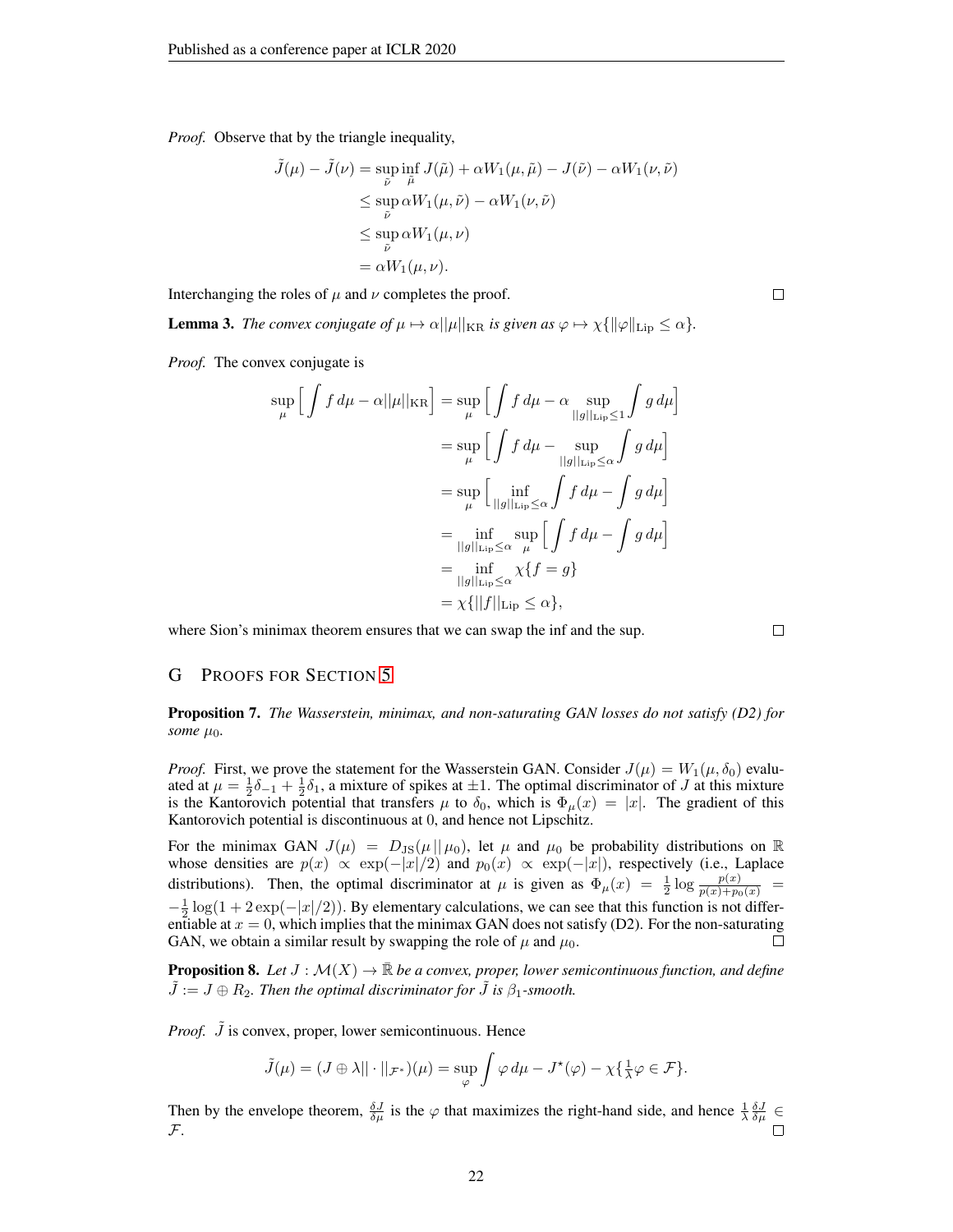**Lemma 4.** *The convex conjugate of*  $\mu \mapsto \beta_1 ||\mu||_{S^*}$  *is*  $\varphi \mapsto \chi {\varphi \in \beta_1 S}$ *.* 

*Proof.* The proof of Lemma [4](#page-21-0) is nearly identical to the proof of Lemma [3.](#page-21-1)

 $\Box$ 

**Proposition 9.** Let  $f : \mathbb{R}^d \to \mathbb{R}$  be a neural network consisting of k layers whose linear transformations have spectral norm 1 and whose activation functions are 1-Lipschitz and 1-smooth. Then f *is* k*-smooth.*

*Proof.* In this section, let  $\ell(f)$  and  $s(f)$  denote the Lipschitz constant of f and  $\nabla f$  respectively. This inequality holds

<span id="page-22-1"></span>
$$
s(f \circ g) \le s(f)\ell(g)^2 + \ell(f)s(g),\tag{27}
$$

since

$$
||d(f \circ g)(x) - d(f \circ g)(y)|| = ||df(g(x))dg(x) - df(g(y))dg(y)||
$$
  
\n
$$
= ||df(g(x))dg(x) - df(g(y))dg(x) + df(g(y))dg(x) - df(g(y))dg(y)||
$$
  
\n
$$
\leq ||df(g(x)) - df(g(y))|| ||dg(x)|| + ||df(g(y))|| ||dg(x) - dg(y)||
$$
  
\n
$$
\leq s(f)||g(x) - g(y)||\ell(g) + \ell(f)s(g)||x - y||
$$
  
\n
$$
\leq (s(f)\ell(g)^2 + \ell(f)s(g)||x - y||).
$$

Let  $\sigma$  be an elementwise activation function with  $\ell(\sigma) = s(\sigma) = 1$ , and let A be a linear layer with spectral norm 1. Then  $\ell(A) = 1$  and  $s(A) = 0$ , so

$$
\ell(\sigma \circ A) \leq \ell(\sigma) \ell(A) = 1
$$
  

$$
s(\sigma \circ A) \leq s(\sigma) \ell(A)^2 + \ell(\sigma) s(A) = 1.
$$

We note that we can use the same value of  $s(\sigma)$  whether we consider  $\sigma : \mathbb{R} \to \mathbb{R}$  or elementwise as  $\sigma : \mathbb{R}^d \to \mathbb{R}^d$ , since for an elementwise  $\sigma$ , we have

$$
||d\sigma(x) - d\sigma(y)||_2 = || \operatorname{diag} \sigma'(x) - \operatorname{diag} \sigma'(y)||_2
$$
  
\n
$$
= || \operatorname{diag}(\sigma'(x) - \sigma'(y)) ||_2
$$
  
\n
$$
= \max_i |\sigma'(x_i) - \sigma'(y_i)|
$$
  
\n
$$
\leq \max_i s(\sigma) |x_i - y_i|
$$
  
\n
$$
= s(\sigma) ||x - y||_{\infty}
$$
  
\n
$$
\leq s(\sigma) ||x - y||_2.
$$

We apply the inequality [\(27\)](#page-22-1) recursively for all  $k$  layers to obtain that the entire network is  $k$ smooth.  $\Box$ 

<span id="page-22-0"></span>**Lemma 5.** Let H be an RKHS with the Gaussian kernel. Then  $||\hat{\mu}||_{\mathcal{H}} \leq \frac{\sqrt{2}}{\sigma^2}||\mu||_{\mathcal{S}^*}$ .

Proof. It follows from 
$$
\frac{\partial f(x)}{\partial x_i} = \langle f, \frac{\partial K(x, \cdot)}{\partial x_i} \rangle
$$
 that, for  $f \in \mathcal{H}$ ,  
\n
$$
\|\nabla f(x) - \nabla f(y)\|^2 = \sum_{i=1}^d \left| \frac{\partial f(x)}{\partial x_i} - \frac{\partial f(y)}{\partial y_i} \right|^2
$$
\n
$$
\leq \sum_{i=1}^d \|f\|_{\mathcal{H}}^2 \left\| \frac{\partial K(x, \cdot)}{\partial x_i} - \frac{\partial K(y, \cdot)}{\partial y_i} \right\|_{\mathcal{H}}^2
$$
\n
$$
= \|f\|_{\mathcal{H}}^2 \sum_{i=1}^d \left\{ \frac{\partial^2 K(x, \tilde{x})}{\partial x_i \partial \tilde{x}_i} - 2 \frac{\partial^2 K(x, y)}{\partial x_i \partial y_i} + \frac{\partial^2 K(y, \tilde{y})}{\partial y_i \partial \tilde{y}_i} \right\}
$$
\n
$$
\leq \|f\|_{\mathcal{H}}^2 \cdot (\Gamma(x, y) + \Gamma(y, x)),
$$

where  $\tilde{x}$  and  $\tilde{y}$  denote copies of x and y, and

$$
\Gamma(x,y) = \sum_{i=1}^{d} \left| \frac{\partial^2 K(x,\tilde{x})}{\partial x_i \partial \tilde{x}_i} - \frac{\partial^2 K(x,y)}{\partial x_i \partial \tilde{x}_i} \right|.
$$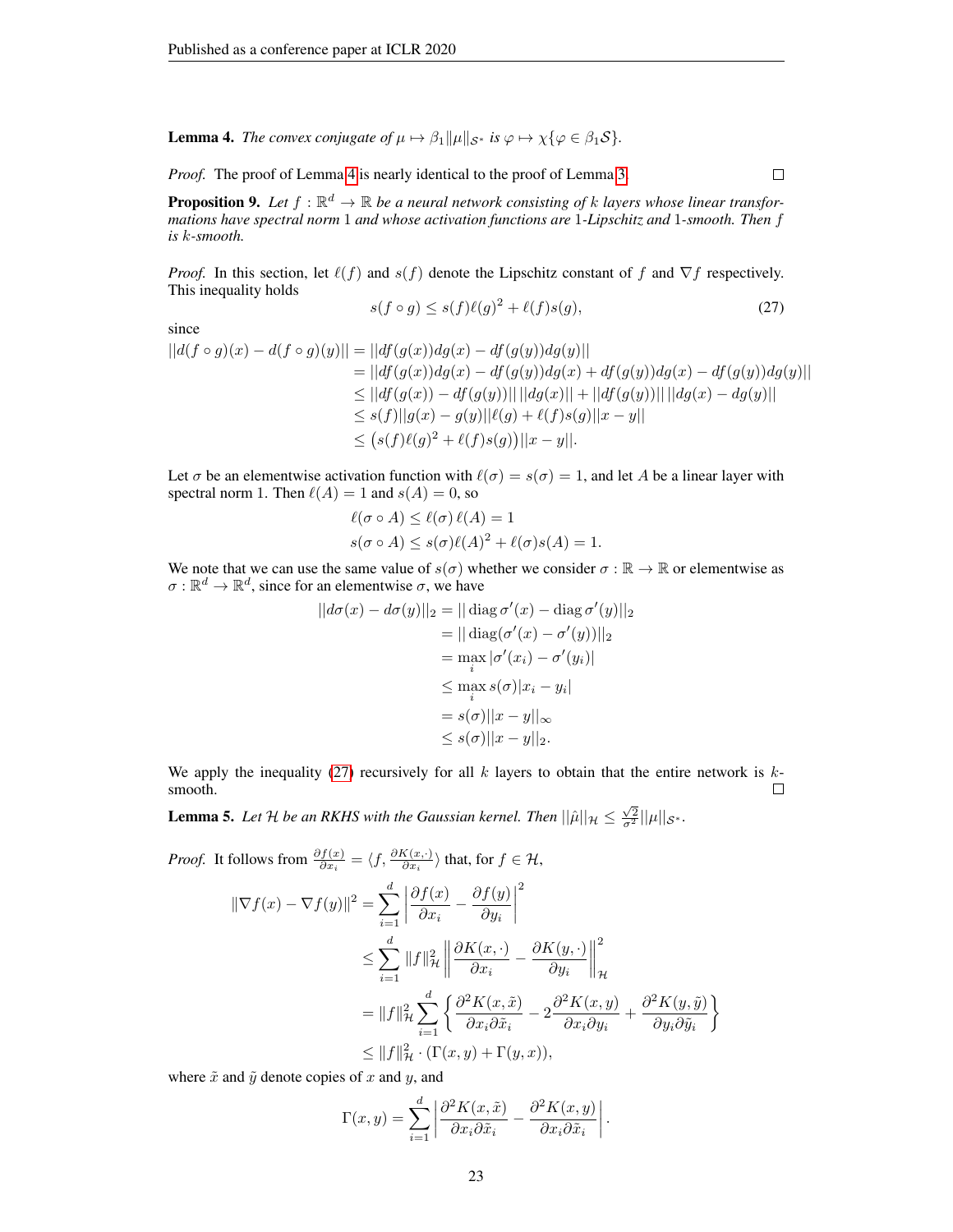From [\(30\)](#page-26-0), we find that for a Gaussian kernel,

$$
\Gamma(x, y) = \frac{1}{\sigma^4} \exp\left(-\frac{\|x - y\|^2}{2\sigma^2}\right) \|x - y\|^2,
$$

and thus,

$$
\|\nabla f(x) - \nabla f(y)\| \le \frac{\sqrt{2}}{\sigma^2} \|f\|_{\mathcal{H}} \|x - y\|.
$$

This implies that

$$
\|\hat{\mu}\|_{\mathcal{H}} = \sup_{f \in \mathcal{H}, \|f\|_{\mathcal{H}} \le 1} \int f \, d\mu \le \sup_{\|f\|_{\mathcal{S}} \le \frac{\sqrt{2}}{\sigma^2}} \int f \, d\mu = \frac{\sqrt{2}}{\sigma^2} \|\mu\|_{\mathcal{S}^*}.
$$

# H PROOFS FOR SECTION [6](#page-7-0)

<span id="page-23-0"></span>**Lemma 6.** The convex conjugate of  $\mu \mapsto \frac{\lambda}{2} ||\mu||_{\text{KR}}^2$  is  $f \mapsto \frac{1}{2\lambda} ||f||_{\text{Lip}}^2$ .

*Proof.* This proof is generalized from the finite-dimensional case [\(Boyd & Vandenberghe, 2004\)](#page-10-17). We can bound the convex conjugate from above by

$$
\sup_{\mu} \left[ \int f d\mu - \frac{\lambda}{2} ||\mu||_{\text{KR}}^2 \right] \leq \sup_{\mu} \left[ ||f||_{\text{Lip}} ||\mu||_{\text{KR}} - \frac{\lambda}{2} ||\mu||_{\text{KR}}^2 \right]
$$

$$
\leq \sup_{z \in \mathbb{R}} \left[ ||f||_{\text{Lip}} z - \frac{\lambda}{2} z^2 \right]
$$

$$
= ||f||_{\text{Lip}} \cdot \frac{||f||_{\text{Lip}}}{\lambda} - \frac{\lambda}{2} \cdot \frac{||f||_{\text{Lip}}^2}{\lambda^2}
$$

$$
= \frac{1}{2\lambda} ||f||_{\text{Lip}}^2.
$$

If f is constant, then we may choose  $\mu = 0$  to see that

$$
\sup_{\mu} \left[ \int f \, d\mu - \frac{\lambda}{2} ||\mu||_{\text{KR}}^2 \right] \ge 0 = \frac{1}{2\lambda} ||f||_{\text{Lip}}^2,
$$

and we are done.

Otherwise, for  $f(x) \neq f(y)$ , let  $\mu_{x,y}$  be the signed measure given by

$$
\mu_{x,y} = \frac{||f||_{\text{Lip}}^2}{\lambda(f(x) - f(y))} (\delta_x - \delta_y).
$$

Note that

$$
||\mu_{x,y}||_{\text{KR}} = \sup_{||g||_{\text{Lip}} \le 1} \int g d\mu_{x,y}
$$
  
= 
$$
\frac{||f||_{\text{Lip}}^2}{\lambda(f(x) - f(y))} \sup_{||g||_{\text{Lip}} \le 1} (g(x) - g(y))
$$
  
= 
$$
\frac{||f||_{\text{Lip}}^2}{\lambda(f(x) - f(y))} \cdot d(x,y)
$$

and

$$
\int f d\mu_{x,y} = \frac{||f||_{\text{Lip}}^2}{\lambda(f(x) - f(y))} (f(x) - f(y)) = \frac{1}{\lambda} ||f||_{\text{Lip}}^2.
$$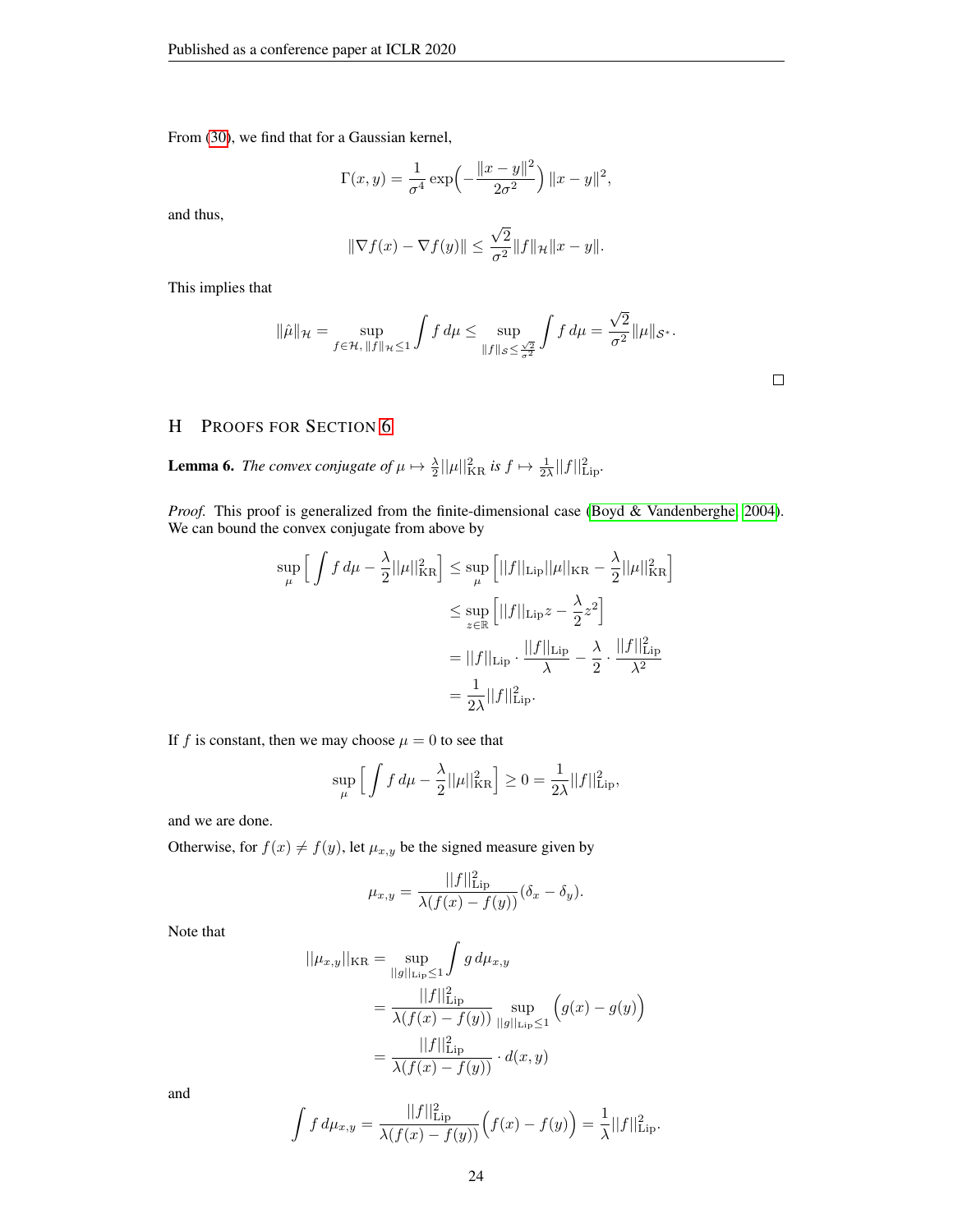Then

$$
\sup_{\mu} \left[ \int f d\mu - \frac{\lambda}{2} ||\mu||_{\text{KR}}^2 \right] \ge \sup_{f(x) \ne f(y)} \left[ \int f d\mu_{x,y} - \frac{\lambda}{2} ||\mu_{x,y}||_{\text{KR}}^2 \right]
$$
  
\n
$$
= \sup_{f(x) \ne f(y)} \left[ \frac{1}{\lambda} ||f||_{\text{Lip}}^2 - \frac{\lambda}{2} \left( \frac{1}{\lambda} ||f||_{\text{Lip}}^2 \frac{d(x,y)}{f(x) - f(y)} \right)^2 \right]
$$
  
\n
$$
= \frac{1}{\lambda} ||f||_{\text{Lip}}^2 - \frac{\lambda}{2} \left( \frac{1}{\lambda} ||f||_{\text{Lip}}^2 \frac{1}{||f||_{\text{Lip}}^2} \right)^2
$$
  
\n
$$
= \frac{1}{2\lambda} ||f||_{\text{Lip}}^2.
$$

**Proposition 10.** Let  $J : \mathcal{M}(X) \to \mathbb{R}$  be a convex function. Then J satisfies (D3) if and only if  $\mathfrak{D}_J(\nu,\mu) \leq \frac{\beta_2}{2} || \mu - \nu ||_{\text{KR}}^2$  for all  $\mu,\nu \in \mathcal{M}(X)$ .

*Proof.* Recall the definition of the Bregman divergence:

$$
\mathfrak{D}_J(\nu,\mu) := J(\nu) - J(\mu) - \int \Phi_\mu(x) d(\nu - \mu).
$$

<span id="page-24-0"></span>Proposition [10](#page-7-2) claims that the optimal discriminator  $\Phi_{\mu}$  is  $\beta_2$ -smooth as a function of  $\mu$  if and only if

$$
\forall \mu, \nu \in \mathcal{M}(X), \quad J(\nu) - J(\mu) - \int \Phi_{\mu}(x) d(\nu - \mu) \le \frac{\beta_2}{2} ||\mu - \nu||_{\text{KR}}^2. \tag{28}
$$

 $\Box$ 

This proof is generalized from the finite-dimensional case [\(Zhou, 2018;](#page-12-9) [Sidford, 2017\)](#page-12-10). Suppose that  $\|\nabla \Phi_{\mu}(x) - \nabla \Phi_{\nu}(x)\|_2 \leq \beta_2 \|\mu - \nu\|_{\text{KR}}$  holds for all x. Let  $\mu_t$  ( $0 \leq t \leq 1$ ) be defined as a mixture between  $\mu_t = (1 - t)\mu + t\nu$  so that

$$
\mu_0 = \mu
$$
,  $\mu_1 = \nu$ , and  $\|\mu_t - \mu_s\|_{\text{KR}} = |t - s| \cdot \|\mu - \nu\|_{\text{KR}}$ .

Then, we have

$$
|\mathfrak{D}_J(\nu,\mu)| = \left| \int_0^1 \frac{d}{dt} J(\mu_t) dt - \int \Phi_\mu d(\nu - \mu) \right|
$$
  
\n
$$
= \left| \int_0^1 \int \Phi_{\mu_t} d(\nu - \mu) dt - \int \Phi_\mu d(\nu - \mu) \right|
$$
  
\n
$$
= \left| \int_0^1 \int (\Phi_{\mu_t} - \Phi_\mu) d(\nu - \mu) dt \right|
$$
  
\n
$$
\leq \int_0^1 \|\Phi_{\mu_t} - \Phi_\mu\|_{\text{Lip}} \|\mu - \nu\|_{\text{KR}} dt
$$
  
\n
$$
\leq \int_0^1 \beta_2 \|\mu_t - \mu\|_{\text{KR}} \|\mu - \nu\|_{\text{KR}} dt
$$
  
\n
$$
\leq \int_0^1 t \beta_2 \|\mu - \nu\|_{\text{KR}}^2 dt
$$
  
\n
$$
= \frac{\beta_2}{2} \|\mu - \nu\|_{\text{KR}}^2.
$$

Since the choice of  $\mu$  and  $\nu$  is arbitrary, we have proved [\(28\)](#page-24-0) by assuming (D2).

Next, we move on to prove the converse. Before proceeding, note that the Bregman divergence  $\mathfrak{D}_J(\nu,\mu)$  is always non-negative. In fact, for any  $\mu,\nu \in \mathcal{M}(X)$ , we have

$$
\int \Phi_{\mu} d(\nu - \mu) = \underbrace{\int \Phi_{\mu} d\nu - J^{\star}(\Phi_{\mu})}_{\leq J(\nu)} - \underbrace{\left[\int \Phi_{\mu} d\mu - J^{\star}(\Phi_{\mu})\right]}_{=J(\mu)}
$$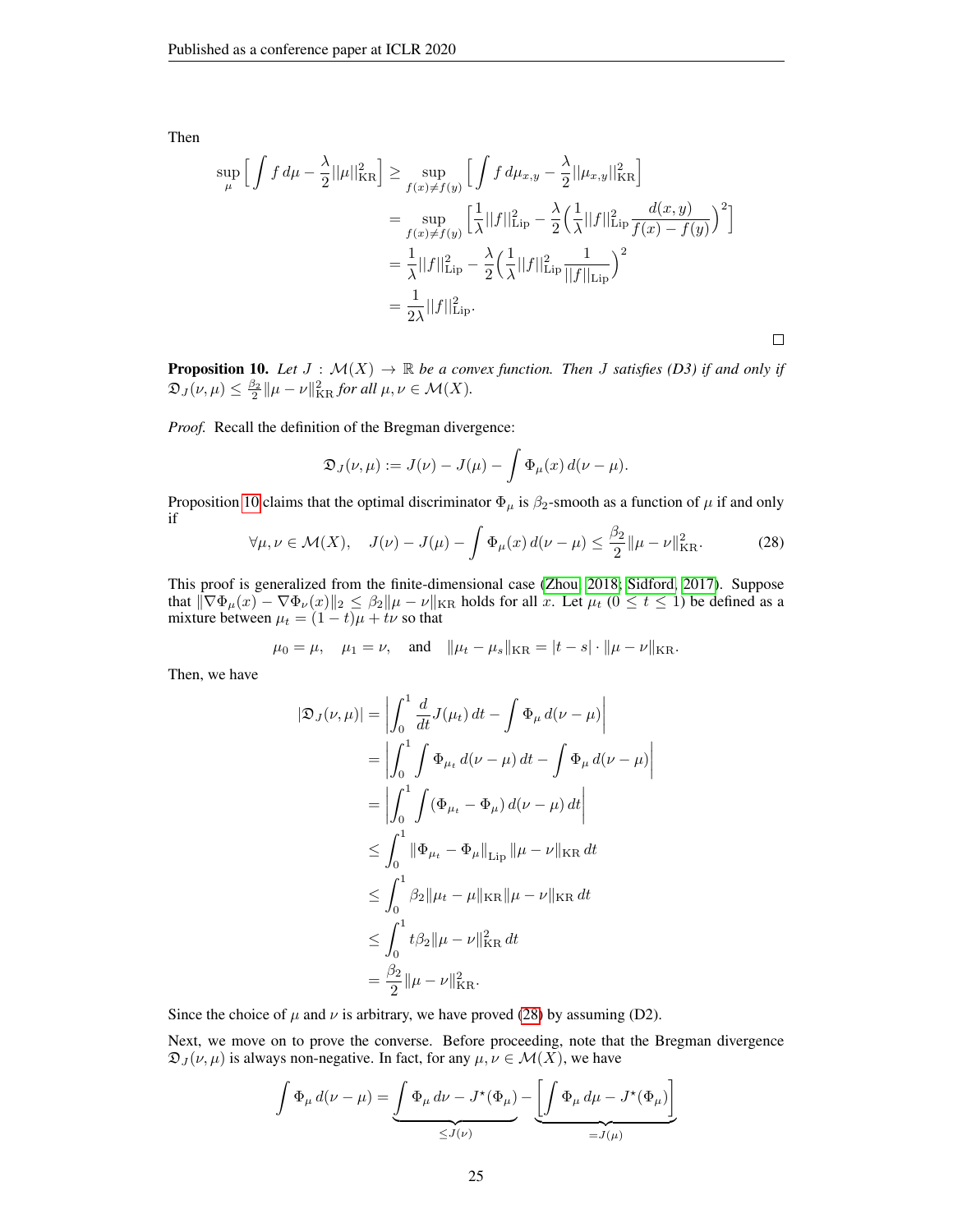<span id="page-25-1"></span>
$$
\leq J(\nu) - J(\mu),
$$

which implies  $\mathfrak{D}_J(\nu,\mu) \geq 0$ .

Choose  $\xi \in \mathcal{M}(X)$  arbitrarily. If  $\xi = \mu$ , the inequality  $\|\nabla \Phi_{\mu} - \nabla \Phi_{\xi}\|_2 \leq \beta_2 \|\xi - \mu\|_{KR}$  is trivial, so we assume  $\xi \neq \mu$  below. By the non-negativity of the Bregman divergence, we have

$$
0 \leq \mathfrak{D}_{J}(\nu,\mu)
$$
  
=  $J(\nu) - \left[J(\mu) + \int \Phi_{\mu} d(\nu - \mu)\right]$   

$$
\leq \left[J(\xi) + \int \Phi_{\xi} d(\nu - \xi) + \frac{\beta_{2}}{2} ||\xi - \nu||_{\text{KR}}^{2}\right] - \left[J(\mu) + \int \Phi_{\mu} d(\nu - \mu)\right]
$$
  
=  $J(\xi) - J(\mu) - \int \Phi_{\mu} d(\xi - \mu) + \int [\Phi_{\xi} - \Phi_{\mu}] d(\nu - \xi) + \frac{\beta_{2}}{2} ||\xi - \nu||_{\text{KR}}^{2}.$  (29)

Since the above inequality holds for all  $\nu \in \mathcal{M}(X)$ , the last expression is still non-negative if we take the infimum over all  $\nu$ . In particular,

$$
\inf_{\nu \in \mathcal{M}(X)} \int [\Phi_{\xi} - \Phi_{\mu}] d(\nu - \xi) + \frac{\beta_2}{2} ||\xi - \nu||_{\text{KR}}^2 \n= - \sup_{\nu \in \mathcal{M}(X)} \left[ \int [\Phi_{\mu} - \Phi_{\xi}] d(\nu - \xi) - \frac{\beta_2}{2} ||\xi - \nu||_{\text{KR}}^2 \right] \n= - \sup_{\zeta \in \mathcal{M}(X)} \left[ \int [\Phi_{\mu} - \Phi_{\xi}] d\zeta - \frac{\beta_2}{2} ||\zeta||_{\text{KR}}^2 \right] \n= - \frac{1}{2\beta_2} ||\Phi_{\mu} - \Phi_{\xi}||_{\text{Lip}}^2,
$$

using Lemma [6](#page-23-0) for the last equality.

Continuing from [\(29\)](#page-25-1), we have

$$
0 \leq J(\xi) - J(\mu) - \int \Phi_{\mu} d(\xi - \mu) - \frac{1}{2\beta_2} ||\Phi_{\mu} - \Phi_{\xi}||_{\rm Lip}^2.
$$

Swapping the roles of  $\mu$  and  $\xi$ , we obtain a similar inequality. Adding both sides of thus obtained two inequalities, we obtain

$$
0 \leq \int [\Phi_{\xi} - \Phi_{\mu}] d(\xi - \mu) - \frac{1}{\beta_2} ||\Phi_{\mu} - \Phi_{\xi}||_{\text{Lip}}^2.
$$

Finally, we have

$$
\left\|\Phi_{\mu}-\Phi_{\xi}\right\|_{\mathrm{Lip}}^{2} \leq \beta_{2} \int \left[\Phi_{\xi}-\Phi_{\mu}\right] d(\xi-\mu) \leq \beta_{2} \left\|\Phi_{\mu}-\Phi_{\xi}\right\|_{\mathrm{Lip}} \left\|\xi-\mu\right\|_{\mathrm{KR}},
$$

and hence we have the desired result:

$$
\|\Phi_{\mu}-\Phi_{\xi}\|_{\text{Lip}} \leq \beta_2 \|\xi-\mu\|_{\text{KR}}.
$$

<span id="page-25-0"></span>**Lemma 7.** Let  $K(x, y) = \exp(-\frac{||x-y||^2}{2\sigma^2})$ . Then  $\text{MMD}_K^2(\mu, \nu) \leq \frac{1}{\sigma^2} ||\mu - \nu||_{\text{KR}}^2$ .

*Proof.* First, we note that

$$
\begin{split} \text{MMD}_{K}^{2}(\mu, \nu) &= \int K(x, y) \left( \mu - \nu \right) (dx) \left( \mu - \nu \right) (dy) \\ &\leq \Big[ \sup_{x \neq x'} \frac{\int (K(x, y) - K(x', y)) \left( \mu - \nu \right) (dy)}{d(x, x')} \Big] \, ||\mu - \nu||_{\text{KR}} \\ &\leq \Big[ \sup_{x \neq x', y \neq y'} \frac{K(x, y) - K(x, y') - K(x', y) + K(x', y')}{d(x, x') \, d(y, y')} \Big] \, ||\mu - \nu||_{\text{KR}}^{2} . \end{split}
$$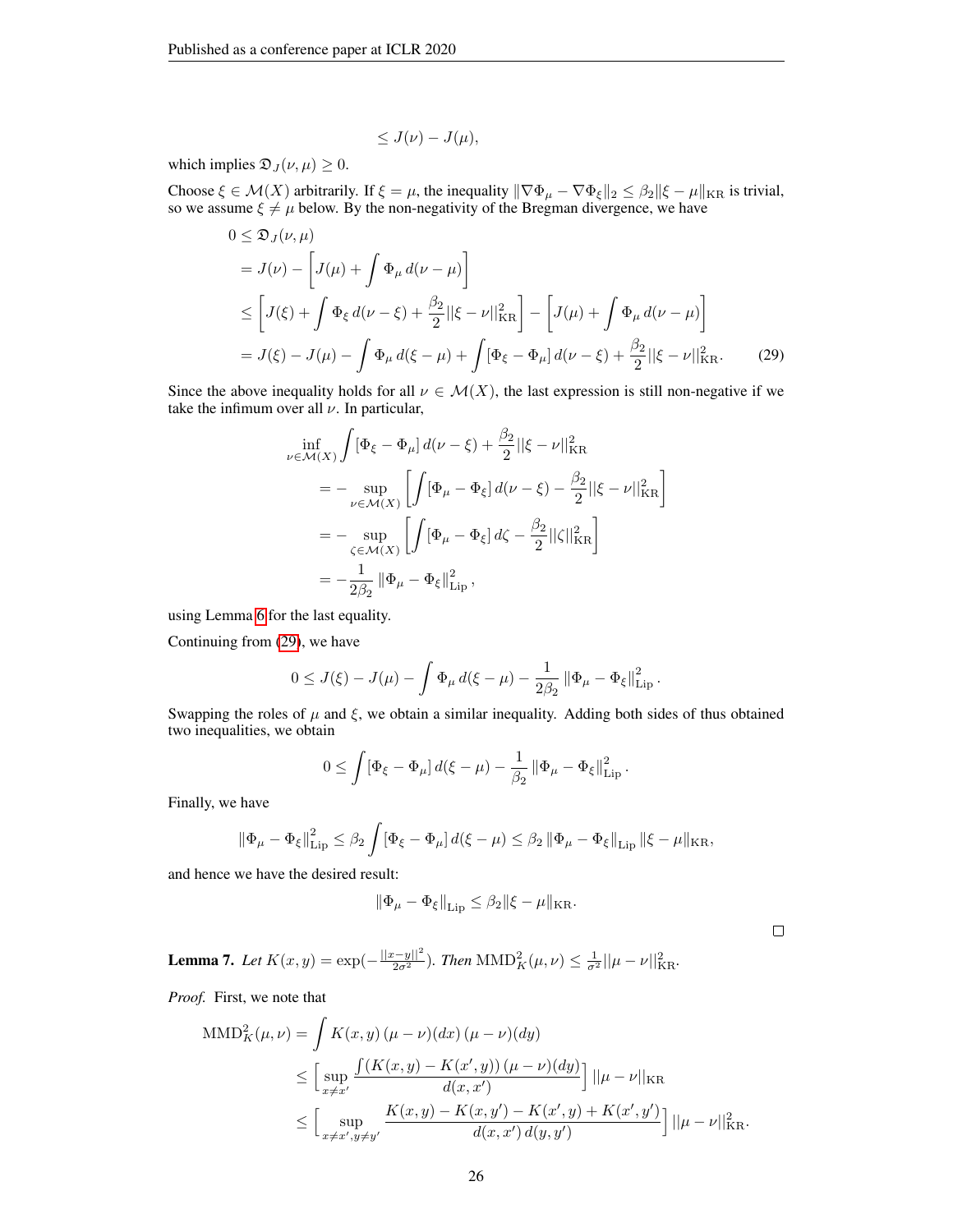Next, we show that

$$
c = \sup_{x \neq x', y \neq y'} \frac{K(x, y) - K(x, y') - K(x', y) + K(x', y')}{d(x, x') d(y, y')} = \frac{1}{\sigma^2}.
$$

Because K is differentiable, it suffices to check that the operator norm of  $\partial_{x_i} \partial_{y_j} K(x, y)$  is bounded. To see this, note that

$$
\begin{aligned} c &= \sup_{x \neq x'} \frac{\text{Lip}\big(K(x,\cdot) - K(x',\cdot)\big)}{||x - x'||} \\ &= \sup_{x \neq x',y} \frac{||\nabla_y K(x,y) - \nabla_y K(x',y)||_2}{||x - x'||} \\ &\leq \sup_{x,y} ||\nabla_x \nabla_y K(x,y)||_{\text{op}}, \end{aligned}
$$

where we obtained by the last equality by applying the vector-valued mean value theorem [\(Rudin,](#page-12-11) [1964\)](#page-12-11) to  $t \mapsto \nabla_y K((1-t)x + tx', y)$ , thereby obtaining

$$
\begin{aligned} ||\nabla_y K(x, y) - \nabla_y K(x', y)||_2 &\leq ||\partial_t \nabla_y K((1 - t)x + tx', y)||_2 \\ &= ||(x' - x) \cdot \nabla_x \nabla_y K((1 - t)x + tx', y)||_2 \\ &\leq ||x' - x||_2 ||\nabla_x \nabla_y K((1 - t)x + tx', y)||_{\text{op}}. \end{aligned}
$$

Now

<span id="page-26-0"></span>
$$
\partial_{x_i} \partial_{y_j} K(x, y) = \partial_{x_i} \partial_{y_j} \exp\left(-\frac{1}{2\sigma^2} \sum_k (x_k - y_k)^2\right)
$$
  
\n
$$
= \partial_{x_i} \exp\left(-\frac{1}{2\sigma^2} \sum_k (x_k - y_k)^2\right) \cdot -\frac{1}{\sigma^2} (x_j - y_j)
$$
  
\n
$$
= \exp\left(-\frac{1}{2\sigma^2} \sum_k (x_k - y_k)^2\right) \left[\frac{1}{\sigma^4} (x_i - y_i)(x_j - y_j) - \frac{1}{\sigma^2} \delta_{ij}\right].
$$
\n(30)

This is the symmetric matrix

$$
\frac{1}{\sigma^2} \exp\left(-\frac{||x-y||^2}{2\sigma^2}\right) \left[\frac{1}{\sigma^2}(x-y)(x-y)^T - I\right].
$$

By inspection, we see that  $x - y$  is an eigenvector with eigenvalue  $\frac{1}{\sigma^2} \exp(-\frac{||x-y||^2}{2\sigma^2})(\frac{1}{\sigma^2}||x-y||^2 -$ 1), and the other eigenvectors are orthogonal to  $x - y$  with eigenvalues  $-\frac{1}{\sigma^2} \exp(-\frac{||x-y||^2}{2\sigma^2})$ .

Setting  $z = \frac{||x-y||^2}{2\sigma^2}$  and taking the absolute value of the eigenvalues, we see the maximum operator norm over all  $x, y$  is equal to

$$
\max \left\{ \sup_{z \ge 0} \frac{1}{\sigma^2} e^{-z} |2z - 1|, \sup_{z \ge 0} \frac{1}{\sigma^2} e^{-z} \right\} = \frac{1}{\sigma^2}.
$$

$$
c \le \frac{1}{\sigma^2}.
$$

Therefore

It is not strictly necessary for the proof to show equality. However, to show equality, let  $u$  be a unit vector, and set  $x' = y' = 0$ , and  $x = y = tu$ . Then

$$
c \ge \sup_{t \ne 0} \frac{K(tu, tu) - K(tu, 0) - K(0, tu) + K(0, 0)}{d(tu, 0) d(tu, 0)}
$$
  
=  $\sup_{t \ne 0} \frac{2 - 2 \exp(-\frac{t^2}{2\sigma^2})}{t^2}$   

$$
\ge \lim_{t \to 0} \frac{2 - 2 \exp(-\frac{t^2}{2\sigma^2})}{t^2}
$$
  
=  $\lim_{t \to 0} \frac{-2 \exp(-\frac{t^2}{2\sigma^2}) - \frac{2t}{2\sigma^2}}{2t}$   
=  $\frac{1}{\sigma^2}$ ,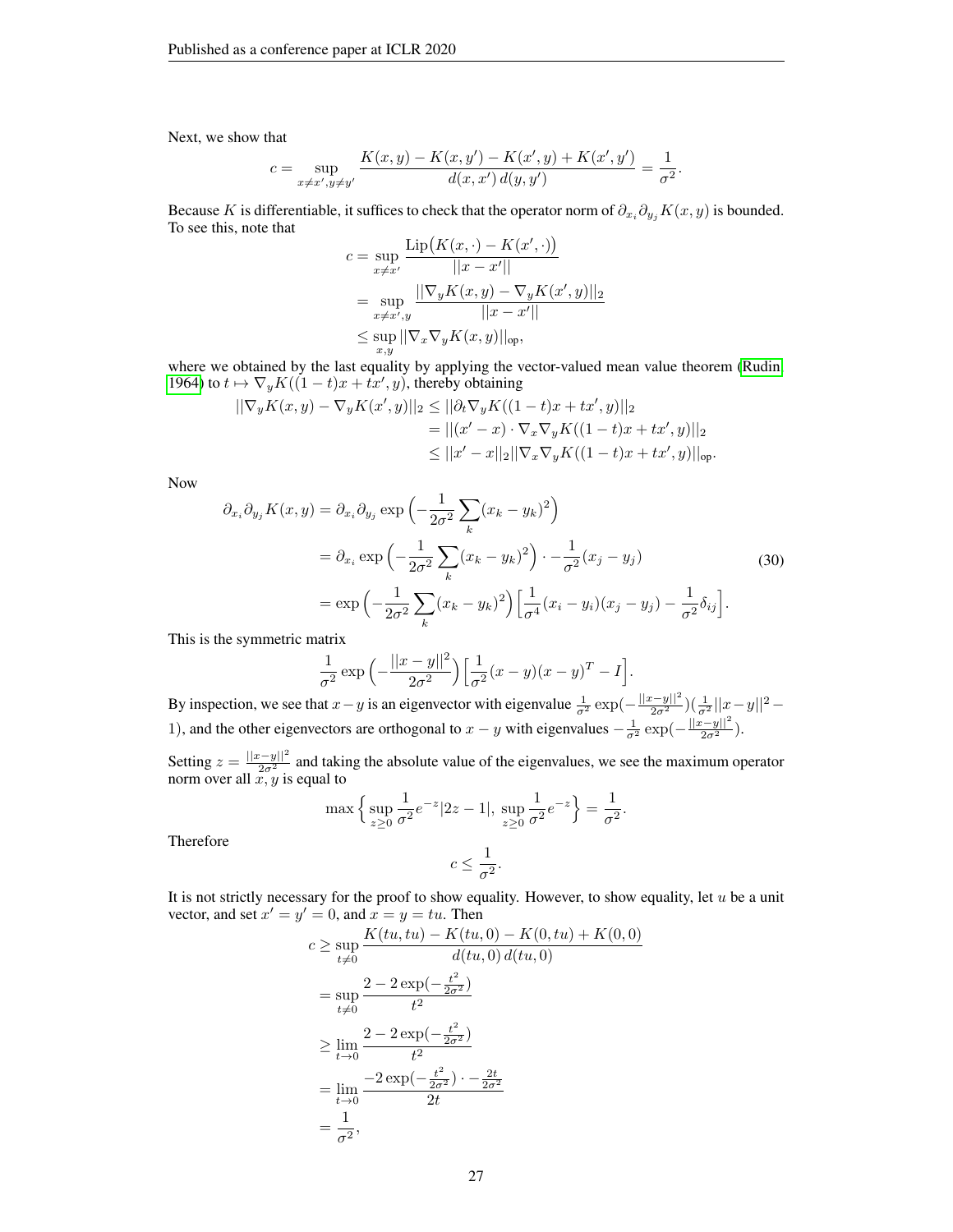where we used l'Hôpital's rule to evaluate the limit.

**Proposition 11.** *The minimax and non-saturating GAN losses do not satisfy (D3) for some*  $\mu_0$ *.* 

*Proof.* For the minimax loss, the Bregman divergence is:

$$
\mathfrak{D}_{D_{\text{JS}}(\cdot \parallel \mu_{0})}(\nu, \mu) = \int \left[ \frac{1}{2} \log \frac{\mu_{0}}{\frac{1}{2}\mu_{0} + \frac{1}{2}\nu} d\mu_{0} + \frac{1}{2} \log \frac{\nu}{\frac{1}{2}\mu_{0} + \frac{1}{2}\nu} d\nu \right] \n- \int \left[ \frac{1}{2} \log \frac{\mu_{0}}{\frac{1}{2}\mu_{0} + \frac{1}{2}\mu} d\mu_{0} + \frac{1}{2} \log \frac{\mu}{\frac{1}{2}\mu_{0} + \frac{1}{2}\mu} d\mu \right] \n- \int \frac{1}{2} \log \frac{\mu}{\mu_{0} + \mu} d(\nu - \mu) \n= \frac{1}{2} \int \log \frac{\mu_{0} + \mu}{\mu_{0} + \nu} d\mu_{0} + \frac{1}{2} \int \left[ \log \frac{\nu}{\frac{1}{2}\mu_{0} + \frac{1}{2}\nu} - \log \frac{\mu}{\mu_{0} + \mu} \right] d\nu + \frac{1}{2} \log \frac{1}{2} \n= \frac{1}{2} \int \log \frac{\mu_{0} + \mu}{\mu_{0} + \nu} d(\mu_{0} + \nu) + \frac{1}{2} \int \log \frac{\nu}{\mu} d\nu \n= D_{\text{KL}}(\frac{1}{2}\nu + \frac{1}{2}\mu_{0}) + \frac{1}{2}\mu_{0} + \frac{1}{2} D_{\text{KL}}(\nu || \mu),
$$

and for the non-saturating loss, the Bregman divergence is

$$
\mathfrak{D}_{D_{\text{KL}}}(\frac{1}{2} + \frac{1}{2}\mu_0 \|\mu_0)(\nu,\mu) = \int \log \frac{\frac{1}{2}\mu_0 + \frac{1}{2}\nu}{\mu_0} d(\frac{1}{2}\nu + \frac{1}{2}\mu_0) \n- \int \log \frac{\frac{1}{2}\mu_0 + \frac{1}{2}\mu}{\mu_0} d(\frac{1}{2}\mu + \frac{1}{2}\mu_0) \n+ \int \frac{1}{2} \log \frac{\mu_0}{\mu_0 + \mu} d(\nu - \mu) \n= \frac{1}{2} \int \log \frac{\mu_0 + \nu}{\mu_0 + \mu} d\mu_0 + \frac{1}{2} \int \log \frac{\frac{1}{2}\mu_0 + \frac{1}{2}\nu}{\mu_0 + \mu} d\nu - \frac{1}{2} \log \frac{1}{2} \n= D_{\text{KL}}(\frac{1}{2}\nu + \frac{1}{2}\mu_0 \|\frac{1}{2}\mu + \frac{1}{2}\mu_0).
$$

Choosing  $\nu$  to be not absolutely continuous w.r.t.  $\frac{1}{2}\mu + \frac{1}{2}\mu_0$  makes the Bregman divergence  $\infty$ , which is sufficient to show that the Bregman divergence is not bounded by  $||\mu - \nu||_{\text{KR}}^2$ .

**Proposition 12.** *The MMD loss with Gaussian kernel satisfies (D3) with*  $\beta_2 = 2\pi$  *for all*  $\mu_0$ *.* 

*Proof.* We work with the Gaussian kernel  $K(x, y) = e^{-\frac{||x - y||^2}{2\sigma^2}}$  and use Proposition [10:](#page-7-2)

$$
\mathfrak{D}_{\frac{1}{2}MMD^{2}(\cdot,\mu_{0})}(\nu,\mu) = \frac{1}{2} \int K(x,y) (\nu - \mu_{0})(dx) (\nu - \mu_{0})(dy)
$$

$$
- \frac{1}{2} \int K(x,y) (\mu - \mu_{0})(dx) (\mu - \mu_{0})(dy)
$$

$$
- \int (K(x,y) \mu(dy) - K(x,y) \mu_{0}(dy)) (\nu - \mu)(dx)
$$

$$
= \frac{1}{2} \int K(x,y) (\nu - \mu)(dx) (\nu - \mu)(dy)
$$

$$
= \frac{1}{2} MMD^{2}(\mu, \nu)
$$

$$
\leq \frac{1}{2\sigma^{2}} ||\mu - \nu||^{2}_{\text{KR}},
$$

where the last line is from Lemma [7.](#page-25-0) The result follows with  $\sigma = (2\pi)^{-1/2}$ .

The result actually applies more generally for the MMD loss with a differentiable kernel  $K$  that satisfies  $\beta_2 := \sup_{x,y} \|\nabla_x \nabla_y K(x,y)\|_2 < \infty.$  $\Box$ 

 $\Box$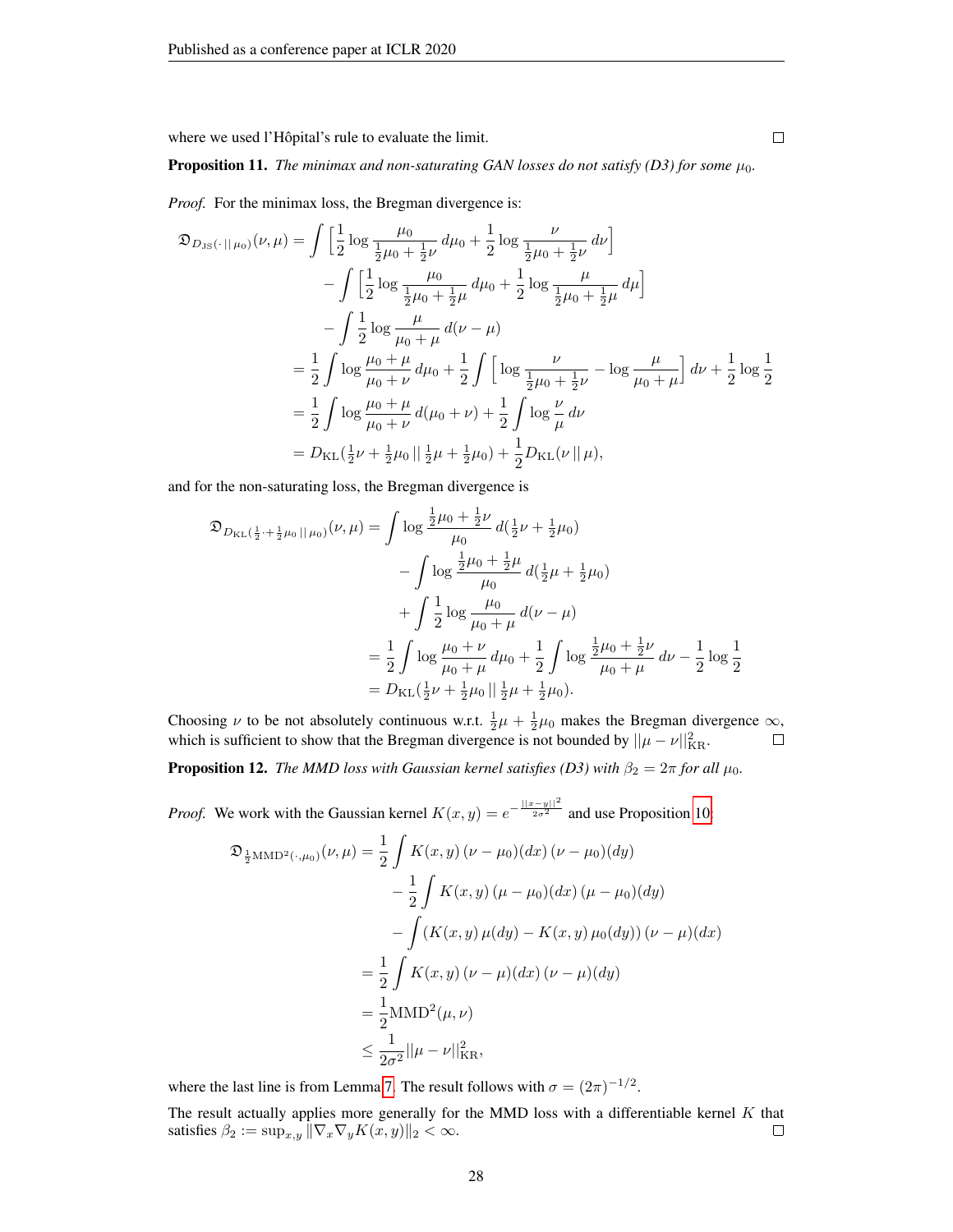**Proposition 13** (Moreau–Yosida regularization). *Suppose*  $J : \mathcal{M}(X) \to \mathbb{R}$  *is convex, and define*  $\tilde{J} := J \oplus R_3$ . Then  $\tilde{J}$  is convex, and  $\mathfrak{D}_{\tilde{J}}(\nu,\mu) \leq \frac{\beta_2}{2} ||\mu - \nu||_{\text{KR}}^2$ .

*Proof.* We work on the more general case of  $K(x, y) = (2\pi\sigma^2)^{-d/2} \exp(-\frac{||x-y||^2}{2\sigma^2})$ , and define

$$
\tilde{J}(\mu) = \inf_{\tilde{\mu}} J(\tilde{\mu}) + \frac{cL}{2} \text{MMD}_{K}^{2}(\mu, \tilde{\mu})
$$

for  $c = \sigma^2 (2\pi\sigma^2)^{d/2}$ .

Let  $\mu^*$  be the unique minimizer of the infimum, which exists because the function is a strongly convex. By the envelope theorem, we compute that

$$
\frac{d}{d\epsilon}\tilde{J}(\mu + \epsilon \chi)\Big|_{\epsilon=0} = \frac{d}{d\epsilon}\frac{cL}{2}||\mu + \epsilon \chi - \mu^*||^2_{\mathcal{H}}\Big|_{\epsilon=0}
$$
  
\n
$$
= \frac{d}{d\epsilon}\frac{cL}{2} (||\mu - \mu^*||^2_{\mathcal{H}} + 2\epsilon \langle \mu - \mu^*, \chi \rangle_{\mathcal{H}} + \epsilon^2 ||\chi||^2_{\mathcal{H}}) \Big|_{\epsilon=0}
$$
  
\n
$$
= cL \langle \mu - \mu^*, \chi \rangle_{\mathcal{H}}
$$
  
\n
$$
= cL \int (\mu - \mu^*) d\chi,
$$

so  $\frac{\delta \tilde{J}}{\delta \mu} = cL(\mu - \mu^*).$ Then

$$
\mathfrak{D}_{\tilde{J}}(\nu,\mu) = \tilde{J}(\nu) - \tilde{J}(\mu) - \int \frac{\delta \tilde{J}}{\delta \mu} d(\nu - \mu)
$$
  
\n
$$
= \inf_{\tilde{\nu}} J(\tilde{\nu}) + \frac{cL}{2} ||\nu - \tilde{\nu}||_{\mathcal{H}}^2 - \left[J(\mu^*) + \frac{cL}{2} ||\mu - \mu^*||_{\mathcal{H}}^2\right] - cL\langle \mu - \mu^*, \nu - \mu \rangle_{\mathcal{H}}
$$
  
\n
$$
\leq J(\mu^*) + \frac{cL}{2} ||\nu - \mu^*||_{\mathcal{H}}^2 - \left[J(\mu^*) + \frac{cL}{2} ||\mu - \mu^*||_{\mathcal{H}}^2\right] - cL\langle \mu - \mu^*, \nu - \mu \rangle_{\mathcal{H}}
$$
  
\n
$$
= \frac{cL}{2} ||\mu - \nu||_{\mathcal{H}}^2
$$
  
\n
$$
\leq \frac{cL}{2} \cdot (2\pi\sigma^2)^{-d/2} \cdot \frac{1}{\sigma^2} ||\mu - \nu||_{\text{KR}}^2
$$
  
\n
$$
= \frac{L}{2} ||\mu - \nu||_{\text{KR}}^2,
$$

where we used Lemma [7](#page-25-0) for the second-to-last line. The proposition follows for  $\sigma = (2\pi)^{-1/2}$ .

Regarding this choice of  $\sigma$ , it will turn out that in the general case, the dual penalty includes a numerically unfavorable factor of  $(2\pi\sigma^2)^{-d/2}$ , dependent on the dimension of the problem. In practical applications, such as image generation,  $d$  can be quite large, making the accurate computation of  $(2\pi\sigma^2)^{-d/2}$  completely infeasible. For numerical stability, we propose choosing the critical parameter  $\sigma = (2\pi)^{-1/2}$ , which corresponds to the dimension-free kernel  $K(x, y) = e^{-\pi ||x-y||^2}$ .  $\Box$ 

Lemma 8. *Let* H *be an RKHS with a continuous kernel* K *on a compact domain* X*. The convex conjugate of*  $\mu \mapsto \frac{\lambda}{2} ||\mu||^2_{\mathcal{H}}$  *is*  $f \mapsto \frac{1}{2\lambda} ||f||^2_{\mathcal{H}} + \chi \{ f \in \mathcal{H} \}.$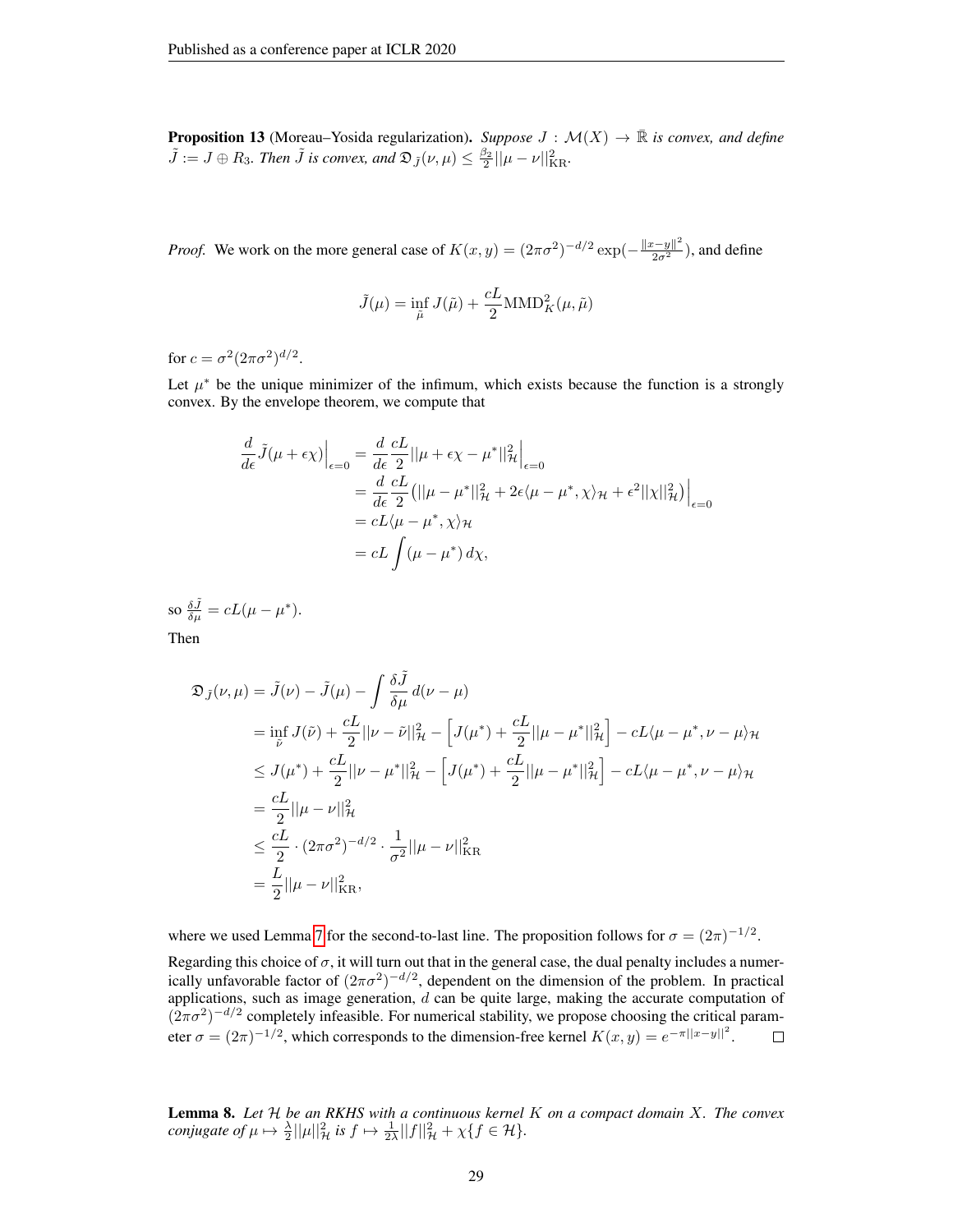*Proof.* First we show an upper bound for  $f \in \mathcal{H}$ :

$$
\sup_{\mu} \left[ \int f d\mu - \frac{\lambda}{2} ||\mu||_{\mathcal{H}}^2 \right] = \sup_{\mu} \left[ \langle f, \mu \rangle_{\mathcal{H}} - \frac{\lambda}{2} ||\mu||_{\mathcal{H}}^2 \right]
$$
  

$$
\leq \sup_{\mu} \left[ ||f||_{\mathcal{H}} ||\mu||_{\mathcal{H}} - \frac{\lambda}{2} ||\mu||_{\mathcal{H}}^2 \right]
$$
  

$$
\leq \sup_{z \in \mathbb{R}} \left[ ||f||_{\mathcal{H}} z - \frac{\lambda}{2} z^2 \right]
$$
  

$$
= ||f||_{\mathcal{H}} \cdot \frac{||f||_{\mathcal{H}}}{\lambda} - \frac{\lambda}{2} \cdot \frac{||f||_{\mathcal{H}}^2}{\lambda^2}
$$
  

$$
= \frac{1}{2\lambda} ||f||_{\mathcal{H}}^2.
$$

To derive a lower bound for general  $f \in \mathcal{C}(X)$ , we use the Mercer decomposition of the positive definite kernel K,

$$
K(x, y) = \sum_{i=1}^{\infty} \gamma_i \phi_i(x) \phi_i(y)
$$

where  $\gamma_i \geq 0$  are eigenvalues and  $\{\phi_i\}_{i=1}^{\infty}$  is a complete orthonormal sequence of  $L^2(X; dx)$ . It is well-known that the corresponding RKHS is given by

$$
\mathcal{H} = \left\{ g \in L^2(X, dx) \mid \sum_{i=1}^{\infty} \frac{(g, \phi_i)_{L^2(X)}^2}{\gamma_i} < \infty \right\},\,
$$

and the norm of  $g \in \mathcal{H}$  by

$$
||g||_{\mathcal{H}}^{2} = \sum_{j=1}^{\infty} \frac{(g, \phi_{i})_{L^{2}(X)}^{2}}{\gamma_{i}}
$$

Let  $f \in C(X) \subset L^2(X, dx)$  be an arbitrary function. We replace the supremum of the conjugate function

$$
\sup_{\mu} \left[ \int f \, d\mu - \frac{\lambda}{2} ||\hat{\mu}||^2_{\mathcal{H}} \right] \tag{31}
$$

.

by  $\mu \in \mathcal{M}(X)$  that has a square-integrable Radon–Nykodim derivative with respect to the Lebesgue measure dx, and then we have a lower bound. We use  $\mu(x)$  for the Radon–Nykodim derivative with slight abuse of notation.

Suppose  $f(x) = \sum_{j=1}^{\infty} a_j \phi_j(x)$  and  $\mu(x) = \sum_{j=1}^{\infty} b_j \phi_j(x)$  are the expansion. Note that, since the kernel embedding is given by

$$
\hat{\mu}(x) = \int K(x, y)\mu(y) dy = \sum_{j=1}^{\infty} \gamma_j b_j \phi_j(x),
$$

the above maximization is reduced to

$$
\sup_{b_j} \sum_{j=1}^{\infty} a_j b_j - \frac{\lambda}{2} \gamma_j b_j^2.
$$

This is maximized when  $b_j = a_j/(\lambda \gamma_j)$ , and the maximum value is

<span id="page-29-0"></span>
$$
\frac{1}{2\lambda} \sum_{j=1}^{\infty} \frac{a_j^2}{\gamma_j}.
$$
\n(32)

If  $f \in \mathcal{H}$ , this value is finite, and the lower bound of the conjugate given by is  $\frac{1}{2\lambda} ||f||_{\mathcal{H}}^2$ , which is the same as the upper bound. If  $f \notin H$ , the value [\(32\)](#page-29-0) is infinite, and the conjugate function takes  $+\infty$ .  $+\infty$ .